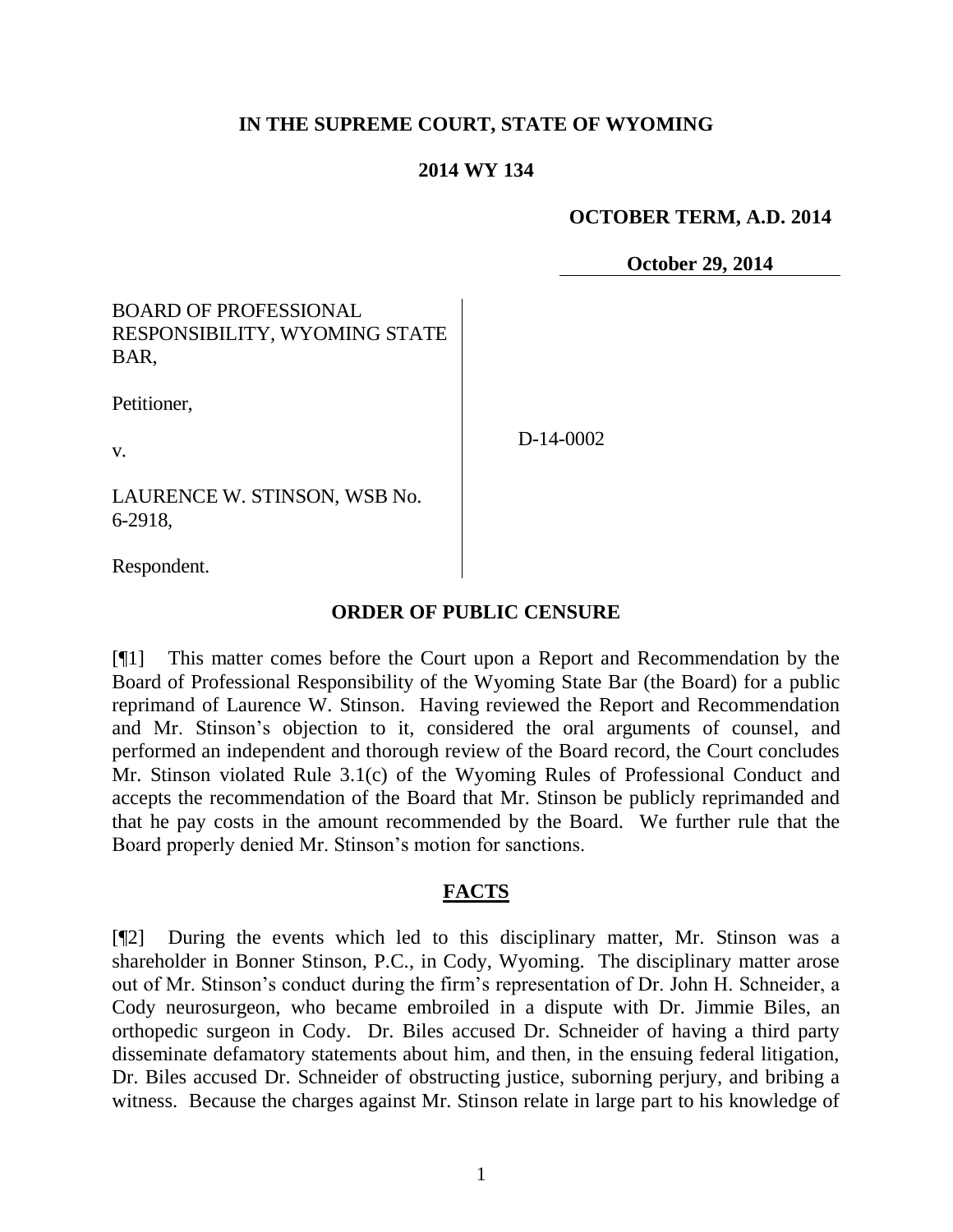his client's actions and when he obtained that knowledge, we must first outline in some detail the facts related to the federal proceedings. We will then outline the disciplinary proceedings that resulted from Mr. Stinson's conduct during his representation of Dr. Schneider in the federal proceedings.

# **A. Federal Proceedings**

[¶3] On August 29, 2011, Dr. Biles filed a complaint in Federal District Court, for the District of Wyoming, against an Indiana woman by the name of Lisa Fallon. The complaint alleged that Ms. Fallon arranged to print and direct mail a defamatory flyer about Dr. Biles to over 14,000 Wyoming residents. The flyer stated:

> **Alert** – my name is Rita and I was in Cody and broke my ankle this summer and this doctor 'fixed it". (sic) He did a terrible job and I needed two more surgeries at home and I am suing him. I looked up this doctor and found this recent arrest. If this is your doctor beware and let the hospital in Cody and your state medical board know about him. He has already been investigated for drunkenness when on call at the hospital and has a dozen lawsuits that he lost! The Wyoming board of medicine told me he has several complaints from other doctors and Physician Assistants that he was drunk at work and in the operating room. Beware! How can they let someone like this practice? You can find this on line at Park County Sheriff's department website.

[¶4] The flyer followed this statement with what was alleged to be a booking photo of Dr. Biles, arrest information related to a 2010 driving under the influence charge, and accusations connecting Dr. Biles to: "Lewd act with resisting arrest;" "Illegal possession controlled substance;" and "Felony Investigation." Aside from the photo and a DWUI arrest, all information in the flyer was false.

[¶5] Before filing the action against Ms. Fallon, who lives in Indiana, counsel for Dr. Biles investigated Ms. Fallon's connections with Cody, Wyoming. They found that her only connection to Wyoming was her relationship with Dr. Schneider and his wife, Michelle Schneider. Through further investigation, Dr. Biles' counsel found evidence that connected Dr. Schneider to the company that printed the flyers. Despite having found this connection, Dr. Biles' counsel made the decision to first sue Ms. Fallon and seek discovery from her before proceeding against Dr. Schneider and any other potential defendants.

[¶6] In September 2011, Dr. Schneider met with Mr. Stinson and Brad Bonner to discuss the lawsuit that Dr. Biles had filed against Ms. Fallon. Dr. Schneider told Mr.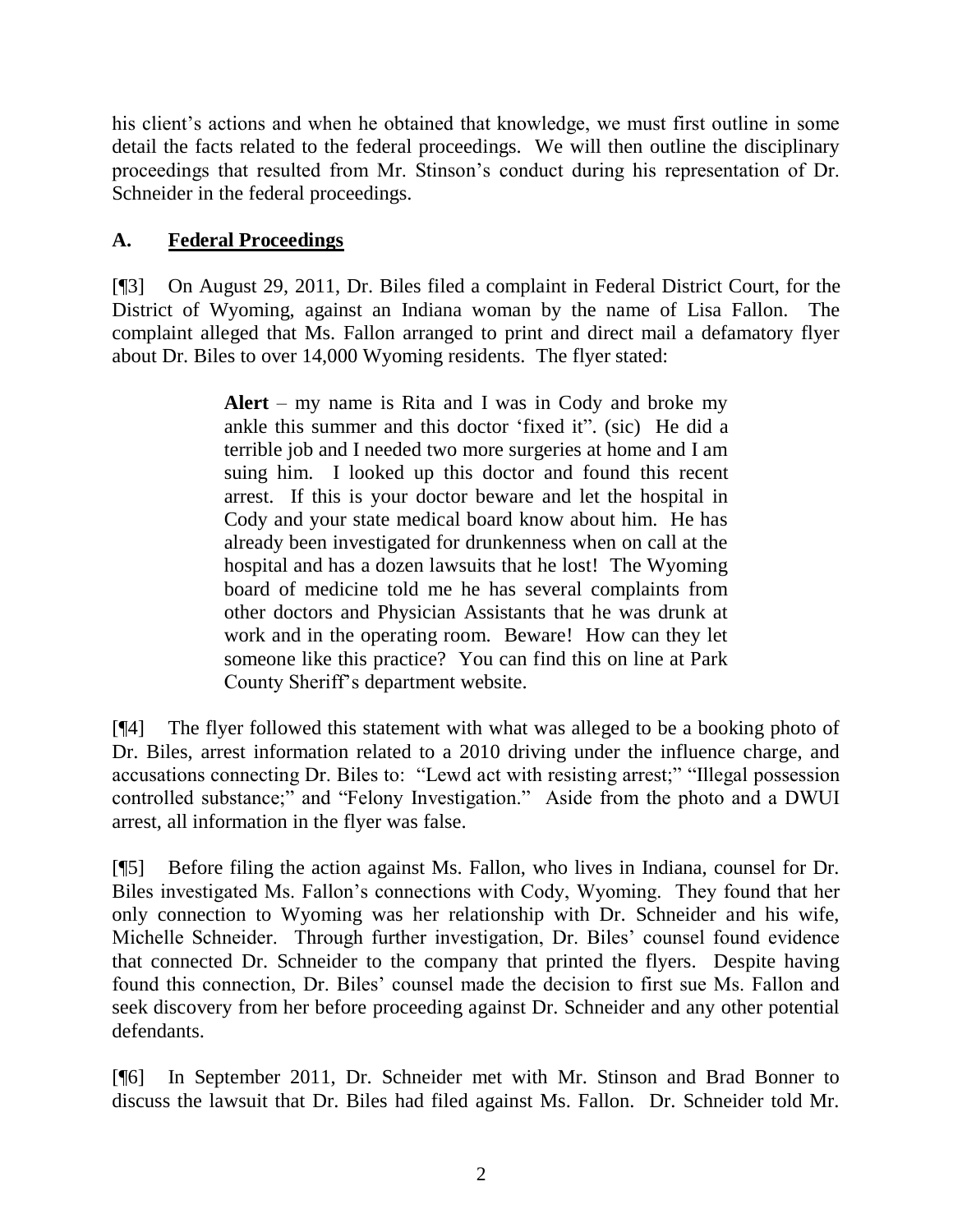Stinson and Mr. Bonner that Ms. Fallon was a close family friend who could not afford an attorney to defend against the action filed by Dr. Biles. Dr. Schneider asked Mr. Stinson and Mr. Bonner to help find an attorney to represent Ms. Fallon, and he informed them that he wished to pay the fees of that attorney. Mr. Stinson and Mr. Bonner referred Ms. Fallon to an attorney who agreed to represent her, on the condition that Dr. Schneider understood that Ms. Fallon's communications with her counsel would be privileged and that paying for Ms. Fallon's defense did not allow him to control that defense. Ms. Fallon's attorney and Dr. Schneider executed a fee agreement to that effect.

[¶7] On October 7, 2011, Ms. Fallon, through her attorney, filed an answer to Dr. Biles' complaint. In that answer, Ms. Fallon admitted that she created and mailed the flyer to the over 14,000 Wyoming residents. Ms. Fallon also admitted that she did not use her own money to print and mail the flyers, but she denied that she acted at the request of a third party. Mr. Stinson received a copy of the answer.

[¶8] On October 16, 2011, Mr. Stinson received self-executing discovery submitted by Dr. Biles' counsel in the action against Ms. Fallon, and according to his billing invoice to Dr. Schneider, Mr. Stinson spent over one hour reviewing that discovery. The selfexecuting discovery included documents that showed that Dr. Schneider ordered and paid for the mailing labels used to distribute the flyer.

[¶9] On October 20, 2011, Ms. Fallon's attorney sent her an e-mail questioning her position that she and she alone was responsible for mailing the defamatory flyer. He stated:

> Plaintiffs know this was not your idea. The world knows this was not your idea. Four doctors up there had a business Schneider, Biles, Emery, and one other. They split up. The split was horrible and because of the split they do not like each other. They proceed to do mean things to each other. No nurse in Indiana, especially a nice nurse, (remember everybody likes nurses) decides one day to spend her own money and send out a flyer because she does not like the way a doctor is behaving in Wyoming. A state she has never lived. (sic) A doctor who has never treated her. She has never done this before, and now all of sudden she takes a moral crusade against Dr. Biles. Unless you are completely crazy that dog don't hunt, the boat don't float, and that story is not believable.

[¶10] Ms. Fallon's attorney did not copy Mr. Stinson with this e-mail or use these terms to describe to Mr. Stinson his reaction to Ms. Fallon's version of events. Ms. Fallon's attorney did, however, sometime in October 2011, tell Mr. Stinson that he felt Ms.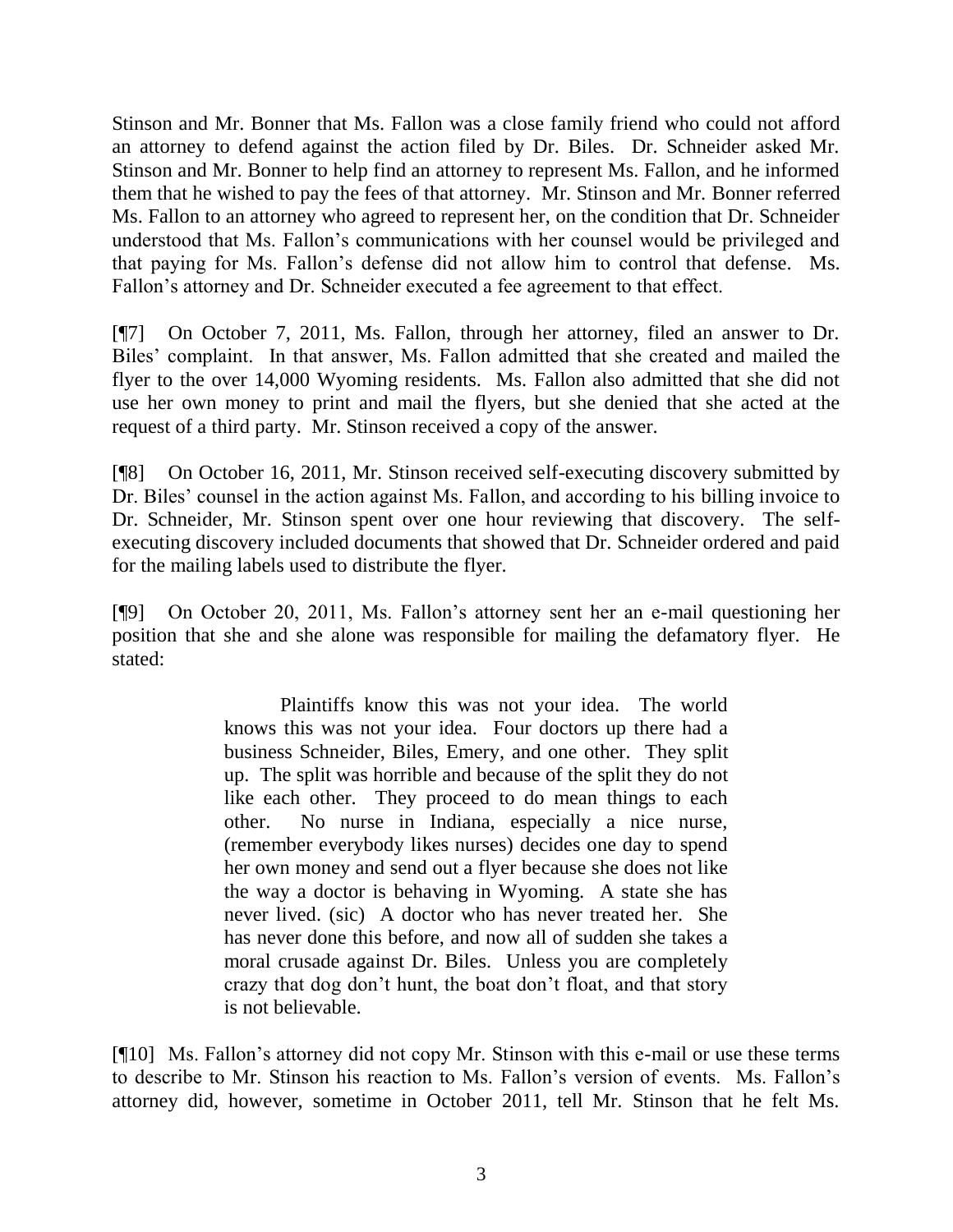Fallon's version was "fanciful and doesn't make any sense." On October 21, 2011, Mr. Stinson and Ms. Fallon's attorney exchanged e-mails regarding concerns that Ms. Fallon was not being truthful in responding to interrogatories. Specifically, Ms. Fallon's attorney e-mailed Mr. Stinson:

> We talk then she has to have a time period to think—where I know she communicates with Schneider. I keep telling her this is not a game just tell the truth, but I think we will never get there on the truth level.

Mr. Stinson responded:

I think you[r] read of circumstances is likely correct. I just told Schneider yesterday to quit talking to her at all. My advice will be ignored.

[¶11] On October 31, 2011, Mr. Stinson received and reviewed Ms. Fallon's draft interrogatory responses, which had been forwarded to him by Ms. Fallon's attorney. In those responses, Ms. Fallon again stated that she alone created the flyer, but she also provided names of individuals who provided her information that she used in the flyer. Included among those individuals was Dr. Schneider. Ms. Fallon also stated in her interrogatory responses that Dr. Schneider responded to her plans to send the flyer by stating, "Dr. Biles deserves it as he is a menace to the community of doctors and he was probably going to kill someone when he was drunk." Additionally, Ms. Fallon elaborated on the details of Dr. Schneider's providing her with the mailing list for the flyer:

> Schneider said that they were public files that anyone can use and they did not specifically come from his patient database and were not "his patients" so he had no problem just giving me a labels database from Park County and its surrounding counties. I did not pay for them and Dr. Schneider did not ask for any payment, he just mailed them to me on a stick drive.

[¶12] On November 17, 2011, Dr. Biles' counsel took Ms. Fallon's deposition. The deposition was sealed by agreement of the parties, so Mr. Stinson was not able to review the deposition. Ms. Fallon's attorney understood this agreement precluded him from allowing anyone to read the deposition transcript, but he also understood he was permitted to discuss the deposition with Mr. Stinson because Dr. Biles' attorney asked him to convey to Mr. Stinson that Dr. Biles would like to resolve the matter through a financial settlement with Dr. Schneider. On November 21, 2011, Mr. Stinson met with Ms. Fallon's attorney and discussed the deposition. Ms. Fallon's attorney informed Mr. Stinson that Ms. Fallon testified that she alone was responsible for distributing the flyer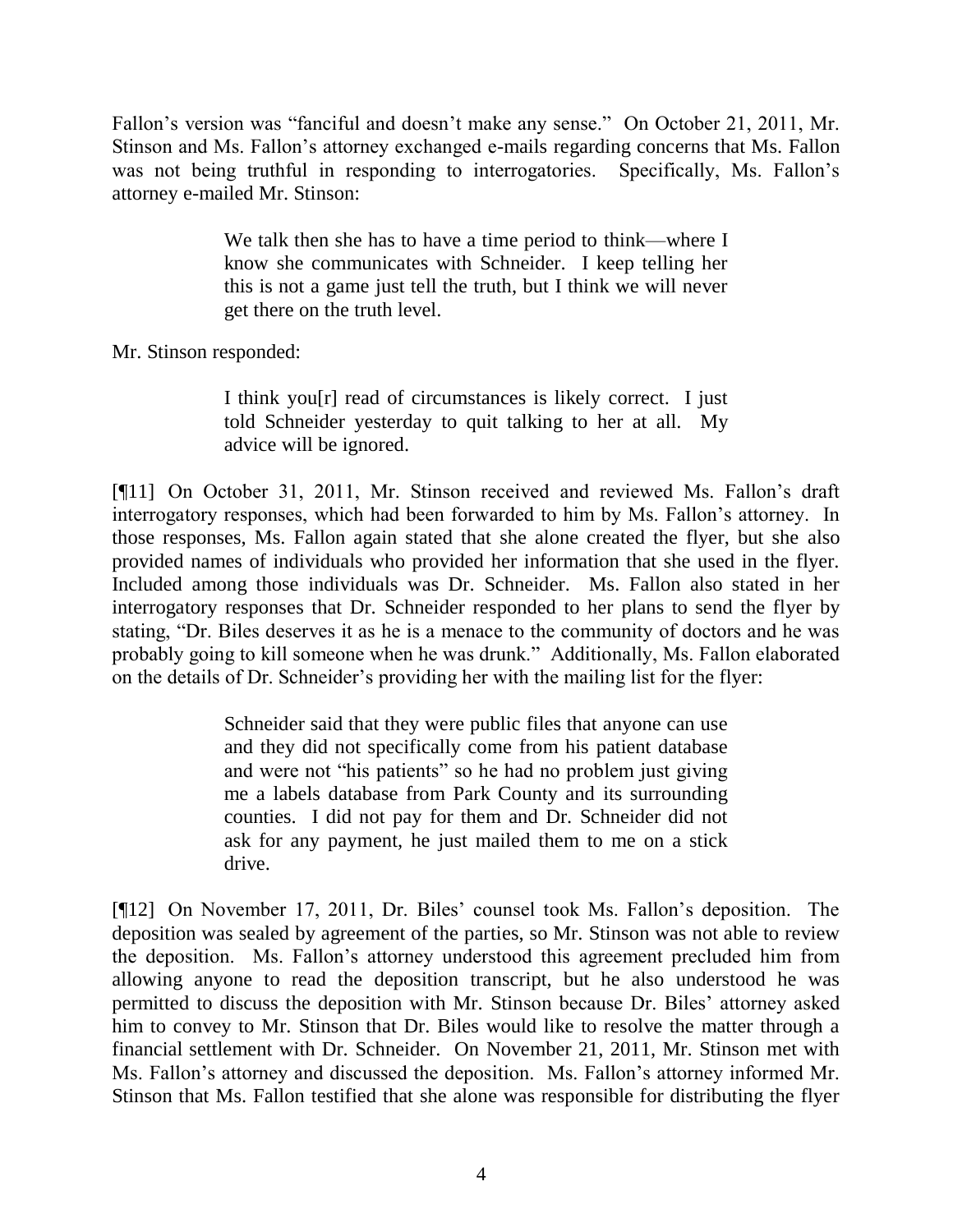but that she received the mailing list and the money to cover the cost of the mailing from the Schneiders.

[¶13] On November 22, 2011, counsel for both Ms. Fallon and Dr. Biles received a letter with enclosures from the Park County Attorney. The letter enclosed copies of documents that had been printed from a stick drive that a worker in the laundry room of the West Park County Hospital in Cody found in the pocket of a man's surgical scrubs. Hospital administration sent the stick drive to the county attorney, who provided the aforementioned copies of the documents to both counsel and to law enforcement. The documents found on the stick drive became known as "the laundry room documents," or the "LRDs."

[¶14] The LRDs consisted of three documents. The first document was addressed to Ms. Fallon and was an eight-page document that instructed her on how to testify in her deposition. It included the following passages:

> [Dr. Biles' counsel] will do everything they can to intimidate as well as befriend you with one common goal – to show this flier creation and distribution was a conspiracy directed by Dr. Schneider and Michelle to slander Biles. As we have discussed, if you are able to withstand the heat of the deposition and 'take a bullet', regardless of final economic damages in favor of Biles in any type of judgment, you will be taken care of far in excess of any paycheck. The amount he will get will be negligible and have no impact on your life.

> > \* \* \*

\* \* \* They will obviously say many times, through various ways that "it is better for you to tell the truth about your coconspirator". Don't believe any of it – they will not befriend you or help you in any way and as soon as they "turn you", you will be treated like a prison Bitch. Please stay focused on the truths in the interrogatories and this primer. All other questions beyond what is covered here are vague recollections, influenced by your current medical condition of significant thyroid imbalance, frequent antibiotics for kidney and bladder infections and your overwhelming worry that you have cancer that they will discover when they do your surgery next month. \* \* \* Please read, read and re-read these facts, as well as the interrogatory answers and use these to answer the questions they ask briefly and to the point. \* \* \* \* \* \*

Reading through the last email from [Dr. Biles' counsel], they plan to demonstrate through your answers that you had no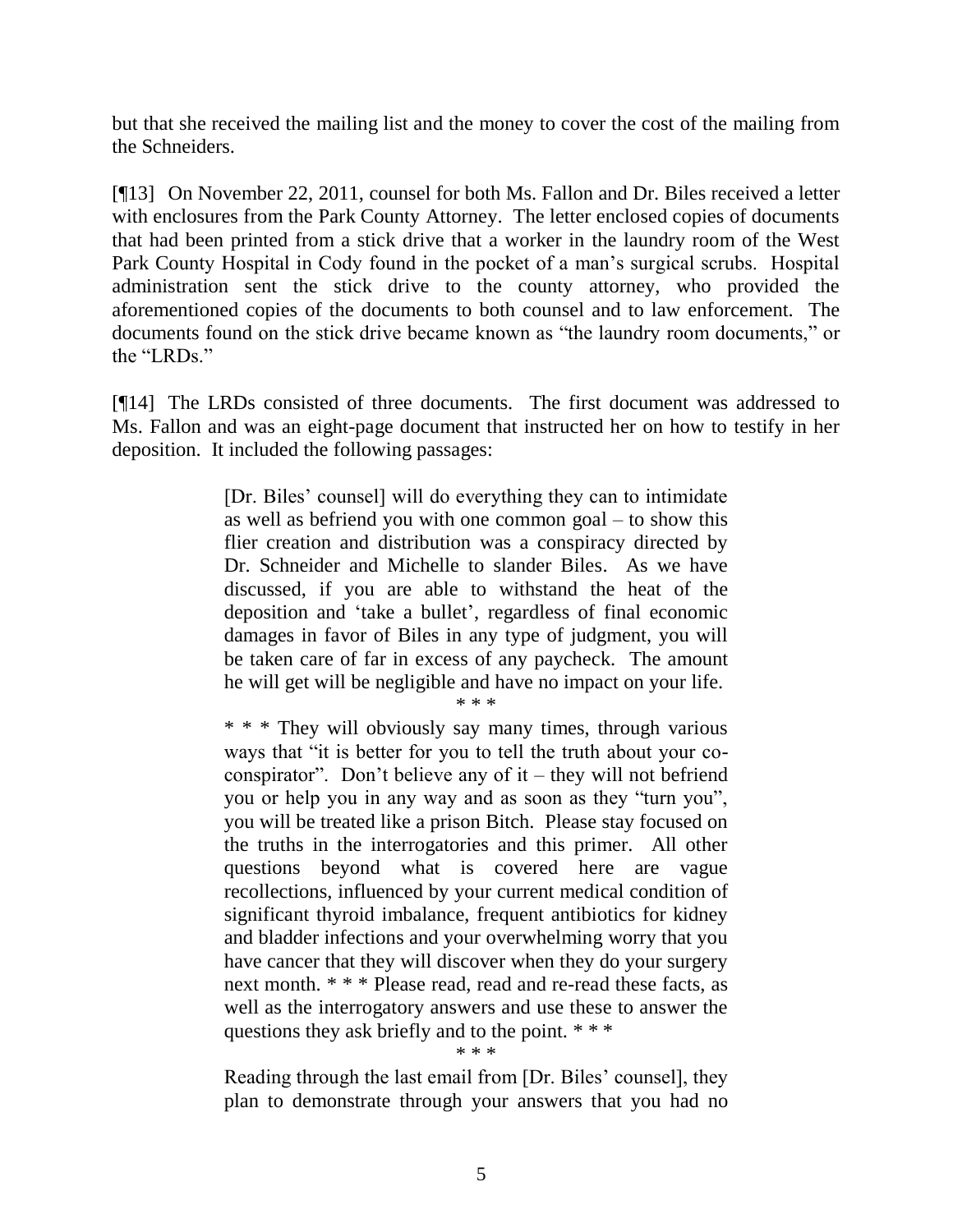knowledge of Biles and therefore could not have generated the idea to develop the flier or had the motivation to do so and you must have been coerced, even by friendship with Michelle and Dr. Schneider, to take these actions. This is where you can expound and be creative in your testimony attacking him as a drunk, posing danger to the community and patients, citing your uncle being killed by a drunk driver, etc.  $* * *$ 

\* \* \*

The details of Dr. Schneider's involvement are in the interrogatory answers. Just as you had spoke with the other people listed in the interrogatories, you called me and asked my knowledge about the Biles incident. Recall the interrogatory answers and it is OK to have them in front of you and simply respond to their questions by reading your answers that way you do not have to develop anything more than is listed in the answers. YOU SHOULD FALL BACK ON THE FACT THAT YOU DO NOT FEEL WELL BECAUSE OF YOUR MEDICAL CONDITIONS THAT INCLUDE THYROID IMBALANCE AND YOU NEED YOUR ANSWERS IN FRONT OF YOU AS YOUR NOTES OF THE DETAILS OF THE PEOPLE YOU HAVE SPOKEN WITH AND THE TIMELINE SINCE YOU ARE HAVING A DIFFICULT TIME INDEPENDENTLY RECALLING THESE FACTS. [Emphasis in original.]

[¶15] The second document in the LRDs was a one-page document purporting to summarize the contacts and discussions between Ms. Fallon and Dr. Schneider regarding the flyer and the lawsuit. In regard to the lawsuit, the document closes with a statement that "Nothing specific to the claim is discussed." The third document in the LRDs was a four-page document setting forth draft answers to the interrogatories that had been served on Ms. Fallon.

[¶16] On November 22, 2011, Ms. Fallon's attorney forwarded the Park County Attorney's letter and the LRDs to Mr. Stinson. That same day, Mr. Stinson and Mr. Bonner met with Dr. Schneider to discuss the LRDs. Mr. Stinson described this as a "very heated" meeting during which they asked Dr. Schneider to explain the documents and in particular whether he was paying for Ms. Fallon's testimony. Mr. Stinson testified that Dr. Schneider admitted that he had typed the documents but denied that he had paid or attempted to pay for Ms. Fallon's testimony. Dr. Schneider's explanation was that he was on the telephone with Ms. Fallon as he was typing the document and was merely helping to prepare her and typing the answers as she was providing them. Mr. Stinson testified that he did not have sufficient evidence at that time that Dr. Schneider was lying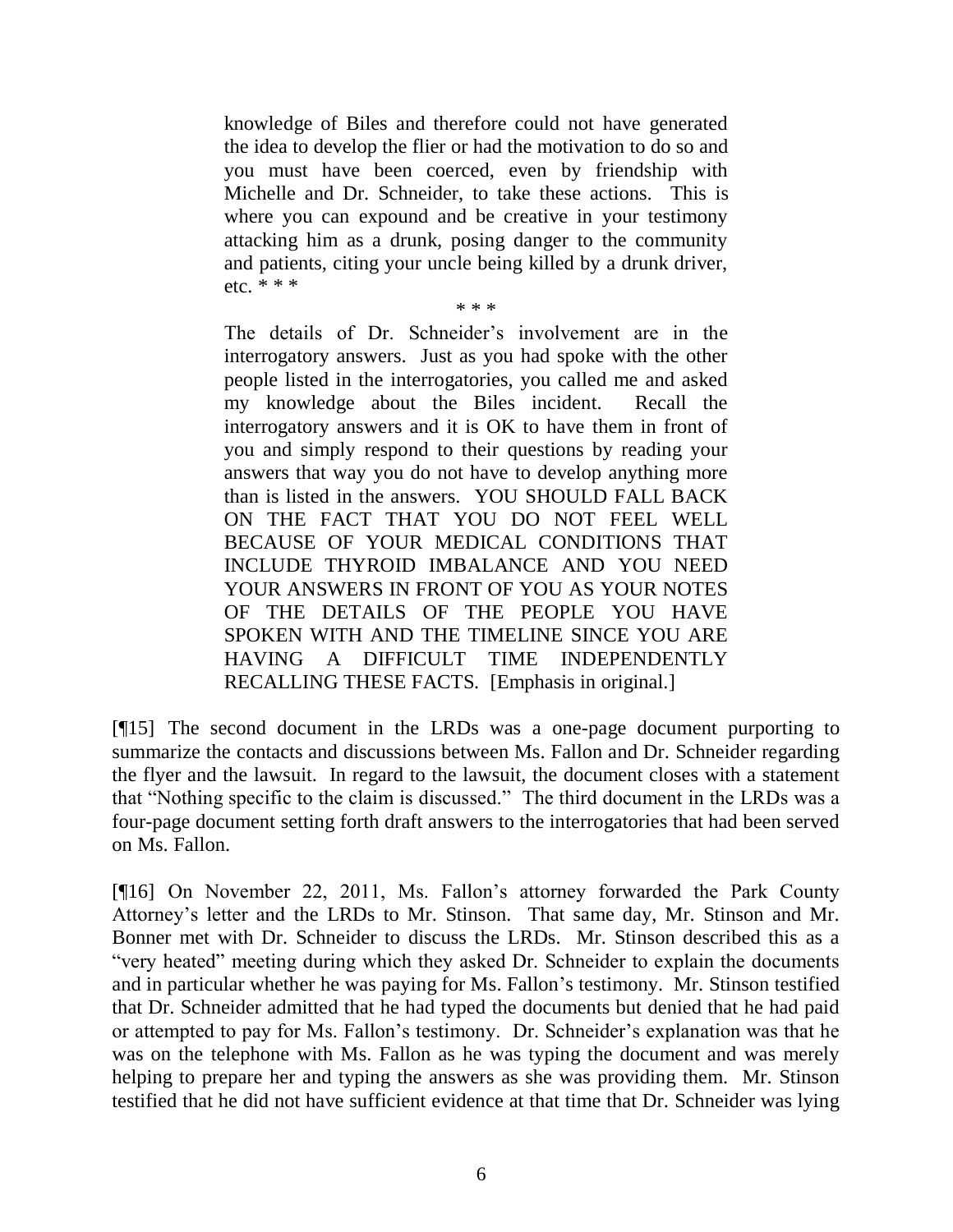to him and he resolved the doubt in favor of his client. Mr. Stinson and Mr. Bonner instructed Dr. Schneider that he was to have no further contact whatsoever with Ms. Fallon.

[¶17] On November 23, 2011, counsel for Dr. Biles served third party subpoenas on Dr. and Mrs. Schneider, seeking communications with Ms. Fallon, forensic expert access to the Schneiders' computers and smart phones, and records of monies paid by the Schneiders to Ms. Fallon. On December 7, 2011, Mr. Stinson, on behalf of the Schneiders, filed a motion to quash the subpoenas. Mr. Stinson stated as the basis for the motion to quash that the subpoenas were overbroad and unduly burdensome, that Ms. Fallon testified under oath that she acted alone in creating and disseminating the defamatory flyer, and that counsel for Dr. Biles had not shown any connection between the Schneiders and Dr. Biles' claims against Ms. Fallon. On January 6, 2012, the district court denied the motion to quash and ordered that the Schneiders produce the subpoenaed documents and items. In so ruling, the court explained:

> The Court is satisfied that the evidence sought pursuant to this subpoena will be relevant and significant in discovering the contours of any conspiracy giving rise to plaintiff's defamation claims. Defendant Fallon did not have any close connections in the Park County area other than the Schneider family. Following the deposition of Defendant Fallon, it appears that she claims she was solely responsible for the flyer and did not receive approval of it from Dr. Schneider prior to its dissemination. In contrast, among other things, plaintiff has asserted a belief that Defendant Fallon was acting as a conduit of information that was funneled to her from someone in Park County and was not the initial source of the defamatory materials.

> The information sought by this subpoena would be relevant and necessary to the parties in attempting to ascertain the truth in this regard.

[¶18] On January 19, 2012, a hearing was held on another discovery dispute, and during that hearing, the district court ordered the Schneiders to provide all subpoenaed items by February 3, 2012. On February 29, 2012, the court issued an order finding that the Schneiders had failed to make a good faith effort to comply with the subpoena, fining the Schneiders \$1000.00, and directing that they provide all subpoenaed items by March 9, 2012. On March 8, 2012, the Schneiders filed their verified supplemental response to the subpoena.

[¶19] On January 28, 2012, Dr. Biles served on the Schneiders a complaint alleging RICO and defamation claims against the Schneiders and a related business entity. On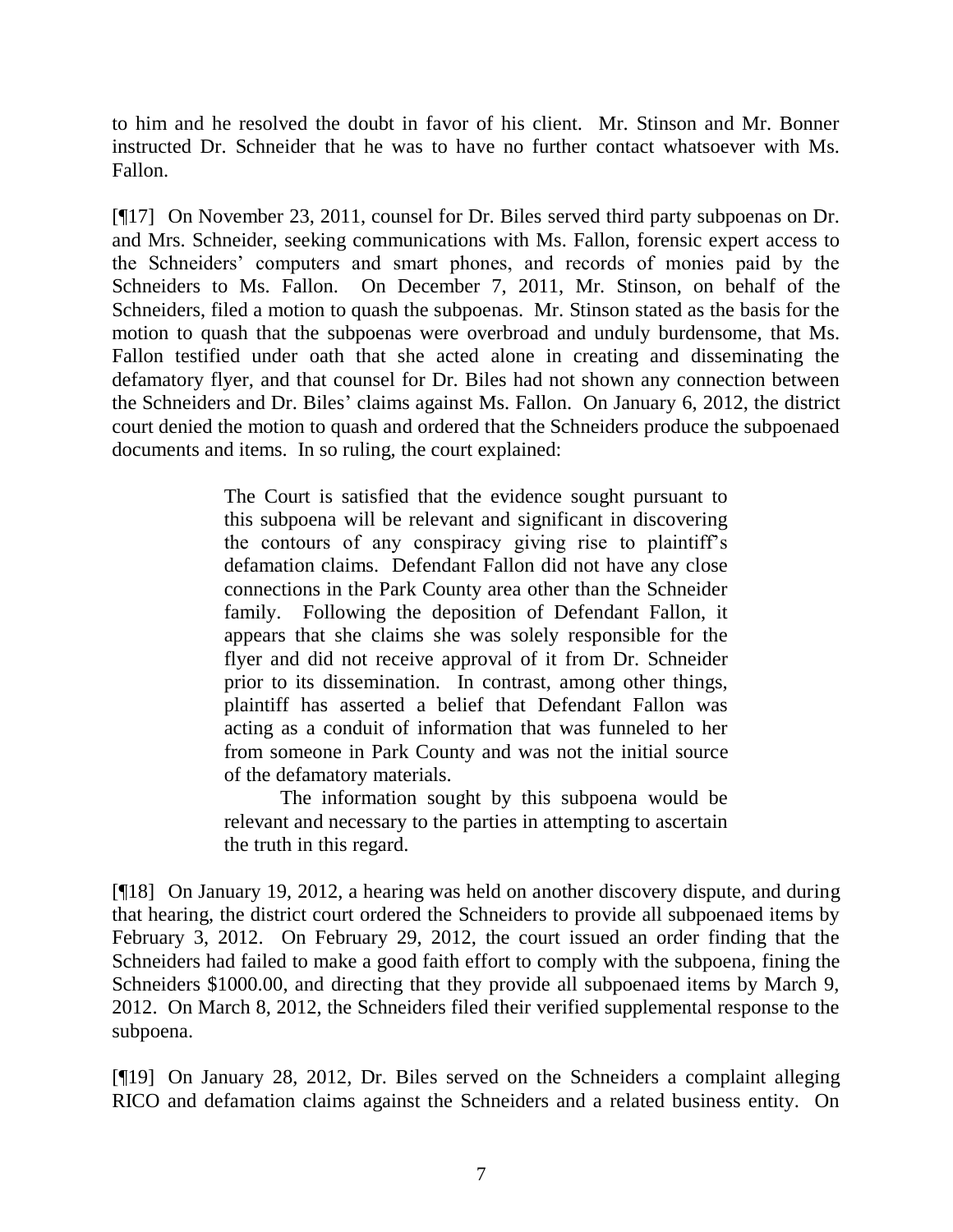February 21, 2012, Mr. Stinson signed and filed, on behalf the Schneiders and their related entity, an Answer and Counterclaim. In that Answer and Counterclaim, Mr. Stinson included the following statements:

> [¶ 38a] Plaintiff has taken the deposition of Lisa Shaurette Fallon in the related case of Biles v. Fallon. Ms. Fallon has testified that she, and she alone, created the flier of which Plaintiff complains is defamatory. Thus, Plaintiff has obtained testimony under oath that contradicts and dispels the allegations contained in Plaintiff's complaint. As a result, the allegations contained within the complaint are known to be untrue by Plaintiff and are not made in good faith. Rather, such allegations are made as part of long-standing animosity Plaintiff has for John Schneider.

> [¶ 43b] Plaintiff is himself responsible for negative public perceptions regarding him and his personality because Plaintiff is known to and/or has: often consumed alcohol while driving; consumed alcohol while driving with employees while engaged in the course and scope of business; allows or has allowed his wife  $-$  a non-medically trained individual – to provide point of contact care for his patients (and may bill Medicare, Medicaid and/or insurance companies for these services); engaged in medical decisionmaking while under the influence of alcohol; bad-mouths other physicians and medical personnel; engages in subversive conduct toward other physicians; creates conflict with his employees and the employees of other physicians; waived a gun around his office and pointed that gun at an employee and commanded that the employee "dance"; fails to pay people who provide goods and services at the ranch owned by Plaintiff (or a company he controls); has failed to uphold or fulfill contractual obligations and commitments to parties connected to ranch activities and/or business ventures and other acts which create and foster the bad reputation he created for himself.

[¶ 54] Biles knew that his complaint was false and, despite such knowledge, recklessly published the complaint by filing the same in a public docket.

[¶20] On April 23, 2012, Dr. Biles' counsel disclosed to Mr. Stinson copies of e-mail correspondence between Dr. Schneider and Ms. Fallon that had been obtained through a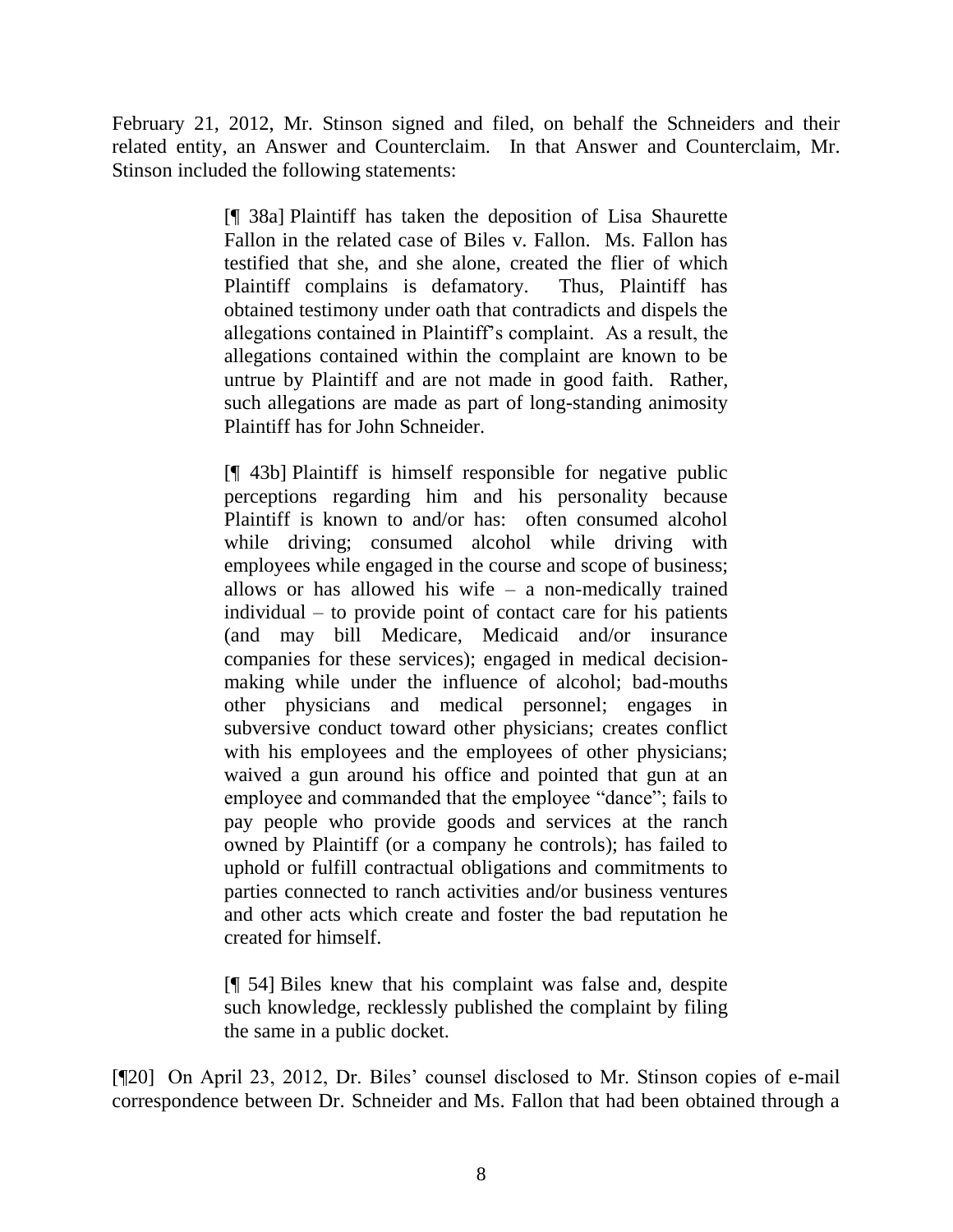third-party subpoena served on Ms. Fallon's Indiana employer. The e-mails contained communications wherein Dr. Schneider urged Ms. Fallon to avoid being deposed, provided a medical excuse to be signed by her physician to help her avoid being deposed, instructed her on how to answer deposition and interrogatory questions, advised her to be vague in answering questions ("the best answers to use are 'I do not have recollection of that'"), offered to destroy her computer hard drives by giving them the "microwave treatment," and told her she should have "a 250k plus payoff for your future."

[¶21] After receiving the disclosures from Dr. Biles' counsel, Mr. Stinson and Mr. Bonner conferred with Mark Gifford, Bar Counsel, concerning their disclosure obligations under the Rules of Professional Conduct, and on April 25, 2012, Mr. Stinson and Mr. Bonner requested a hearing with the district court for the purpose of disclosing the e-mail correspondence between Dr. Schneider and Ms. Fallon. The following day, the court held the requested hearing, and Mr. Bonner summarized the e-mail correspondence as follows:

> In general, the emails concern Ms. Fallon's answers to interrogatories and the testimony that she would be giving in an upcoming scheduled deposition. There is considerable communication from Dr. Schneider where – and it's to Ms. Fallon – where Dr. Schneider quite apparently is instructing Ms. Fallon on what to say, what not to say, and how to say it, both in her deposition and in her interrogatories. There is also a document that quite apparently appears to be – and it's provided from him to her – that appears to be his proposed text of her interrogatory answers.

> While all of that is a really, really, really bad idea, I don't know if that conduct in and of itself would necessarily motivate this disclosure. However, the emails also contain communication in which Dr. Schneider provides Ms. Fallon with a doctor's note for signature by her personal physician. And the purpose of the note, it is stated in their communication, is to prevent Ms. Fallon from having to give her deposition in the litigation.

> Then, Your Honor, when Ms. Fallon relates in an email to Dr. Schneider that she has secured her doctor's commitment to sign the doctor's note, thus hopefully in their mind precluding the deposition, Dr. Schneider writes in a responding email, "That should be a 250k-plus payoff for your future. Thank you."

[¶22] Shortly after this disclosure, Dr. Biles' claims against Ms. Fallon and the Schneiders were settled in a confidential settlement.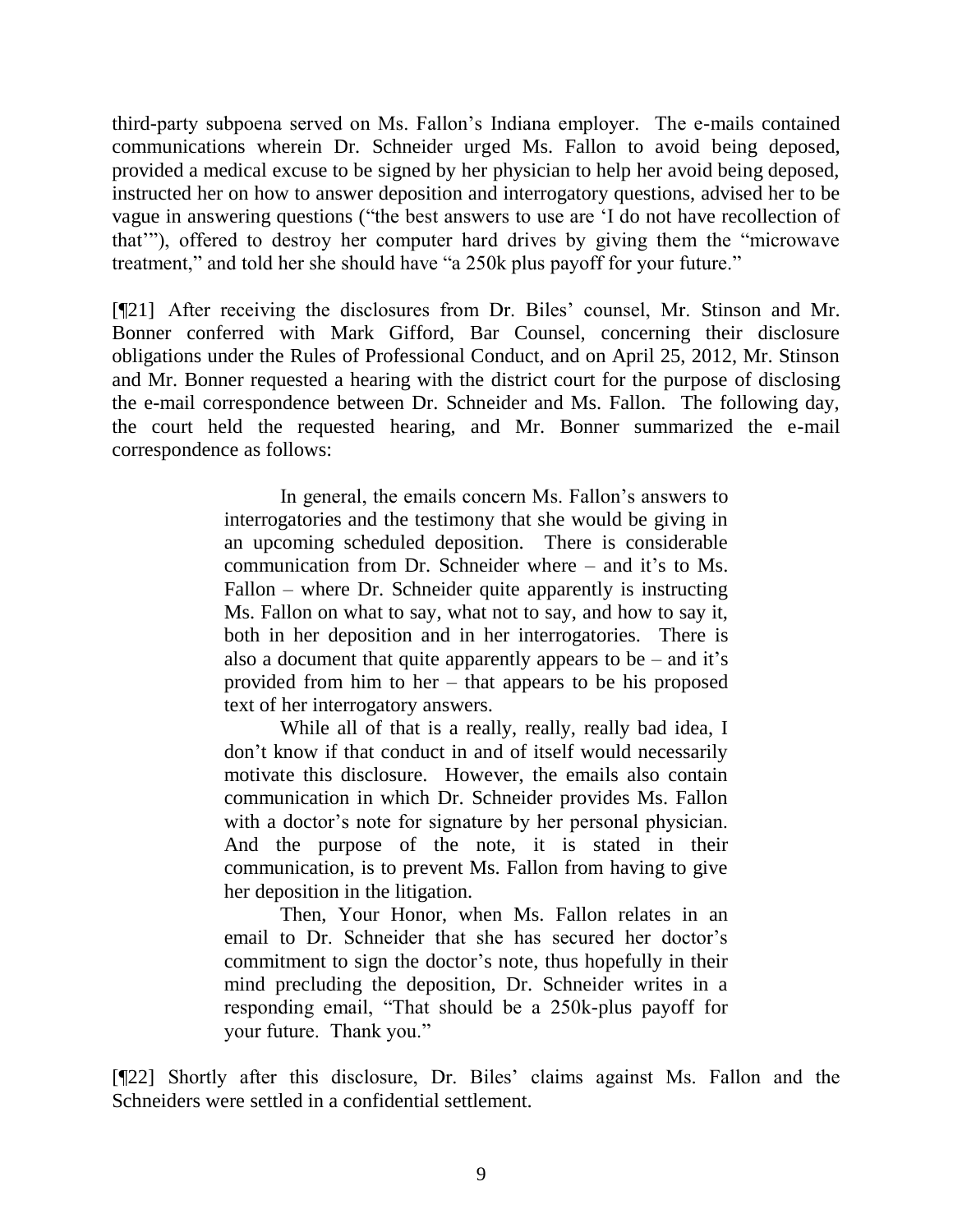## **B. Disciplinary Proceedings**

[¶23] Following the disclosures to the district court, Bar Counsel appointed Special Bar Counsel to determine whether formal charges should be filed based on the conduct of counsel during the federal proceedings. In accordance with Rule 11(d) of the Disciplinary Code, Special Bar Counsel presented the matter to the Peer Review Panel for a determination of probable cause to justify filing a formal charge against Mr. Stinson. On April 5, 2013, the Peer Review Panel issued a Finding of Probable Cause, which stated:

> This matter came before the Peer Review Panel on April 4, 2013 upon motion of Special Bar Counsel. A quorum of the Panel reviewed the Complaint, file materials and proposed Formal Charge and, being fully advised in this matter, finds, pursuant to Disciplinary Code Section 7(c)(iii), that probable cause exists justifying the filing of a Formal Charge.

[¶24] On April 10, 2013, the Wyoming State Bar (the Bar), through Special Bar Counsel, filed with the Board of Professional Responsibility (the Board) a Formal Charge against Mr. Stinson. The Bar asserted two violations of the Wyoming Rules of Professional Conduct. The first charge alleged that Mr. Stinson violated Rule 3.3 by delaying disclosure to the court of his client's scheme to obstruct justice for five months after Mr. Stinson obtained actual knowledge of the scheme. The second charge alleged that Mr. Stinson violated Rule 3.1(c) by: 1) signing and filing affirmative defenses and counterclaims that alleged facts Respondent knew to be false; 2) representing Fallon's deposition testimony to the Court as a basis for relief without first conducting a reasonable inquiry into his client's apparent bribery of Fallon to give false testimony; and 3) asserting embarrassing detailed allegations about Biles for improper purposes.

[¶25] On October 3, 2013, Mr. Stinson designated three expert witnesses: Richard Honaker, Judge Nancy Freudenthal, and Judge Alan Johnson. The Bar filed a motion *in limine* to exclude the expert testimony on ground that the testimony calls for inadmissible legal conclusions and would invade the province of the Board. The Board granted the motion *in limine* in part and denied it in part. The Board ruled that the three experts could testify, but it limited that testimony, ordering that none of the experts could testify as to the ultimate question of whether Mr. Stinson's actions were in compliance with any Rule of Professional Conduct. We will set forth any necessary additional facts as they relate to the expert testimony in our discussion of Mr. Stinson's challenge to the limitations placed on that testimony.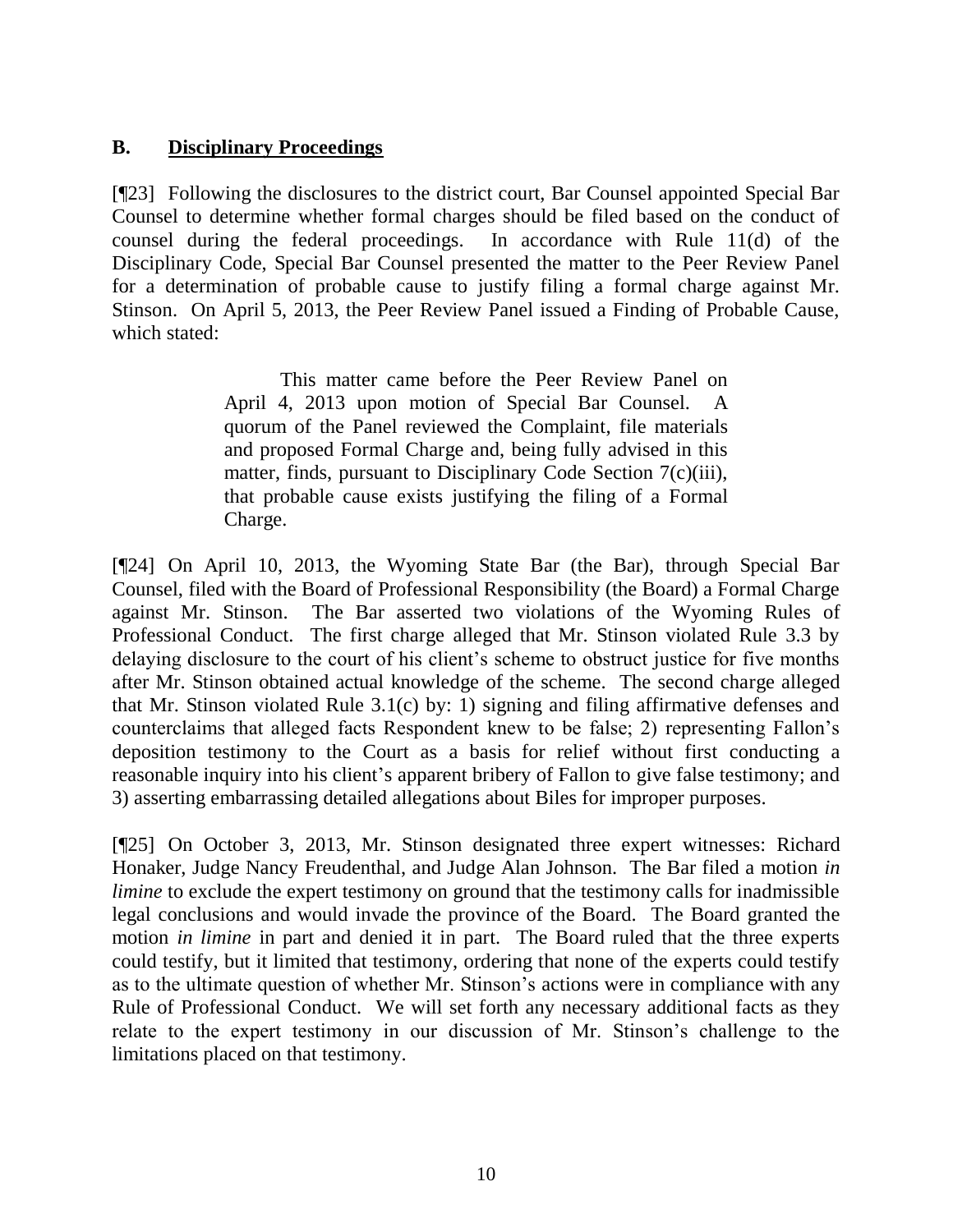[¶26] Beginning on November 6, 2013, a three-day hearing was held on the charges against Mr. Stinson. At the conclusion of the hearing, the BPR deliberated on the charges and announced its findings:

> And the Board has determined by a majority of the quorum that the Bar has proved by clear and convincing evidence that the Respondent has violated Rule 3.1[c], and the Board has determined by a majority of the quorum that a violation has not been proved by clear and convincing evidence concerning the Respondent violating 3.3(b). Therefore, that portion of the formal charge is dismissed.

[¶27] The Board then proceeded to hear evidence and argument on sanctions. At the conclusion of that presentation, the Board again recessed for deliberations. Following those deliberations, the Board announced that its recommended sanction was a public reprimand. The Board also recommended that Mr. Stinson be required to pay hearing costs and the \$500.00 administrative fee required by the Disciplinary Code.

[¶28] On January 3, 2014, the Board filed with the Supreme Court its Report and Recommendation for Public Reprimand. On January 21, 2014, Mr. Stinson filed a motion for W.R.C.P. 11 sanctions against the Bar, the Peer Review Panel, and against Special Bar Counsel based on the Bar's refusal to dismiss the Formal Charge. On January 23, 2014, Mr. Stinson filed Respondent's Objections to Costs, Request for Allocation, and Request for Amended Report and Recommendation, along with a request for a hearing on the objections. On March 13, 2014, the Board issued orders denying both the motion for Rule 11 sanctions and the objection to costs.

## **ATTORNEY DISCIPLINARY PROCEDURE**

[¶29] This Court considers a recommended disciplinary action according to the following principles:

> The purposes of the state bar disciplinary procedure are to maintain "the integrity of the bar," "to prevent the transgressions of an individual lawyer from bringing its image into disrepute" and to "protect the public and the administration of justice." *[Bd. of Prof'l Responsibility v.](http://www.westlaw.com/Link/Document/FullText?findType=Y&serNum=2032754249&pubNum=4645&fi=co_pp_sp_4645_793&originationContext=document&vr=3.0&rs=cblt1.0&transitionType=DocumentItem&contextData=(sc.UserEnteredCitation)#co_pp_sp_4645_793)  Casper*, 2014 WY 22, ¶ [7, 318 P.3d 790, 793 \(Wyo.](http://www.westlaw.com/Link/Document/FullText?findType=Y&serNum=2032754249&pubNum=4645&fi=co_pp_sp_4645_793&originationContext=document&vr=3.0&rs=cblt1.0&transitionType=DocumentItem&contextData=(sc.UserEnteredCitation)#co_pp_sp_4645_793) 2014); *[Bd. of Prof'l Responsibility v. Davidson](http://www.westlaw.com/Link/Document/FullText?findType=Y&serNum=2018556108&pubNum=4645&fi=co_pp_sp_4645_1015&originationContext=document&vr=3.0&rs=cblt1.0&transitionType=DocumentItem&contextData=(sc.UserEnteredCitation)#co_pp_sp_4645_1015)*, 2009 WY 48, ¶ 17, [205 P.3d 1008, 1015 \(Wyo.](http://www.westlaw.com/Link/Document/FullText?findType=Y&serNum=2018556108&pubNum=4645&fi=co_pp_sp_4645_1015&originationContext=document&vr=3.0&rs=cblt1.0&transitionType=DocumentItem&contextData=(sc.UserEnteredCitation)#co_pp_sp_4645_1015) 2009); *[In re Clark](http://www.westlaw.com/Link/Document/FullText?findType=Y&serNum=1980121315&pubNum=661&fi=co_pp_sp_661_1221&originationContext=document&vr=3.0&rs=cblt1.0&transitionType=DocumentItem&contextData=(sc.UserEnteredCitation)#co_pp_sp_661_1221)*, 613 P.2d [1218, 1221 \(Wyo.](http://www.westlaw.com/Link/Document/FullText?findType=Y&serNum=1980121315&pubNum=661&fi=co_pp_sp_661_1221&originationContext=document&vr=3.0&rs=cblt1.0&transitionType=DocumentItem&contextData=(sc.UserEnteredCitation)#co_pp_sp_661_1221) 1980). [Wyo. Stat. Ann. § 5–2–114](http://www.westlaw.com/Link/Document/FullText?findType=L&pubNum=1000377&cite=WYSTS5-2-114&originatingDoc=Icf9bacc51a4c11e490d4edf60ce7d742&refType=LQ&originationContext=document&vr=3.0&rs=cblt1.0&transitionType=DocumentItem&contextData=(sc.UserEnteredCitation))  [\(LexisNexis 2013\)](http://www.westlaw.com/Link/Document/FullText?findType=L&pubNum=1000377&cite=WYSTS5-2-114&originatingDoc=Icf9bacc51a4c11e490d4edf60ce7d742&refType=LQ&originationContext=document&vr=3.0&rs=cblt1.0&transitionType=DocumentItem&contextData=(sc.UserEnteredCitation)) charges this Court with adopting rules of "practice and procedure in all courts of this state, for the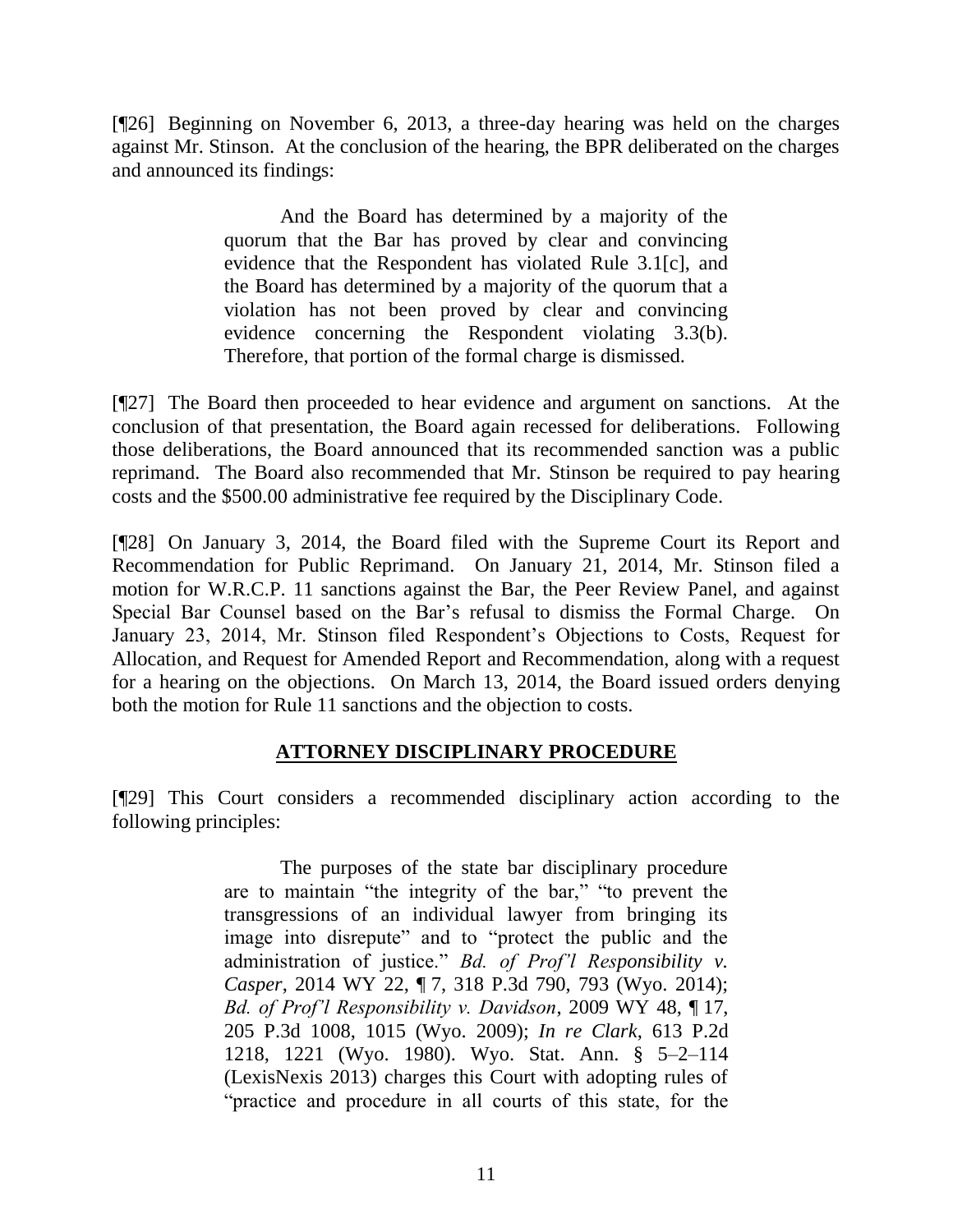purpose of promoting the speedy and efficient determination of litigation upon its merits." [Wyo. Stat. Ann. § 5–2–](http://www.westlaw.com/Link/Document/FullText?findType=L&pubNum=1000377&cite=WYSTS5-2-118&originatingDoc=Icf9bacc51a4c11e490d4edf60ce7d742&refType=LQ&originationContext=document&vr=3.0&rs=cblt1.0&transitionType=DocumentItem&contextData=(sc.UserEnteredCitation)) [118\(a\)\(iii\)](http://www.westlaw.com/Link/Document/FullText?findType=L&pubNum=1000377&cite=WYSTS5-2-118&originatingDoc=Icf9bacc51a4c11e490d4edf60ce7d742&refType=LQ&originationContext=document&vr=3.0&rs=cblt1.0&transitionType=DocumentItem&contextData=(sc.UserEnteredCitation)) (LexisNexis 2013) further charges this Court with adopting rules establishing "practice and procedure for disciplining, suspending, and disbarring attorneys."

Pursuant to [Wyo. Stat. Ann. § 33–5–104 \(LexisNexis](http://www.westlaw.com/Link/Document/FullText?findType=L&pubNum=1000377&cite=WYSTS33-5-104&originatingDoc=Icf9bacc51a4c11e490d4edf60ce7d742&refType=LQ&originationContext=document&vr=3.0&rs=cblt1.0&transitionType=DocumentItem&contextData=(sc.UserEnteredCitation))  [2013\),](http://www.westlaw.com/Link/Document/FullText?findType=L&pubNum=1000377&cite=WYSTS33-5-104&originatingDoc=Icf9bacc51a4c11e490d4edf60ce7d742&refType=LQ&originationContext=document&vr=3.0&rs=cblt1.0&transitionType=DocumentItem&contextData=(sc.UserEnteredCitation)) membership to the bar is by petition to the Wyoming Supreme Court. Pursuant to [§ 1\(a\) of the Disciplinary Code](http://www.westlaw.com/Link/Document/FullText?findType=L&pubNum=1008810&cite=WYRDISCCODES1&originatingDoc=Icf9bacc51a4c11e490d4edf60ce7d742&refType=LQ&originationContext=document&vr=3.0&rs=cblt1.0&transitionType=DocumentItem&contextData=(sc.UserEnteredCitation))  [for the Wyoming State Bar,](http://www.westlaw.com/Link/Document/FullText?findType=L&pubNum=1008810&cite=WYRDISCCODES1&originatingDoc=Icf9bacc51a4c11e490d4edf60ce7d742&refType=LQ&originationContext=document&vr=3.0&rs=cblt1.0&transitionType=DocumentItem&contextData=(sc.UserEnteredCitation)) attorneys are "subject to the exclusive disciplinary jurisdiction of this Court and the Board...." Disciplinary proceedings are "necessarily incident to the inherent power of courts to control properly their own affairs." *[State Bd. of Law Examiners v. Brown](http://www.westlaw.com/Link/Document/FullText?findType=Y&serNum=1938104489&pubNum=661&fi=co_pp_sp_661_628&originationContext=document&vr=3.0&rs=cblt1.0&transitionType=DocumentItem&contextData=(sc.UserEnteredCitation)#co_pp_sp_661_628)*, 53 Wyo. 42, [49, 77 P.2d 626, 628 \(Wyo.](http://www.westlaw.com/Link/Document/FullText?findType=Y&serNum=1938104489&pubNum=661&fi=co_pp_sp_661_628&originationContext=document&vr=3.0&rs=cblt1.0&transitionType=DocumentItem&contextData=(sc.UserEnteredCitation)#co_pp_sp_661_628) 1938). The Board acts as an arm of this Court in taking evidence and making findings and recommendations to this Court. *[Mendicino v. Whitchurch](http://www.westlaw.com/Link/Document/FullText?findType=Y&serNum=1977113142&pubNum=661&fi=co_pp_sp_661_475&originationContext=document&vr=3.0&rs=cblt1.0&transitionType=DocumentItem&contextData=(sc.UserEnteredCitation)#co_pp_sp_661_475)*, [565 P.2d 460, 475 \(Wyo.](http://www.westlaw.com/Link/Document/FullText?findType=Y&serNum=1977113142&pubNum=661&fi=co_pp_sp_661_475&originationContext=document&vr=3.0&rs=cblt1.0&transitionType=DocumentItem&contextData=(sc.UserEnteredCitation)#co_pp_sp_661_475) 1977). Although we give due consideration to the Board's findings and recommendations, the "ultimate judgment in these cases is vested in the Court." *Casper*, ¶ [8, 318 P.3d at 793–94,](http://www.westlaw.com/Link/Document/FullText?findType=Y&serNum=2032754249&pubNum=4645&fi=co_pp_sp_4645_793&originationContext=document&vr=3.0&rs=cblt1.0&transitionType=DocumentItem&contextData=(sc.UserEnteredCitation)#co_pp_sp_4645_793) citing *Mendicino*[, 565 P.2d](http://www.westlaw.com/Link/Document/FullText?findType=Y&serNum=1977113142&pubNum=661&fi=co_pp_sp_661_466&originationContext=document&vr=3.0&rs=cblt1.0&transitionType=DocumentItem&contextData=(sc.UserEnteredCitation)#co_pp_sp_661_466)  [at 466.](http://www.westlaw.com/Link/Document/FullText?findType=Y&serNum=1977113142&pubNum=661&fi=co_pp_sp_661_466&originationContext=document&vr=3.0&rs=cblt1.0&transitionType=DocumentItem&contextData=(sc.UserEnteredCitation)#co_pp_sp_661_466) *See also Davidson*, ¶ [1, 205 P.3d at 1012.](http://www.westlaw.com/Link/Document/FullText?findType=Y&serNum=2018556108&pubNum=4645&fi=co_pp_sp_4645_1012&originationContext=document&vr=3.0&rs=cblt1.0&transitionType=DocumentItem&contextData=(sc.UserEnteredCitation)#co_pp_sp_4645_1012)

In determining whether discipline is appropriate in these special proceedings, this Court must be satisfied that "substantial, clear, convincing, and satisfactory evidence" exists to sustain the findings of the Board. *[Mendicino](http://www.westlaw.com/Link/Document/FullText?findType=Y&serNum=1977113142&pubNum=661&fi=co_pp_sp_661_475&originationContext=document&vr=3.0&rs=cblt1.0&transitionType=DocumentItem&contextData=(sc.UserEnteredCitation)#co_pp_sp_661_475)*, 565 [P.2d at 475.](http://www.westlaw.com/Link/Document/FullText?findType=Y&serNum=1977113142&pubNum=661&fi=co_pp_sp_661_475&originationContext=document&vr=3.0&rs=cblt1.0&transitionType=DocumentItem&contextData=(sc.UserEnteredCitation)#co_pp_sp_661_475) Clear and convincing evidence is "that kind of proof that would persuade a trier of fact that the truth of the contention is highly probable." *[SMH v. State](http://www.westlaw.com/Link/Document/FullText?findType=Y&serNum=2029490794&pubNum=4645&fi=co_pp_sp_4645_1109&originationContext=document&vr=3.0&rs=cblt1.0&transitionType=DocumentItem&contextData=(sc.UserEnteredCitation)#co_pp_sp_4645_1109)*, 2012 WY 165, ¶ [19, 290 P.3d 1104, 1109 \(Wyo.](http://www.westlaw.com/Link/Document/FullText?findType=Y&serNum=2029490794&pubNum=4645&fi=co_pp_sp_4645_1109&originationContext=document&vr=3.0&rs=cblt1.0&transitionType=DocumentItem&contextData=(sc.UserEnteredCitation)#co_pp_sp_4645_1109) 2012); *[Meyer v. Norman](http://www.westlaw.com/Link/Document/FullText?findType=Y&serNum=1989124404&pubNum=661&fi=co_pp_sp_661_291&originationContext=document&vr=3.0&rs=cblt1.0&transitionType=DocumentItem&contextData=(sc.UserEnteredCitation)#co_pp_sp_661_291)*, [780 P.2d 283, 291 \(Wyo.](http://www.westlaw.com/Link/Document/FullText?findType=Y&serNum=1989124404&pubNum=661&fi=co_pp_sp_661_291&originationContext=document&vr=3.0&rs=cblt1.0&transitionType=DocumentItem&contextData=(sc.UserEnteredCitation)#co_pp_sp_661_291) 1989). The clear and convincing standard must be applied consistently to each and every charge against the attorney. *Id*.

*Bd. of Prof'l Responsibility v. Richard*, 2014 WY 98, ¶¶ 51-53, \_\_\_ P.3d \_\_\_ (Wyo. 2014).

## **DISCUSSION**

[¶30] Mr. Stinson objects to the Board's recommended finding that he violated Rule 3.1(c), the Board's limitation on the testimony of his expert witnesses, and the Board's recommended sanction and award of costs. We will address each of these questions separately, and as a final matter, we will address Mr. Stinson's Rule 11 motion.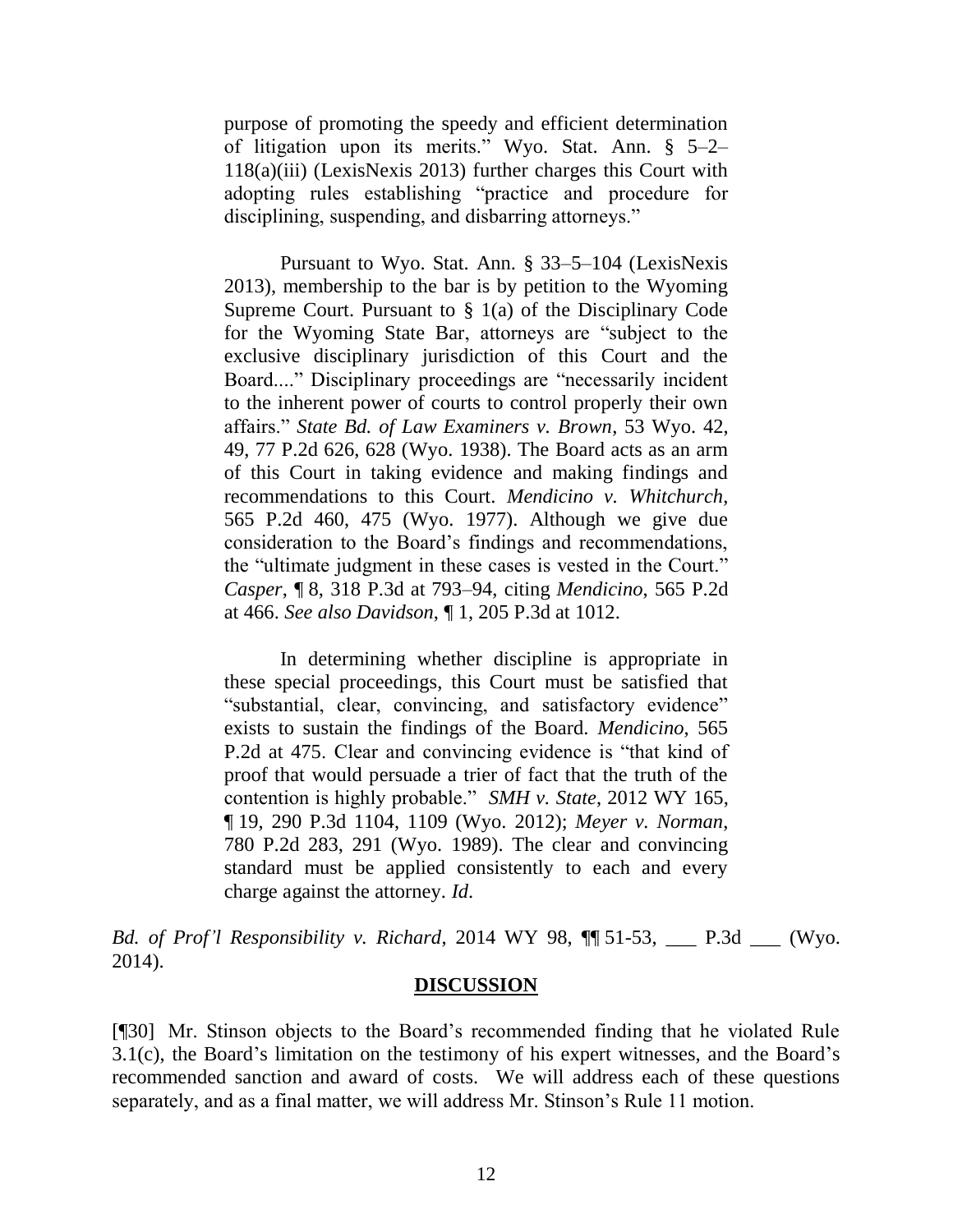## **A. Rule 3.1(c) Violation**

[¶31] Rule 3.1(c) of the Wyoming Rules of Professional Conduct provides:

The signature of an attorney constitutes a certificate by him that he has read the pleading, motion, or other court document; that to the best of his knowledge, information, and belief, formed after reasonable inquiry, it is well grounded in fact and is warranted by existing law or a good faith argument for the extension, modification, or reversal of existing law; and that it is not interposed for any improper purpose such as to harass or to cause unnecessary delay or needless increase in the cost of litigation.

[¶32] Comments 1 and 2 to Rule 3.1 are relevant to our consideration of Mr. Stinson's conduct. Comment 1 provides:

> The advocate has a duty to use legal procedure for the fullest benefit of the client's cause, but also a duty not to abuse legal procedure. The law, both procedural and substantive, establishes the limits within which an advocate may proceed. However, the law is not always clear and never is static. Accordingly, in determining the proper scope of advocacy, account must be taken of the law's ambiguities and potential for change.

[¶33] Comment 2 to Rule 3.1 states:

The filing of an action or defense or similar action taken for a client is not frivolous merely because the facts have not first been fully substantiated or because the lawyer expects to develop vital evidence only by discovery. What is required of lawyers, however, is that they inform themselves about the facts of their clients' cases and the applicable law and determine that they can make good faith arguments in support of their clients' positions. Such action is not frivolous even though the lawyer believes that the client's position ultimately will not prevail. The action is frivolous, however, if the lawyer is unable either to make a good faith argument on the merits of the action taken or to support the action taken by a good faith argument for an extension, modification or reversal of existing law.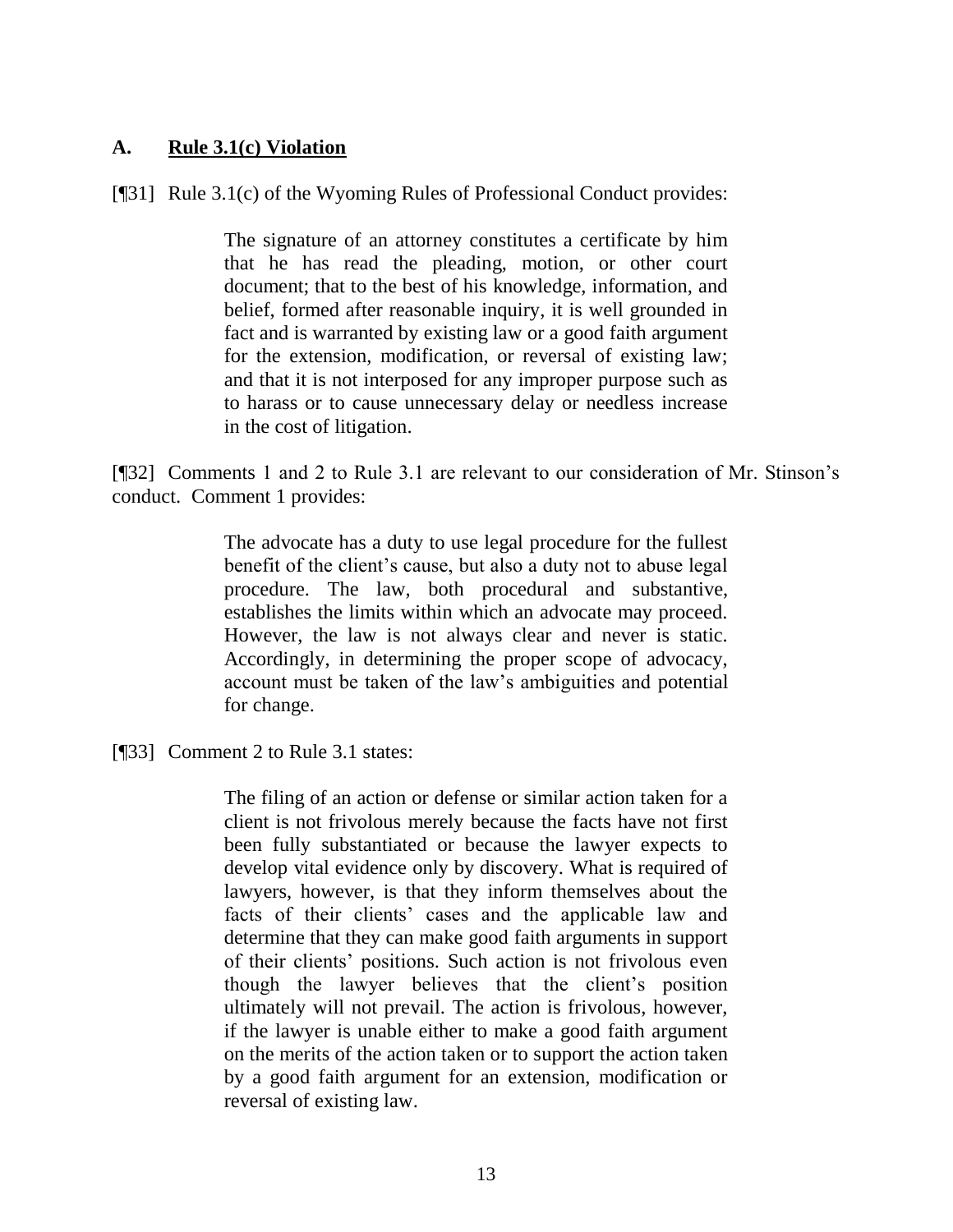[¶34] The Board found clear and convincing evidence that Mr. Stinson violated Rule 3.1(c). Mr. Stinson objects to the recommended Rule 3.1(c) findings on the grounds that they are unsupported by expert testimony or other clear and convincing evidence. We will address first Mr. Stinson's argument that the Bar was required to present expert testimony on the charged violations, and then we will address whether the record contains clear and convincing evidence that Mr. Stinson violated Rule 3.1(c).

## *1. Bar's Lack of Expert Testimony to Support Rule 3.1(c) Violation*

[¶35] Mr. Stinson contends that because the Bar presented no expert testimony on the question of whether he violated Rule 3.1(c), no violation of the rule can be found. In so arguing, Mr. Stinson relies on *Painter v. Abels*, 998 P.2d 931, 939 (Wyo. 2000), wherein this Court held that a finding of unprofessional conduct by a medical doctor was unsupported by substantial evidence because the finding was not supported by expert testimony. Mr. Stinson's reliance on *Painter* is misplaced.

[¶36] In *Painter*, this Court rejected the finding of unprofessional conduct unsupported by expert testimony because the record left us with essentially no evidence against which to evaluate the Board of Medicine's findings. We explained:

> The Board found Dr. Painter's participation in a patient case study using an EDS machine was unprofessional conduct "contrary to recognized standards of ethics of the medical profession" under the American Medical Association's Code of Medical Ethics, *supra*, and thus a violation of [§ 33–26–402\(a\)\(xxvii\).](http://www.westlaw.com/Link/Document/FullText?findType=L&pubNum=1000377&cite=WYSTS33-26-402&originatingDoc=If4eaceb0f55311d99439b076ef9ec4de&refType=SP&originationContext=document&vr=3.0&rs=cblt1.0&transitionType=DocumentItem&contextData=(sc.UserEnteredCitation)#co_pp_9beb000095040) The Code of Medical Ethics, *supra*, requires that participation in any such clinical study be part of a systematic program competently designed under accepted standards of scientific research to produce scientifically valid and significant data. The Board provided no expert testimony on this count. We addressed virtually the same issue in *[Devous v. Wyoming State Board of Medical](http://www.westlaw.com/Link/Document/FullText?findType=Y&serNum=1993032415&pubNum=661&fi=co_pp_sp_661_418&originationContext=document&vr=3.0&rs=cblt1.0&transitionType=DocumentItem&contextData=(sc.UserEnteredCitation)#co_pp_sp_661_418)  Examiners*[, 845 P.2d 408, 418 \(Wyo.](http://www.westlaw.com/Link/Document/FullText?findType=Y&serNum=1993032415&pubNum=661&fi=co_pp_sp_661_418&originationContext=document&vr=3.0&rs=cblt1.0&transitionType=DocumentItem&contextData=(sc.UserEnteredCitation)#co_pp_sp_661_418) 1993), in regard to [§](http://www.westlaw.com/Link/Document/FullText?findType=L&pubNum=1000377&cite=WYSTS33-26-402&originatingDoc=If4eaceb0f55311d99439b076ef9ec4de&refType=SP&originationContext=document&vr=3.0&rs=cblt1.0&transitionType=DocumentItem&contextData=(sc.UserEnteredCitation)#co_pp_effa000081e87)   $33-26-402(a)(xv)$ , (xviii), and (xxvi):

The crux of the issue is whether the record must include expert testimony with respect to [the pertinent] statutory grounds, or whether we must acknowledge and accept the expertise of the Board members in establishing standards that demonstrate infringement of the statute.... If judicial review has any purpose, it must be exercised by objectively evaluating evidence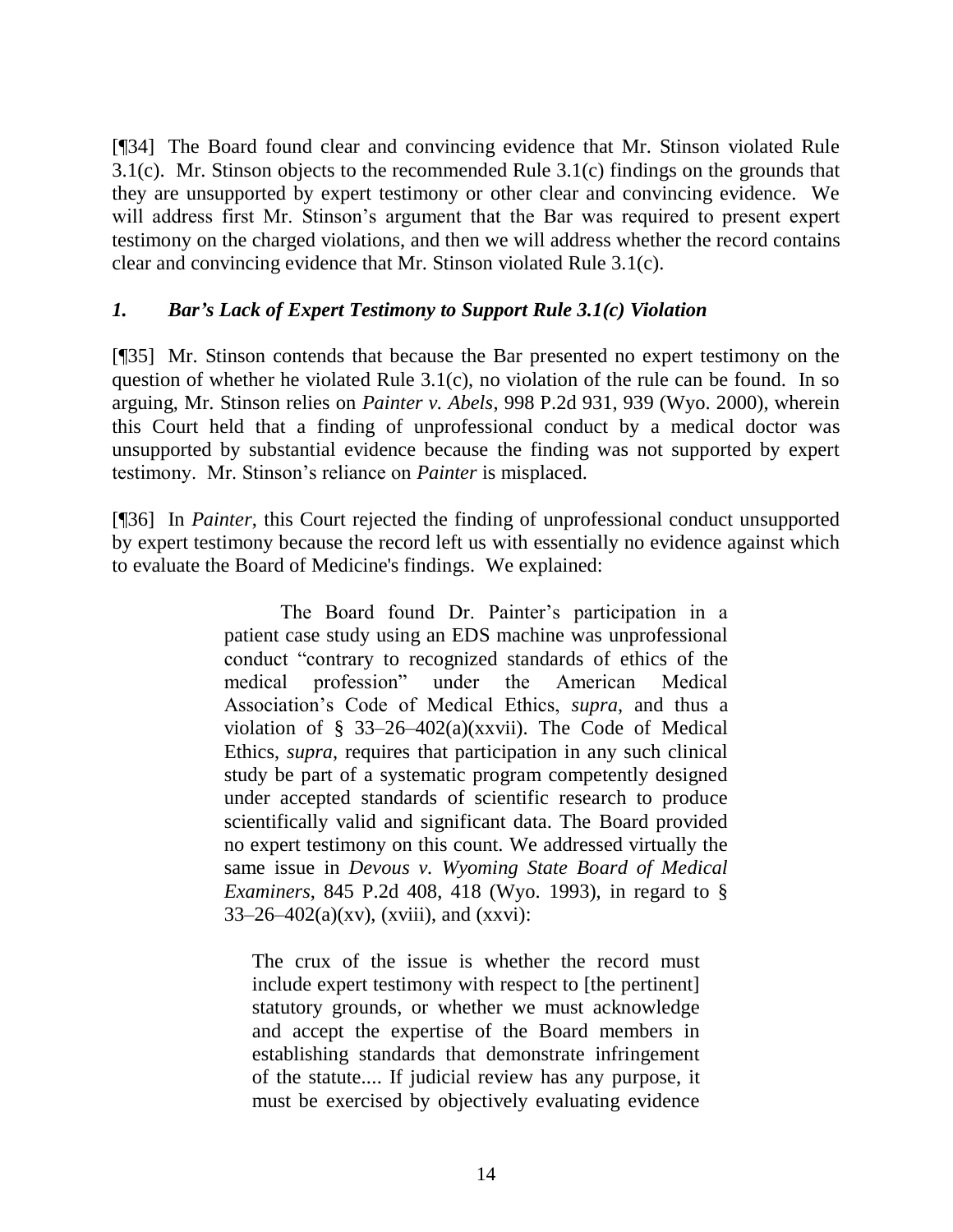in the record. There is no way that a judicial review could reach the subjective determination of standards by individual members of the Board.

### *Painter*, 998 P.2d 939.

[¶37] Our subsequent decisions have emphasized that this holding does not mean that expert testimony is required to support all findings of a professional code of conduct violation. For example, in *Billings v. Wyo. [Bd. of Outfitters and Prof'l Guides](http://www.westlaw.com/Link/Document/FullText?findType=Y&serNum=2004341309&pubNum=4645&fi=co_pp_sp_4645_474&originationContext=document&vr=3.0&rs=cblt1.0&transitionType=DocumentItem&contextData=(sc.UserEnteredCitation)#co_pp_sp_4645_474)*, 2004 WY 42, ¶¶ [51–52, 88 P.3d 455, 474–75 \(Wyo.](http://www.westlaw.com/Link/Document/FullText?findType=Y&serNum=2004341309&pubNum=4645&fi=co_pp_sp_4645_474&originationContext=document&vr=3.0&rs=cblt1.0&transitionType=DocumentItem&contextData=(sc.UserEnteredCitation)#co_pp_sp_4645_474) 2004) (*Billings II*), we concluded that expert testimony was not required to prove the professional standard and a breach thereof where an outfitter willfully abandoned a client on a wilderness trail. We explained:

> Neither the nature of the violation, nor the facts underlying it, involves subject matter "not within our knowledge" or requiring additional expert testimony. The state of the record is such that in reviewing the issue, we are not required merely to accept the Board's subjective expertise for a standard that demonstrates infringement of the statute. Contrary to Billings' argument, it does not appear that the Board's use of the term "abandonment" was for purposes of establishing a formal standard of care, but was the Board's factual characterization of Billings' actions.

*Billings II*, ¶ 52, 88 P.3d 475.

[¶38] Similarly, in *Penny v. State ex rel. Wyo. Mental Health Professions Licensing Bd.*, 2005 WY 117, 120 P.3d 152 (Wyo. 2005), this Court held that expert testimony was not required to support findings that the license applicant violated the code of conduct applicable to social workers by practicing without a license and losing a client file. We reasoned:

> We are satisfied that expert testimony was not required under the particular circumstances now before this Court because, as in *Billings II*, the nature of the alleged violations is "within our knowledge." For instance, accepting the Board's credibility determinations, the evidence is such that we are left with little if any doubt that the appellant knowingly practiced without a license and knowingly represented himself as licensed when he was not. Further, the evidence fully supports the conclusion that the appellant engaged in practices clearly identified in [Wyo. Stat. Ann. § 33–38–](http://www.westlaw.com/Link/Document/FullText?findType=L&pubNum=1000377&cite=WYSTS33-38-102&originatingDoc=I4e277012264411dab072a248d584787d&refType=SP&originationContext=document&vr=3.0&rs=cblt1.0&transitionType=DocumentItem&contextData=(sc.UserEnteredCitation)#co_pp_526e000028653)  $102(a)(v)$  as "clinical social work," including diagnosis and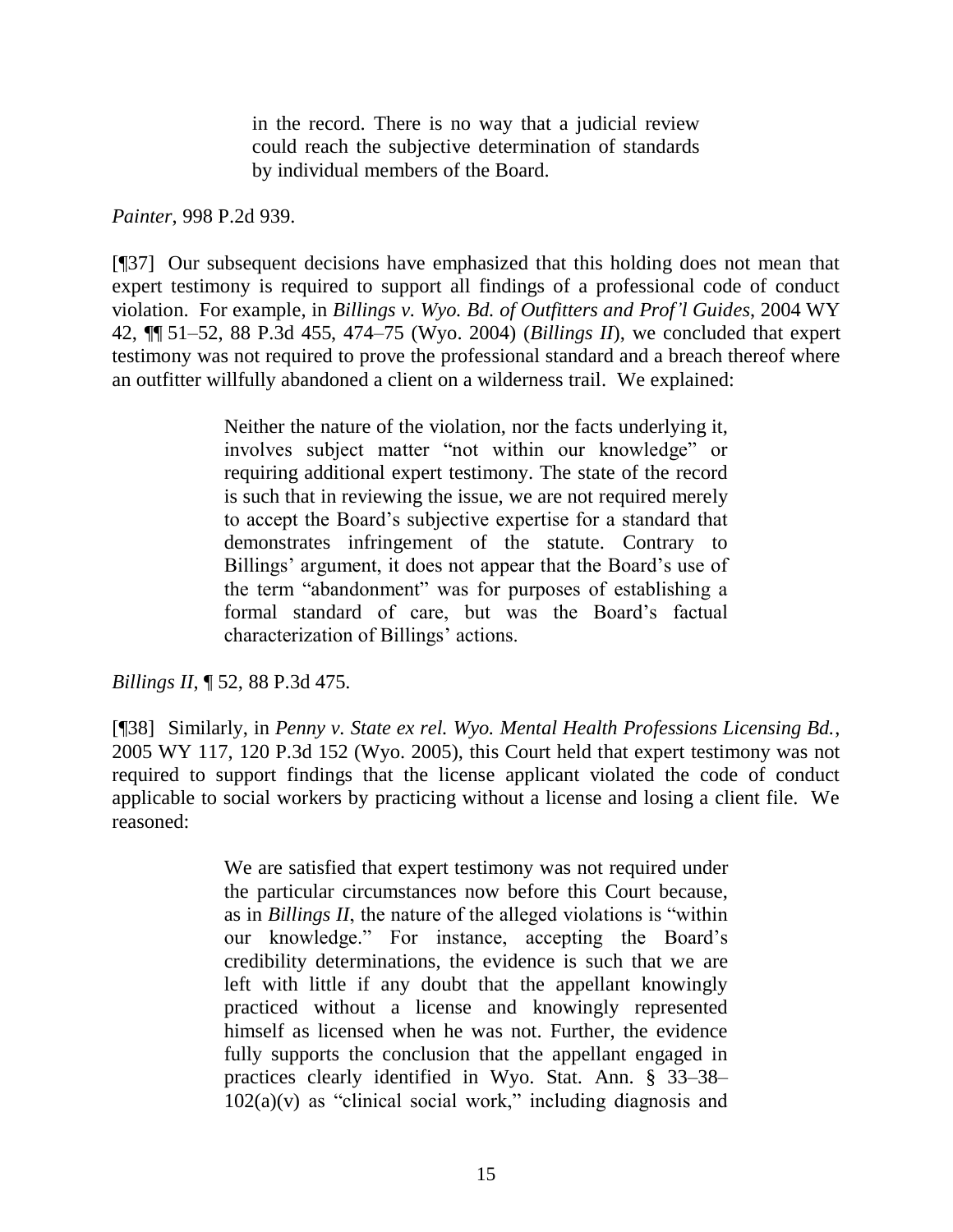counseling. And in the matter underlying the second complaint, he either lost a client's file, evidencing gross incompetence, or he refused to produce it at the Board's request, either of which was a licensing violation. Expert testimony was not required to establish these violations.

*Penny*, ¶ 32, 120 P.3d at 170-71.

[¶39] In so holding in *Penny*, we distinguished findings that require expert testimony, explaining:

> Clearly, this case is wholly unlike *Billings I* and *Devous.* Here, rather than relying upon its members' individual standards, the Board meticulously detailed in its order the applicable statutory and administrative standards, including the ethical codes adopted therein. The problem identified in *Billings I* and *Devous* is the impossibility of judicial review where the record does not reveal the identified standard of professional care against which a licensee's conduct is to be measured. That problem does not exist here. Once the legislature and the administrative agency have fully identified the standard of care, it does not require expert testimony, at least in the present circumstances, to establish that standard.

*Penny*, ¶ 31, 120 P.3d at 170.

l

[¶40] Rule 3.1(c) likewise presents a clearly identified standard. The question before us, under Rule 3.1(c), is whether, to the best of Mr. Stinson's knowledge, information, and belief, his filings in the federal proceedings were supported by fact and not interposed for an improper purpose such as to harass or publicly embarrass. This question requires that we review the filings signed by Mr. Stinson and compare his statements in those filings with what he knew when he signed the filings. The record contains the evidence that will allow us to complete this comparison, and we are therefore not presented with questions that require us to use subjective or undefined standards to formulate an answer. The Bar was therefore not required to present expert testimony on the Rule  $3.1(c)$  question.<sup>1</sup>

<sup>&</sup>lt;sup>1</sup> In relying on this Court's analysis in *Billings II* and *Penny*, we recognize that this Court is situated differently when ruling on an attorney disciplinary matter. The Board is not an administrative agency, and it is not governed by the Wyoming Administrative Procedure Act. Instead, the Board is an arm of this Court, and when ruling on an attorney disciplinary matter, we are not acting in an appellate capacity but are instead acting on a recommended ruling, with the ultimate judgment being vested in this Court. Richard, ¶ 52, \_\_\_ P.3d \_\_\_. Nonetheless, we find the analysis in *Billings II* and *Penny* helpful, because, although this Court is the ultimate decision-maker in these matters, we have made it clear that our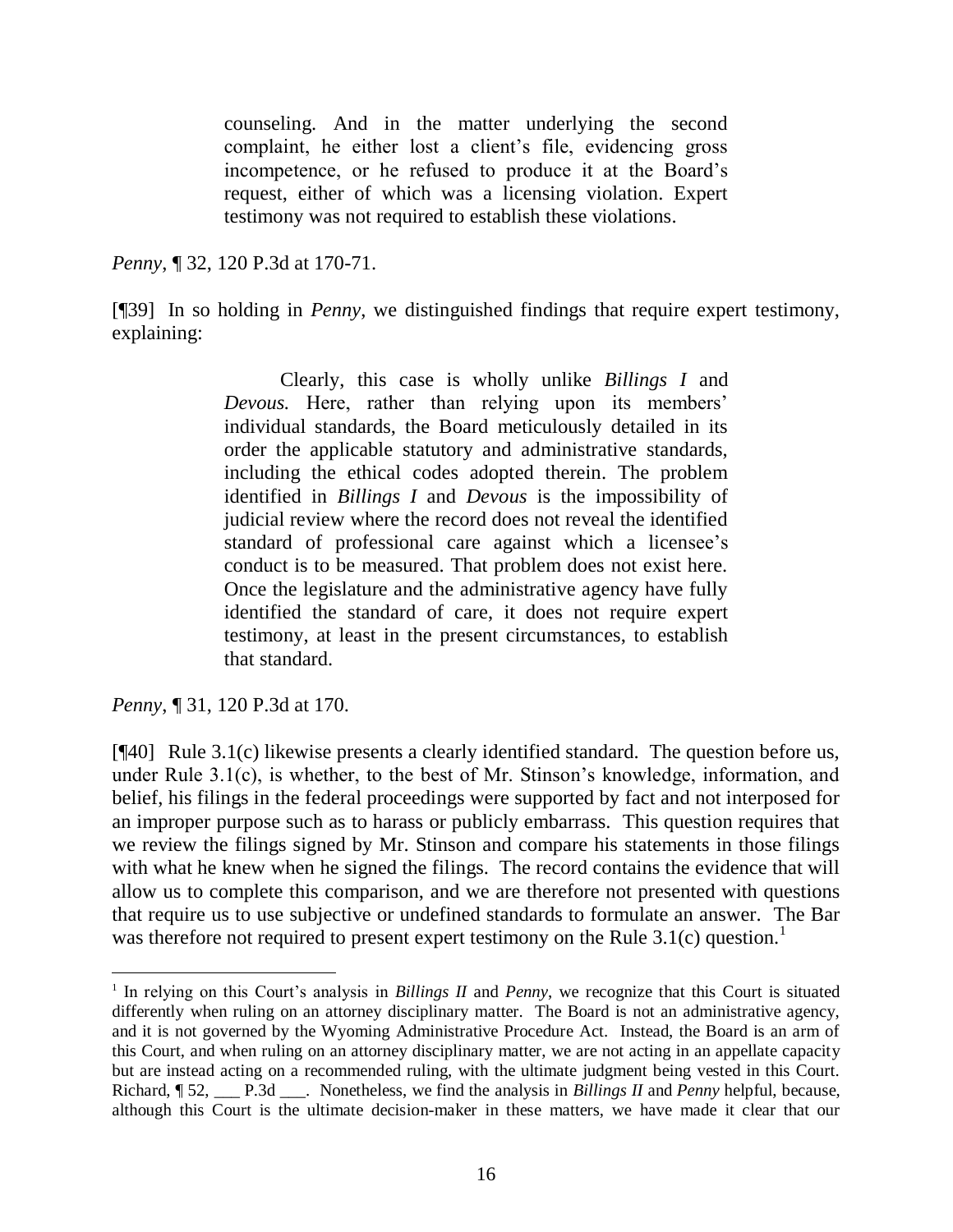[¶41] Having determined that expert testimony was not required to prove the Rule 3.1(c) violation, we turn next to the question of whether the record otherwise contains clear and convincing evidence that Mr. Stinson's filings in the federal proceedings violated Rule  $3.1(c)$ .

## *2. Evidence in Support of Rule 3.1(c) Violation*

l

[¶42] The Board found clear and convincing evidence that Mr. Stinson violated Rule 3.1(c) and recommended the following conclusions of law:

> 4. An officer of the Court owes a duty of candor that precludes a "head in the sand" response to the evidence disclosed. While in many circumstances a lawyer may reasonably rely on what a client tells the lawyer, doing only that was insufficient in this matter after the LRD evidence surfaced showing the client likely conspired with a witness to obstruct justice. Instead of further informing himself about the facts of his client's case, Respondent assisted Schneider in delaying production of evidence of relevant facts by filing a motion to quash the subpoenas. Respondent then stood by as Schneider not only failed to timely produce the financial records and emails requested in the subpoenas, but also disobeyed the Court's order to produce all items requested in the Subpoena by February 3, 2012. As a result, when Respondent filed the Answer and Counterclaims in the Second Federal Case, he not only failed to take independent action to obtain and review Schneider's records pursuant to his duty to conduct a reasonable inquiry, he knew that Schneider had failed to comply with legitimate discovery requests for that information and had disobeyed the Court's order to produce that information by a date certain.

> 5. Respondent's purpose in asserting the affirmative defenses and counterclaims in the Second Federal Case was not proper. Respondent asserted the defenses and counterclaims not in an effort to advocate Schneider's legitimate rights, but in furtherance of Schneider's objective

<sup>&</sup>quot;determination must be made upon the evidence that was presented to the Board at the hearing." *Bd. of Prof'l Responsibility v. Davidson*, 2009 WY 48, ¶ 8, 205 P.3d 1008, 1012 (Wyo. 2009). Using the *Billings II* and *Penny* analysis to determine the need for expert evidence helps to ensure that this Court's ruling on a disciplinary matter is based on the evidentiary record and not on a subjective evaluation of a duty or standard of care.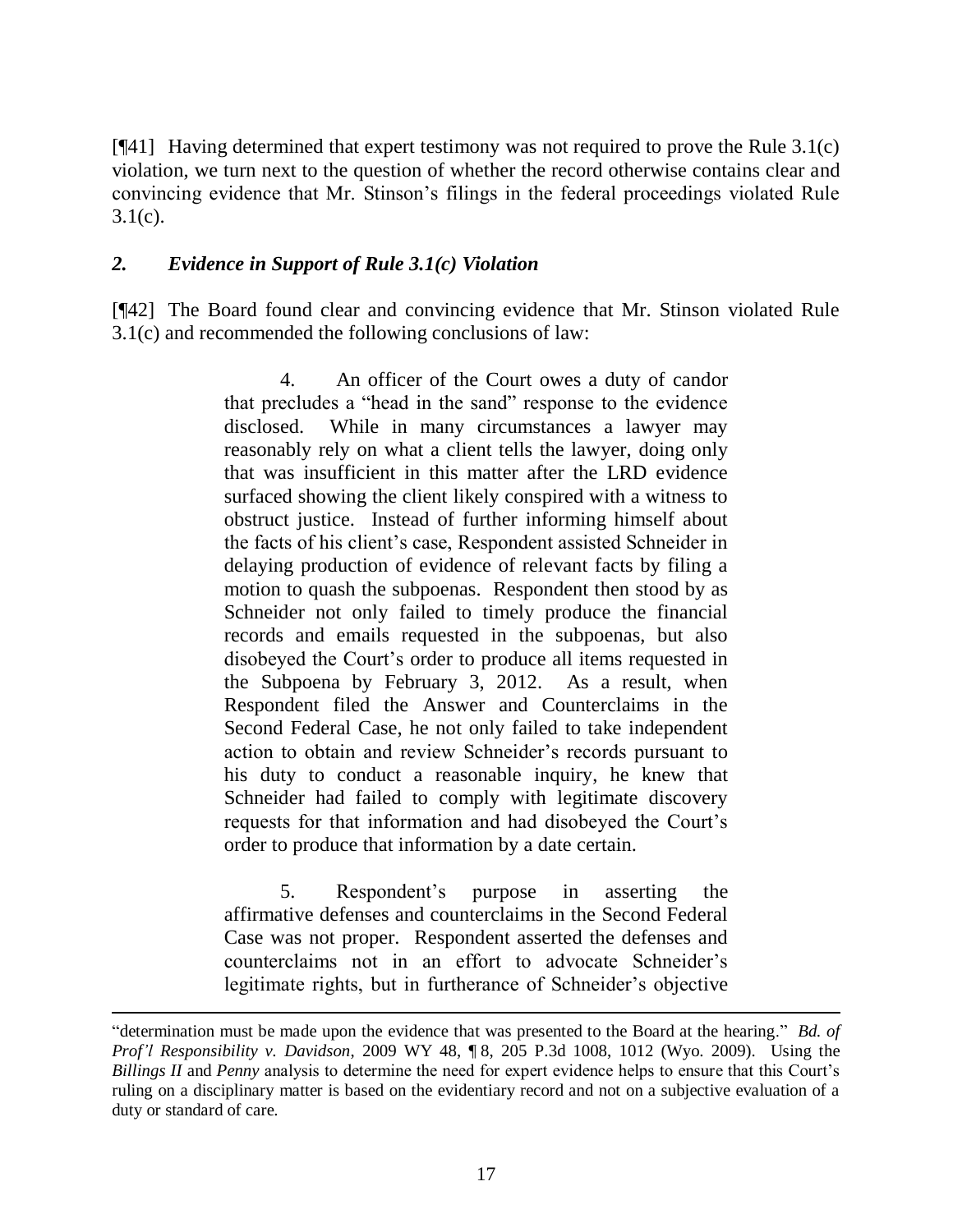to publicly embarrass and humiliate Biles beyond the harm caused by the original defamatory mailing. Respondent did so not by pleading facts bearing on Biles' public reputation as to his professional ability or supposed criminal act—subjects addressed in the fliers mailed—but instead by seeking to publish and publicize previously confidential and private information about Biles.

[¶43] Mr. Stinson's first two arguments concerning the sufficiency of the evidence focus on the Board's conclusions regarding the motion to quash that he filed on behalf of the Schneiders. Specifically, Mr. Stinson argues that there is no evidence that he violated Rule 3.1(c) by assisting his client in delaying production of evidence by filing the motion to quash or by standing by as his client failed to timely comply with the court's order regarding the subpoena. We do not read the Board's recommended conclusions as holding that Mr. Stinson's filing of the motion to quash was in itself a violation of Rule 3.1(c). The Board's comments regarding the subpoena appear instead to be directed to the Board's conclusion that Mr. Stinson failed to investigate his client's connection to the dissemination of the defamatory flyer—suggesting that under the circumstances, Mr. Stinson would have been better served by educating himself with the subpoenaed information rather than seeking to prevent its disclosure.

[¶44] Regardless of the intention behind the Board's conclusions of law concerning the motion to quash, however, this Court agrees with Mr. Stinson that the record does not contain clear and convincing evidence that the motion to quash was filed for an improper purpose. Judge Johnson, who heard the motion to quash and ultimately denied the motion, testified in the Board hearing that while he did not find the motion well taken, he also did not find it frivolous. From our review of the record, we likewise find that the record does not contain clear and convincing evidence that Mr. Stinson assisted his client in delaying production of information, or that he stood by while his client failed to timely comply with the subpoena.

[¶45] We do, however, find that the record contains clear and convincing evidence that Mr. Stinson made allegations in the Answer and Counterclaim that he filed and signed on behalf the Schneiders for which he did not have a good faith basis. We further find that the record contains clear and convincing evidence that Mr. Stinson made allegations in the Answer and Counterclaim that were made for the improper purpose of publicly embarrassing the other party to the action, Dr. Biles. Both of these actions violated Rule  $3.1(c)$ .

[¶46] By the time Mr. Stinson filed the Answer and Counterclaim, he had the following information: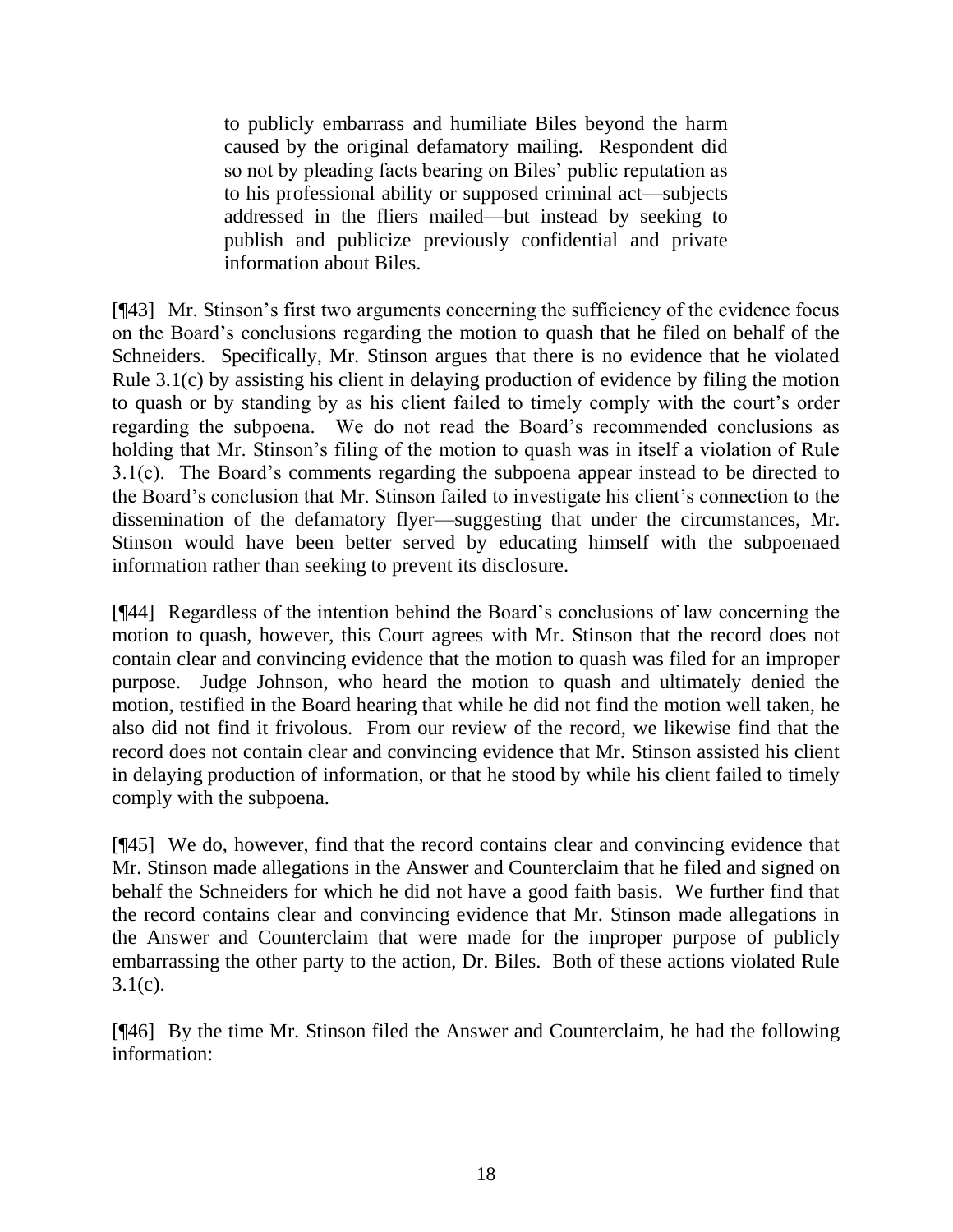--the self-executing discovery of Dr. Biles, which included documentation that Dr. Schneider ordered and paid for the mailing labels that Ms. Fallon used in disseminating the defamatory flyer;

--Ms. Fallon's interrogatory responses in which she confirmed that Dr. Schneider had provided the mailing labels and also stated that Dr. Schneider had provided her with information concerning Dr. Biles and had encouraged her to send the flyer;

--reports of Ms. Fallon's deposition testimony, which reports included not only her testimony that she acted alone in disseminating the flyer, but also her testimony that the Schneiders paid the costs associated with creating and mailing the flyer;

--the expressed concerns of Ms. Fallon's attorney that Ms. Fallon was not being truthful in her testimony and discovery responses in which she took full responsibility for the flyer and that she was being coached by Dr. Schneider in responding to questions concerning her involvement;

--Judge Johnson's order denying the motion to quash in which he acknowledged Ms. Fallon's deposition testimony taking full responsibility for the flyer but still found that there was enough of a question concerning Dr. Schneider's involvement to warrant the breadth of the subpoena; and

--the LRDs and Dr. Schneider's admission that he had created the LRDs.

[¶47] We are particularly troubled by the LRDs. Neither the content nor the tone of the LRDs fits with Dr. Schneider's explanation to Mr. Stinson that in preparing the documents, he was merely acting as Ms. Fallon's scribe and providing her general instruction on what to expect when she is deposed. The LRDs instructed Ms. Fallon on how to answer deposition questions and contained assurances that she would not be hurt if she adhered to the scripted answers as well as warnings regarding the jeopardy that she would face if she deviated from the script and allowed Dr. Biles' counsel to "turn her." Despite having the LRDs and the other above-described information that implicated Dr. Schneider in flyer scheme, Mr. Stinson signed and filed the Answer and Counterclaim with inclusion of the following statements:

> $[\n{\text{I}}\, 38(a)]$  Plaintiff has taken the deposition of Lisa Shaurette Fallon in the related case of Biles v. Fallon. Ms. Fallon has testified that she, and she alone, created the flier of which Plaintiff complains is defamatory. Thus, Plaintiff has obtained testimony under oath that contradicts and dispels the allegations contained in Plaintiff's complaint. As a result, the allegations contained within the complaint are known to be untrue by Plaintiff and are not made in good faith. Rather, such allegations are made as part of long-standing animosity Plaintiff has for John Schneider.

> [¶ 54] Biles knew that his complaint was false and, despite such knowledge, recklessly published the complaint by filing the same in a public docket.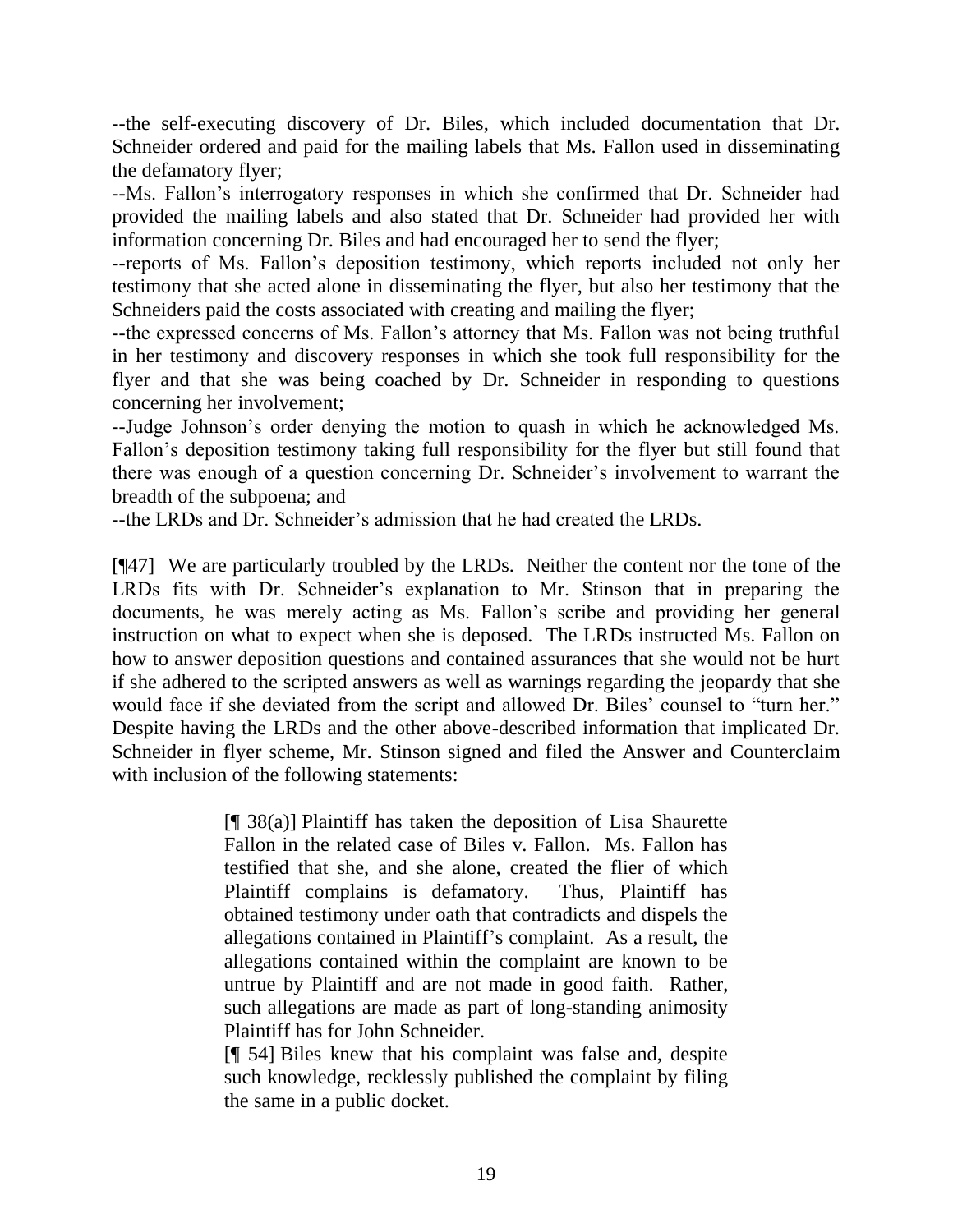[¶48] Given the LRDs and the other information available to Mr. Stinson when he prepared the Answer and Counterclaim, he had to know, at the very least, that questions remained concerning his client's connection to the dissemination of the defamatory flyer. We therefore find the evidence clear and convincing that Mr. Stinson did not have a good faith basis for including Paragraphs 38(a) and 54 in the Answer and Counterclaim.

[¶49] We turn then to statements contained in the Answer and Counterclaim that we find were made for the improper purpose of embarrassing Dr. Biles. In this regard, we are most concerned with Paragraph 43(b), which was included as an affirmative defense and states:

> Plaintiff is himself responsible for negative public perceptions regarding him and his personality because Plaintiff is known to and/or has: often consumed alcohol while driving; consumed alcohol while driving with employees while engaged in the course and scope of business; allows or has allowed his wife – a non-medically trained individual – to provide point of contact care for his patients (and may bill Medicare, Medicaid and/or insurance companies for these services); engaged in medical decisionmaking while under the influence of alcohol; bad-mouths other physicians and medical personnel; engages in subversive conduct toward other physicians; creates conflict with his employees and the employees of other physicians; waived a gun around his office and pointed that gun at an employee and commanded that the employee "dance"; fails to pay people who provide goods and services at the ranch owned by Plaintiff (or a company he controls); has failed to uphold or fulfill contractual obligations and commitments to parties connected to ranch activities and/or business ventures and other acts which create and foster the bad reputation he created for himself.

[¶50] Mr. Stinson contends that this paragraph was included in the Answer and Counterclaim not to cause embarrassment but rather to ensure that the pleading complied with the specificity required in federal pleadings by the *Iqbal-Twombly* standard. The *Iqbal-Twombly* standard requires as follows:

> To survive a motion to dismiss, a complaint must contain sufficient factual matter, accepted as true, to "state a claim to relief that is plausible on its face." *Id*[., at 570, 127](http://www.westlaw.com/Link/Document/FullText?findType=Y&serNum=2012293296&pubNum=708&originationContext=document&vr=3.0&rs=cblt1.0&transitionType=DocumentItem&contextData=(sc.UserEnteredCitation))  [S.Ct. 1955.](http://www.westlaw.com/Link/Document/FullText?findType=Y&serNum=2012293296&pubNum=708&originationContext=document&vr=3.0&rs=cblt1.0&transitionType=DocumentItem&contextData=(sc.UserEnteredCitation)) A claim has facial plausibility when the plaintiff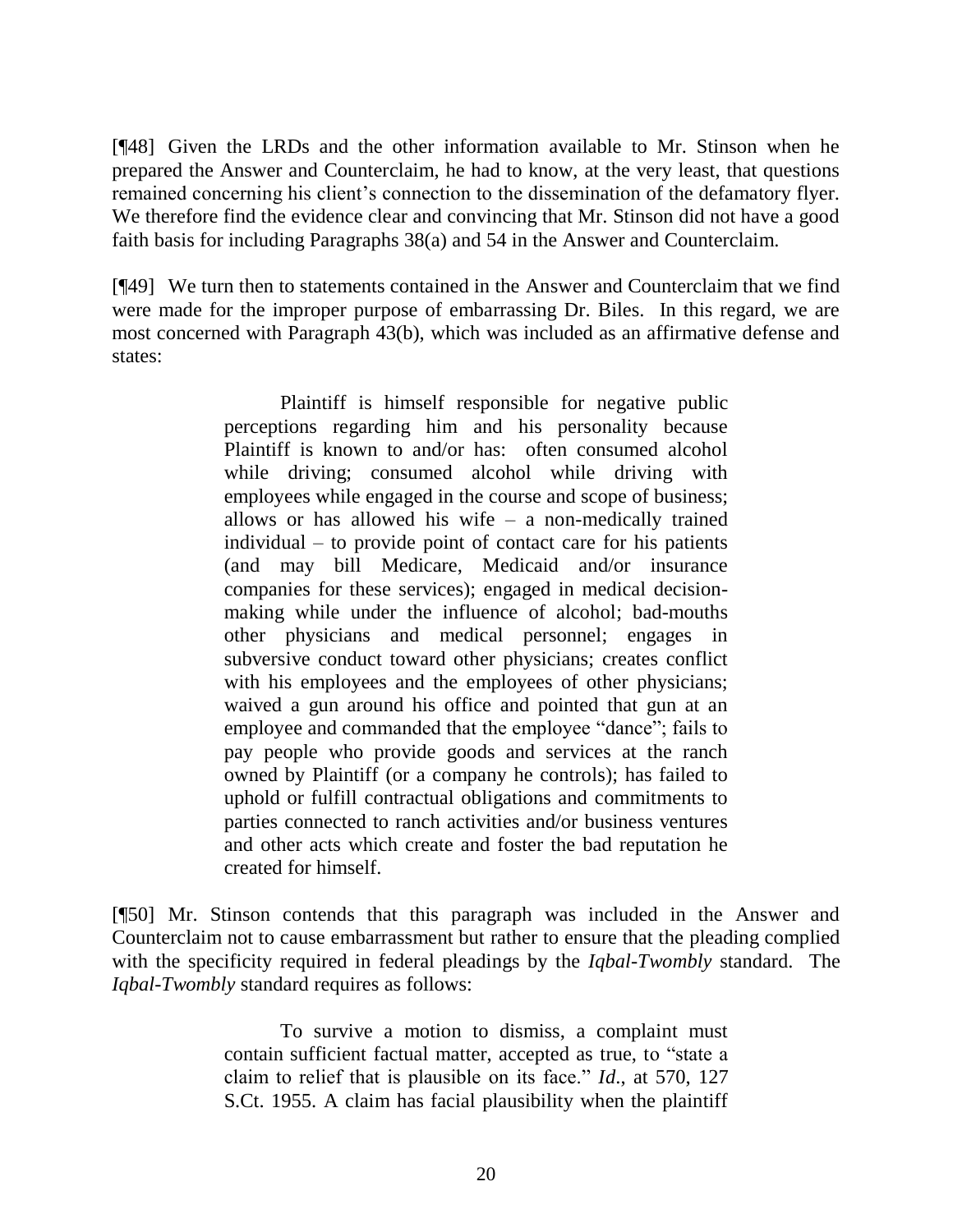pleads factual content that allows the court to draw the reasonable inference that the defendant is liable for the misconduct alleged. *Id.*[, at 556, 127 S.Ct. 1955.](http://www.westlaw.com/Link/Document/FullText?findType=Y&serNum=2012293296&pubNum=708&originationContext=document&vr=3.0&rs=cblt1.0&transitionType=DocumentItem&contextData=(sc.UserEnteredCitation)) The plausibility standard is not akin to a "probability requirement," but it asks for more than a sheer possibility that a defendant has acted unlawfully. [Ibid.](http://www.westlaw.com/Link/Document/FullText?findType=Y&serNum=2012293296&originationContext=document&vr=3.0&rs=cblt1.0&transitionType=DocumentItem&contextData=(sc.UserEnteredCitation)) Where a complaint pleads facts that are "merely consistent with" a defendant's liability, it "stops short of the line between possibility and plausibility of 'entitlement to relief.'" *Id*[., at 557, 127 S.Ct.](http://www.westlaw.com/Link/Document/FullText?findType=Y&serNum=2012293296&pubNum=708&originationContext=document&vr=3.0&rs=cblt1.0&transitionType=DocumentItem&contextData=(sc.UserEnteredCitation))  [1955](http://www.westlaw.com/Link/Document/FullText?findType=Y&serNum=2012293296&pubNum=708&originationContext=document&vr=3.0&rs=cblt1.0&transitionType=DocumentItem&contextData=(sc.UserEnteredCitation)) (brackets omitted).

*Ashcroft v. Iqbal*, 556 U.S. 662, 678, 129 S.Ct. 1937, 1949, 173 L.Ed.2d 868 (2009) (citing *Bell Atlantic Corp. v. Twombly*[, 550 U.S. 544, 557, 127 S.Ct. 1955, 167 L.Ed.2d](http://www.westlaw.com/Link/Document/FullText?findType=Y&serNum=2012293296&pubNum=708&originationContext=document&vr=3.0&rs=cblt1.0&transitionType=DocumentItem&contextData=(sc.UserEnteredCitation))  [929 \(2007\)\)](http://www.westlaw.com/Link/Document/FullText?findType=Y&serNum=2012293296&pubNum=708&originationContext=document&vr=3.0&rs=cblt1.0&transitionType=DocumentItem&contextData=(sc.UserEnteredCitation)).

[¶51] We will assume for purposes of our analysis here that the *Iqbal-Twombly* standard extends to the pleading of an affirmative defense, although that is less than certain. *See*, 5 Charles Alan Wright and Arthur R.. Miller, Fed. Prac. & Proc. Civ. § 1274 (3d ed.) (Supp. 2014) (courts are divided on whether *Iqbal-Twombly* standard extends to pleading of affirmative defenses); *Malibu Media, LLC v. Ryder*, 2013 WL 4757266 \* 2 (Tenth Circuit has not addressed whether *Iqbal-Twombly* standard extends to pleading of affirmative defenses). Even assuming the requirement of enhanced detail and specificity required by the *Iqbal-Twombly* standard applied to the pleading of Dr. Schneider's affirmative defenses, this Court is not persuaded that compliance with that standard was the motivation behind Paragraph 43(b) of the Answer and Counterclaim. The record instead persuades us that the paragraph was included for the purpose of embarrassing Dr. Biles.

[¶52] We reach this conclusion and our agreement with the Board's recommended finding for a number of reasons. First, while Paragraph 43(b) contains significant detail concerning alleged bad behavior by Dr. Biles, it contains no detail as to how the referenced acts are alleged to be a matter of public knowledge. This is in contrast to the allegations in Paragraph 43(a), relating to Dr. Biles' DWUI arrest, wherein the affirmative defense specified how the DWUI arrest was allegedly a matter of public record: "Park County, Wyoming uses a public booking system that displays photographs and charges of people arrested." If insulating the affirmative defense from a motion to strike were truly what motivated the detail in Paragraph 43(b), we would expect the defense to identify how the acts are publicly known, rather than just listing alleged bad acts, most of which were wholly unrelated to the acts alleged in the defamatory flyer.

[¶53] We are further persuaded that the improper purpose of embarrassing Dr. Biles motivated the pleading because of the press release that accompanied the filing of the Answer and Counterclaim. The Answer and Counterclaim was filed on February 21,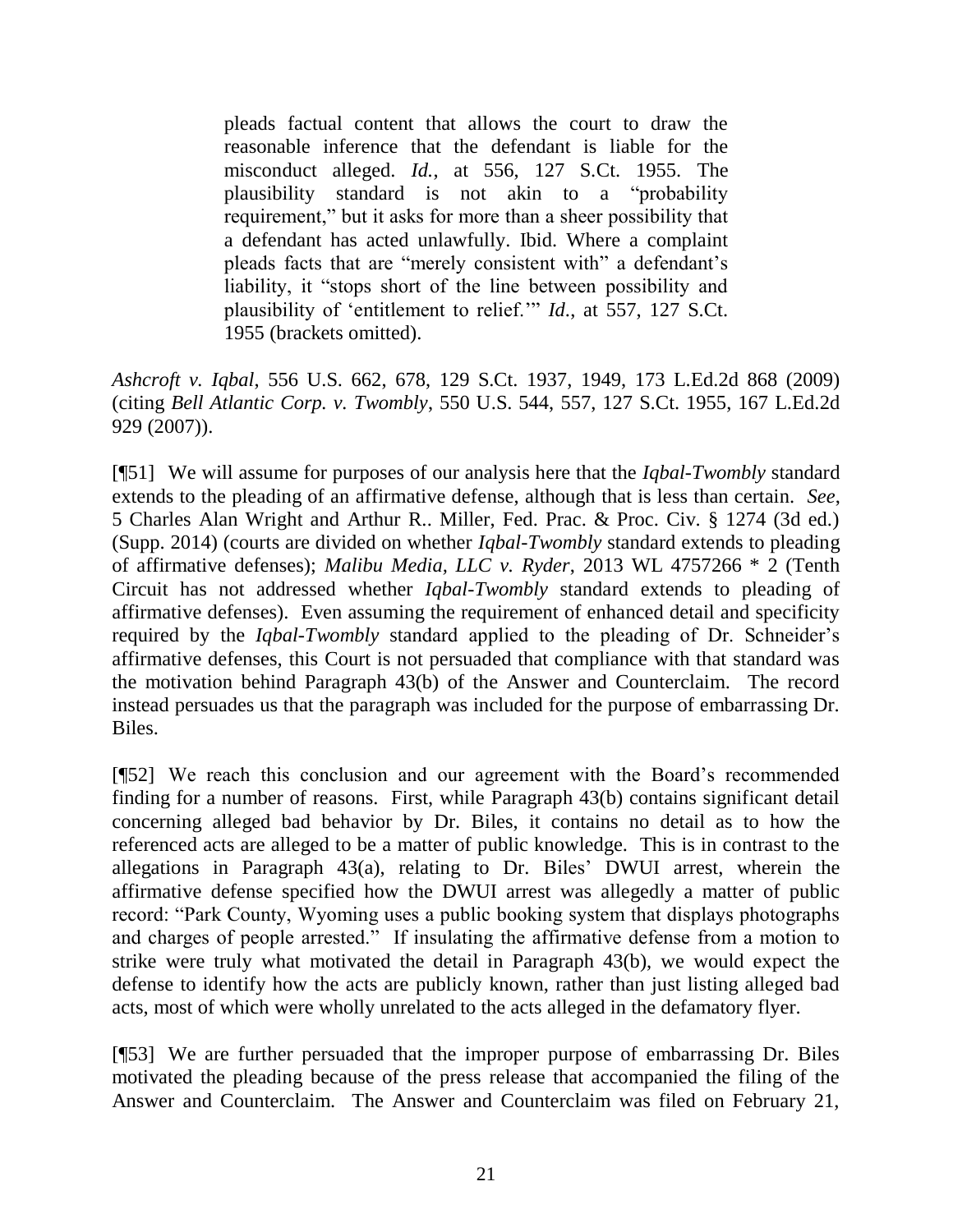2012. Mr. Stinson's billing records on the Schneider matter show that also on February 21, 2012, he spoke with Kim Sapone, an employee of Acclaim, LLP Public Relations, regarding the Answer and Counterclaim. On February 22, 2012, Ms. Sapone sent a press release to the *Cody Enterprise* and the *Billings Gazette*, which stated:

Local Surgeon's Response to Libel Allegations

Cody, WY – Dr. John H. Schneider, Neurosurgeon, filed in federal court on Tuesday in response to recent allegations of defamation of character by orthopedic surgeon, Dr. Jimmie Biles. Dr. Schneider's response not only addresses the suit brought on by Dr. Biles but will carry with it a countersuit on behalf of Dr. John H. Schneider as well as a suit on behalf of the People of Wyoming.

Court filings hold sworn testimony that proves Dr. Schneider had no involvement in the negative flyer distributed last December about Dr. Biles. The individual named in disseminating the flyer testified that she, and she alone, created the flyer. Court records also indicate that Dr. Biles has a long history of erratic, alcohol and substance abuse related behavior that has left many, including patients, the general public and Dr. Schneider, feeling victimized.

"It's a shame it had to come to this," said Dr. Schneider. "Dr. Biles has some personal demons to overcome, and I feel sorry for him. It's sad to see a man lash out at others in a desperate attempt to salvage a career that is crumbling around him. I hope he is able to get healthy and in control again someday."

Attorney for Dr. Schneider, Laurence Stinson of Bonner Stinson Law Firm, feels the suit brought on by Dr. Biles is another attempt to cause harm to Dr. Schneider "as a result of long-standing animosity and jealousy toward Dr. Schneider, his former friend, who refused to finance a ranch operation owned by Dr. Biles."

Dr. Schneider continued "We look forward to getting this over with so we can get back to our purpose – helping our patients and our community." Dr. Schneider stated that he has tried to take the higher ground in his dealings with Dr. Biles over the last several years, but "my personal integrity and my professional career demand that I not stand idly by any longer."

[¶54] In the hearing before the Board, Mr. Stinson denied that he approved this press release or that he provided a quote to Ms. Sapone. Mr. Stinson confirmed that he had talked to Ms. Sapone and testified that he believed he had talked to her more than once,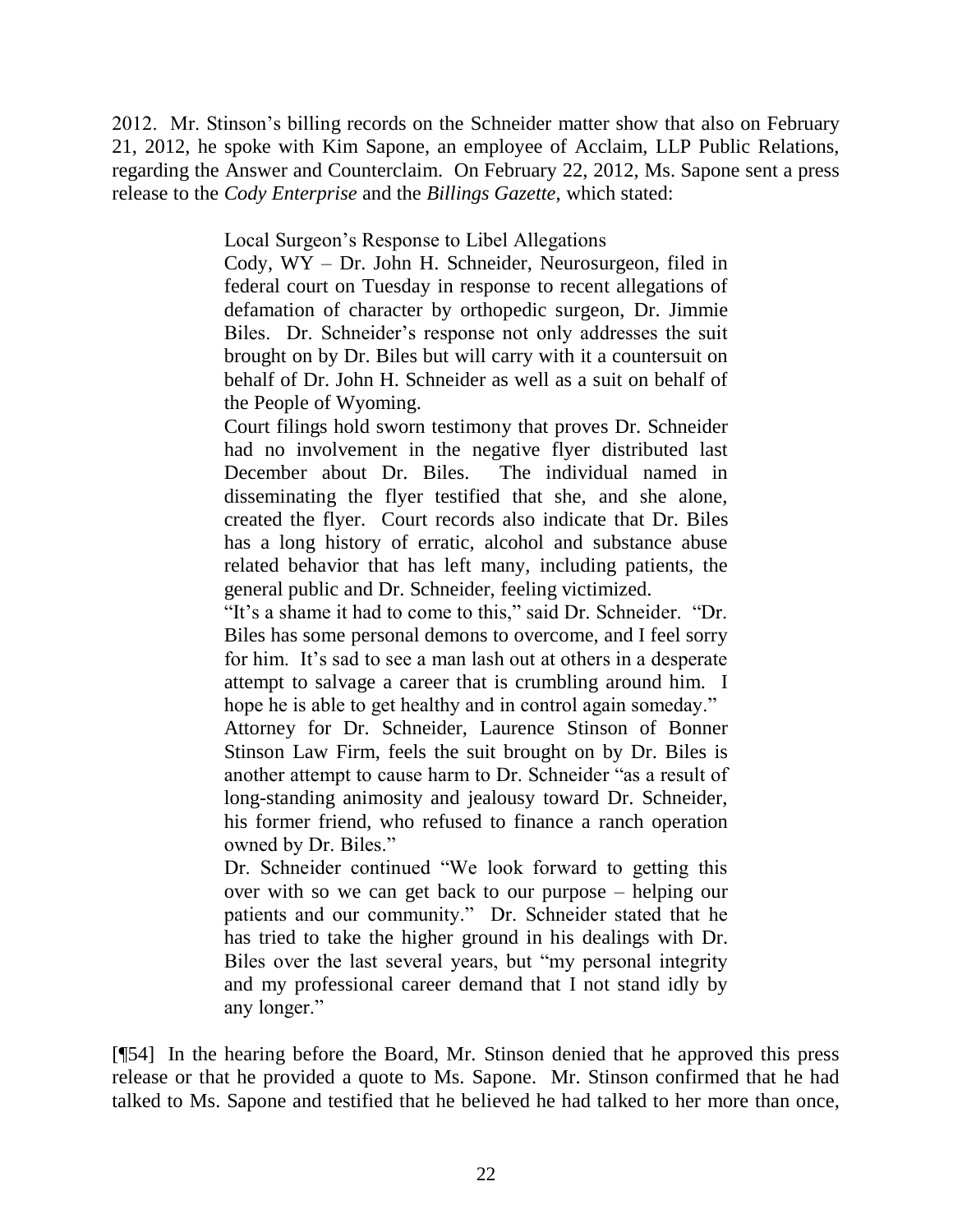stating, "Partly I was trying to get them to quit doing this." This testimony does not change our view of the manner in which the affirmative defenses were pled. Mr. Stinson testified that he knew of his client's animosity toward Dr. Biles. Indeed, Dr. Schneider made his intentions clear early in the federal proceedings when Ms. Fallon's attorney informed both Mr. Stinson and Dr. Schneider, by e-mail, that Dr. Biles' counsel was going to argue that Dr. Schneider was Ms. Fallon's co-conspirator in disseminating the defamatory flyer. Dr. Schneider responded, with a copy to Mr. Stinson, "I am well aware of the tact and Laurence is mounting a devastating counter suit against Biles." Mr. Stinson knew of his client's animosity, knew his client wanted to deal a devastating blow to Dr. Biles, and knew his client was working on a press release. Under these circumstances, the utmost care should have been taken in preparing the Answer and Counterclaim to ensure its compliance with Rule 3.1(c). The pleading was not so prepared and was instead crafted to serve the improper purposes of Dr. Schneider. The record contains clear and convincing evidence that the pleading violated Rule 3.1(c).

# **B. Limitation on Expert Testimony**

[¶55] We addressed earlier in this opinion the reasons that the Bar was not required to present expert testimony to prove the rule violations at issue in this matter. We now turn to the related question of whether the Board erred in limiting the expert testimony that Mr. Stinson sought to introduce.

[¶56] Our first task in ruling on this question is to determine the standard to be used in reviewing the Board's evidentiary rulings. Typically, we review a trial court's ruling on the admissibility of expert evidence for an abuse of discretion. *Craft v. State*, 2013 WY 41, ¶ 28, 298 P.3d 825, 833 (Wyo. 2013). As noted earlier, however, this Court sits in a unique posture in ruling on attorney disciplinary matters. We have described the division of functions between this Court and the Board as follows:

> In *Meyer v. Norman*[, 780 P.2d 283, 286–288 \(Wyo.](http://www.westlaw.com/Link/Document/FullText?findType=Y&serNum=1989124404&pubNum=661&fi=co_pp_sp_661_286&originationContext=document&vr=3.0&rs=cblt1.0&transitionType=DocumentItem&contextData=(sc.UserEnteredCitation)#co_pp_sp_661_286) [1989\),](http://www.westlaw.com/Link/Document/FullText?findType=Y&serNum=1989124404&pubNum=661&fi=co_pp_sp_661_286&originationContext=document&vr=3.0&rs=cblt1.0&transitionType=DocumentItem&contextData=(sc.UserEnteredCitation)#co_pp_sp_661_286) we described the structural relationship between the Wyoming Supreme Court and the Wyoming State Bar, but we did not detail the procedure that this Court follows in reviewing and acting upon a disciplinary recommendation of the Board. Although the case arose under earlier versions of the Rules of Professional Conduct and the Disciplinary Code, the procedural holdings of *[Mendicino v. Whitchurch](http://www.westlaw.com/Link/Document/FullText?findType=Y&serNum=1977113142&pubNum=661&fi=co_pp_sp_661_465&originationContext=document&vr=3.0&rs=cblt1.0&transitionType=DocumentItem&contextData=(sc.UserEnteredCitation)#co_pp_sp_661_465)*, 565 [P.2d 460, 465–66, 475 \(Wyo.](http://www.westlaw.com/Link/Document/FullText?findType=Y&serNum=1977113142&pubNum=661&fi=co_pp_sp_661_465&originationContext=document&vr=3.0&rs=cblt1.0&transitionType=DocumentItem&contextData=(sc.UserEnteredCitation)#co_pp_sp_661_465) 1977) remain valid; that is, the Board is an arm of this Court whose purpose is to investigate allegations of professional misconduct and to report its findings and recommendations to the Court, which is the ultimate decision-maker in attorney disciplinary matters. Sections 21(c)(iii) and (iv) of the current Disciplinary Code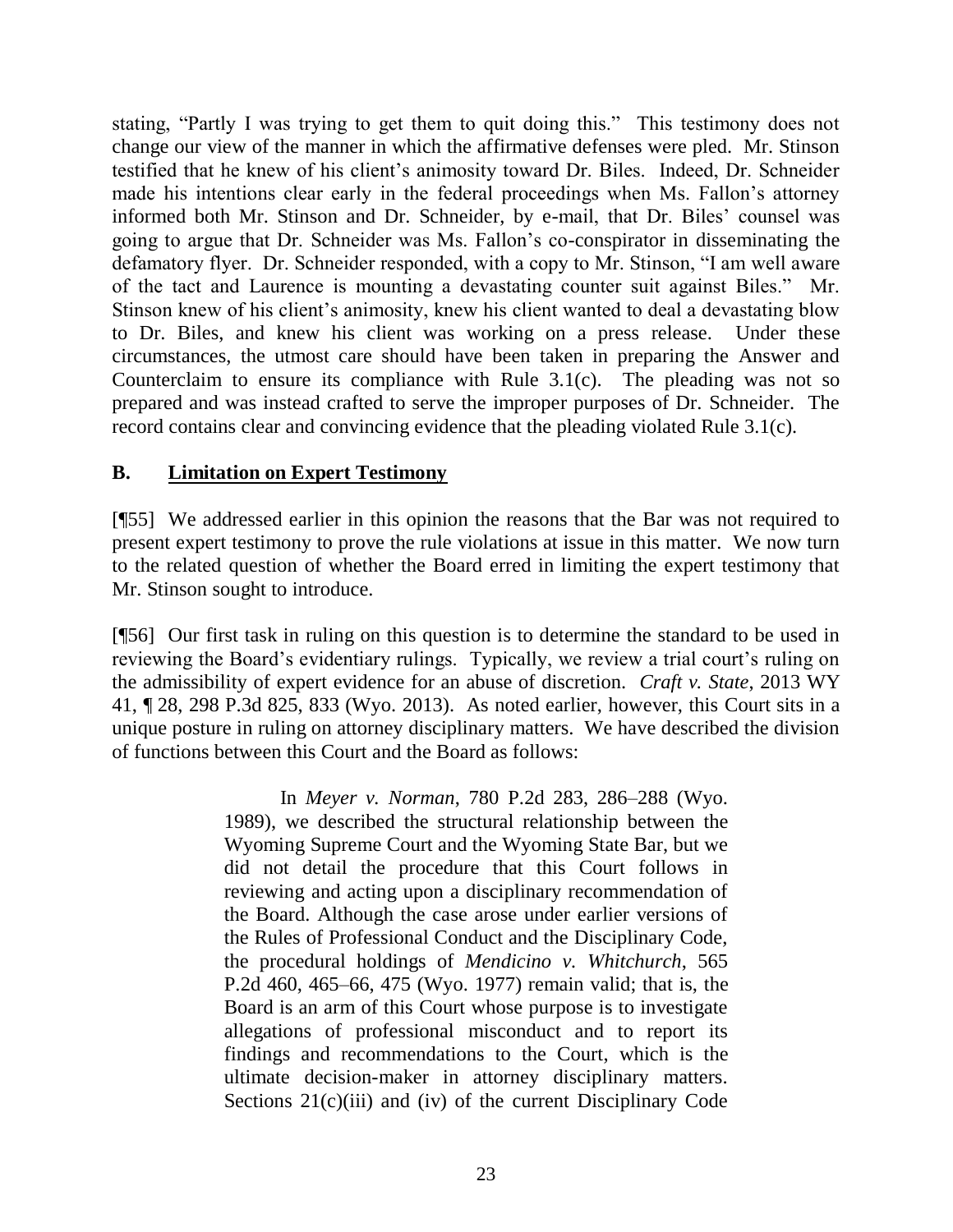make it clear that the Court's determination of appropriate discipline is its own, but that the determination must be made upon the evidence that was presented to the Board at the hearing. That process has been described as: "All attorney discipline cases require a two step analysis. First, the Court must determine whether the record supports the findings and recommendations, then it must independently determine the sanctions warranted by the facts of the case." *[Idaho State Bar](http://www.westlaw.com/Link/Document/FullText?findType=Y&serNum=2008333133&pubNum=4645&fi=co_pp_sp_4645_1254&originationContext=document&vr=3.0&rs=cblt1.0&transitionType=DocumentItem&contextData=(sc.UserEnteredCitation)#co_pp_sp_4645_1254)  v. Souza*[, 142 Idaho 502, 129 P.3d 1251, 1254 \(2006\).](http://www.westlaw.com/Link/Document/FullText?findType=Y&serNum=2008333133&pubNum=4645&fi=co_pp_sp_4645_1254&originationContext=document&vr=3.0&rs=cblt1.0&transitionType=DocumentItem&contextData=(sc.UserEnteredCitation)#co_pp_sp_4645_1254)

*Davidson*, ¶ 8, 205 P.3d at 1012.

l

[¶57] In other words, the Disciplinary Code has structured disciplinary proceedings so it is the Board that hears evidence in the first instance and compiles the record. As part of that division of duties, the Disciplinary Code authorizes the Board, through either a disciplinary judge or the Board chair, to rule on evidentiary matters in accordance with the Wyoming Rules of Evidence. See Disciplinary Code  $\S$ §  $8(g)(vi)$ ,  $9(b)(iii)$ ,  $19(b)$ . In performing this function, the Board is called upon to exercise the same discretion that a trial court exercises in ruling on the admissibility of evidence. Given the structure of our attorney disciplinary proceedings, the division of functions between this Court and the Board, and the discretion the Board must necessarily use in ruling on the admissibility of evidence, we see no reason to deviate from our abuse of discretion standard of review. We will thus review the Board's limitation on Mr. Stinson's proffered expert testimony using our abuse of discretion standard of review and will find an abuse of discretion only if the Board could not have reasonably concluded as it did in limiting the testimony of Mr. Stinson's designated experts. *See Stalcup v. State*, 2013 WY 114, ¶ 18, 311 P.3d 104, 110 (Wyo. 2013) ("A trial court abuses its discretion when it could not have reasonably concluded as it did." $)$ .<sup>2</sup>

[¶58] W.R.E. 702 governs the admissibility of expert testimony and provides that such evidence is admissible if it "will assist the trier of fact to understand the evidence or to determine a fact in issue." W.R.E. 702 (LexisNexis 2014). The Board permitted Mr. Stinson's experts to testify subject to the following limitation:

<sup>&</sup>lt;sup>2</sup> We will not address the limitations the Board placed on expert testimony concerning the charged Rule 3.3 violations because the Board found no violation of Rule 3.3 and therefore those charges and the evidentiary rulings related thereto are not before the Court. We likewise will not discuss the limitations placed on Judge Johnson's testimony. Judge Johnson's proposed opinion regarding Rule 3.1(c) addressed only the filing of the subpoena, and we have already concluded that the filing of the subpoena did not violate Rule 3.1(c). Our discussion of the limitations on expert testimony will therefore be confined to the limitations on the opinions of Judge Freudenthal and Richard Honaker concerning the Rule 3.1(c) violations.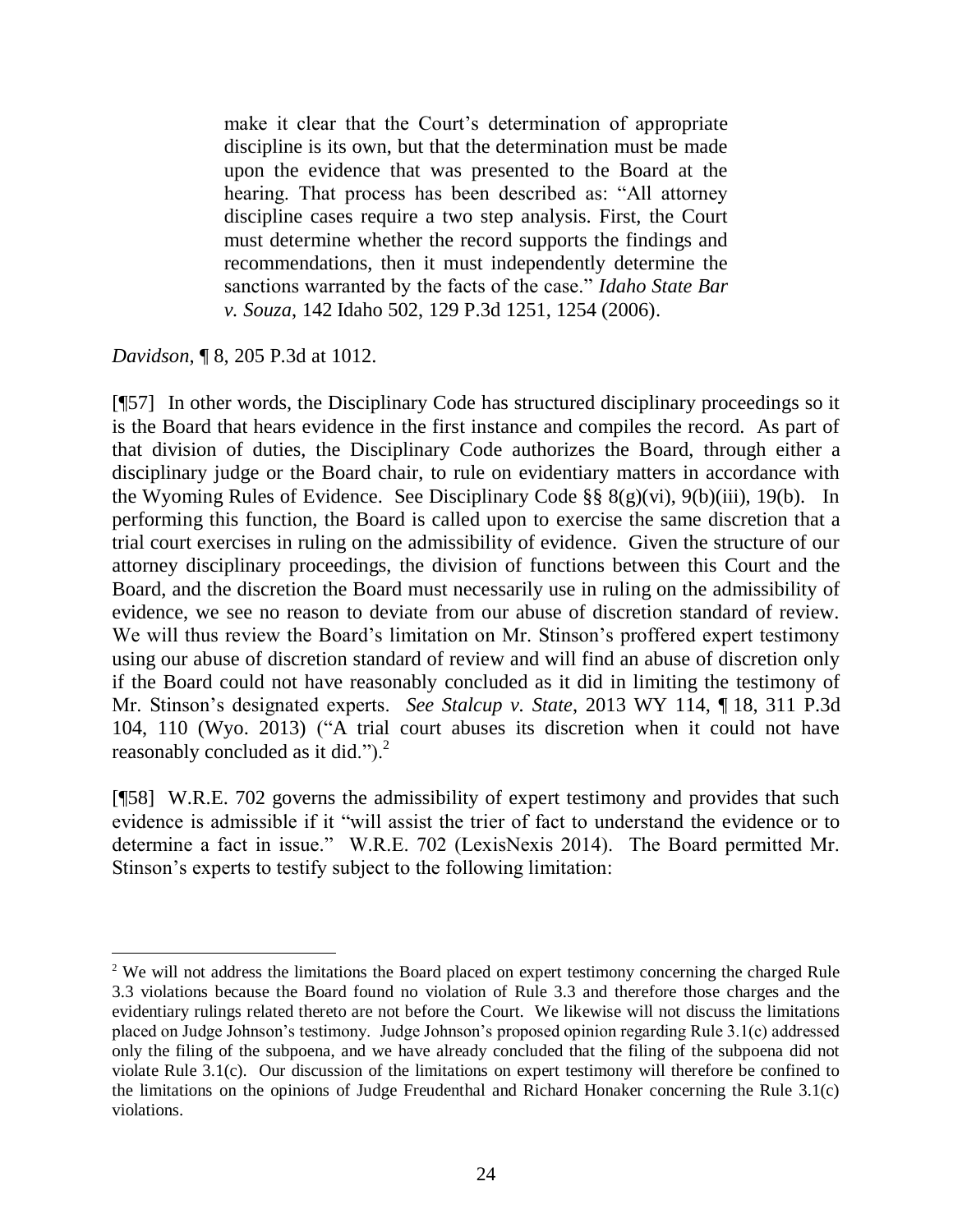Neither Mr. Honaker, Judge Freudenthal, nor Judge Johnson may testify as to whether or not any actions or inactions by the Respondent were or were not ethical; were or were not in compliance with any Rule of Professional Conduct; or whether or not any specific state of mind of the Respondent or any other attorney would or would not constitute a violation of the Rules of Professional Conduct.

[¶59] Mr. Stinson designated Judge Freudenthal as an expert witness who would testify in keeping with the opinions stated in her expert affidavit. Concerning the charged violations of Rule 3.1(c), Judge Freudenthal offered the following opinions:

> 8. I also do not believe that Mr. Stinson violated Rule 3.1(c) of the Wyoming Rules of Professional Conduct by using the Fallon deposition testimony as he understood it to be to vigorously defend Dr. Schneider.

> 9. In regard to the aspect of the charge against Mr. Stinson that he should not have included the detailed allegations directed at Dr. Biles in his Answer and Counterclaim, current federal law requires more than conclusory facts to be included in a Counterclaim to avoid dismissal under the *Iqbal/Twombly* line of cases.

[¶60] Judge Freudenthal was permitted to provide testimony consistent with the opinion offered in Paragraph 9 of her affidavit, so that portion of her proffered testimony is not at issue. With respect to the opinion offered in Paragraph 8 of the affidavit, the Board adhered to its exclusion of any opinion as to whether the Answer and Counterclaim violated a rule of conduct, but Judge Freudenthal was permitted to testify:

> Q. Okay. Did you ever believe that Mr. Stinson's use of the admissions in the Lisa Fallon deposition in his defense of the Schneiders was improper in any way? And I don't mean to ask that in regard to any ethical obligations.

> A. I wasn't surprised by his use of those. I didn't consider it improper –

Q. Okay.

A. -- in terms of what to expect in the course of that case. I expected that fight.

[¶61] The record shows that the Board took a similar approach in limiting Richard Honaker's testimony. Mr. Stinson designated Mr. Honaker to provide the following opinions concerning the charged Rule 3.1(c) violations: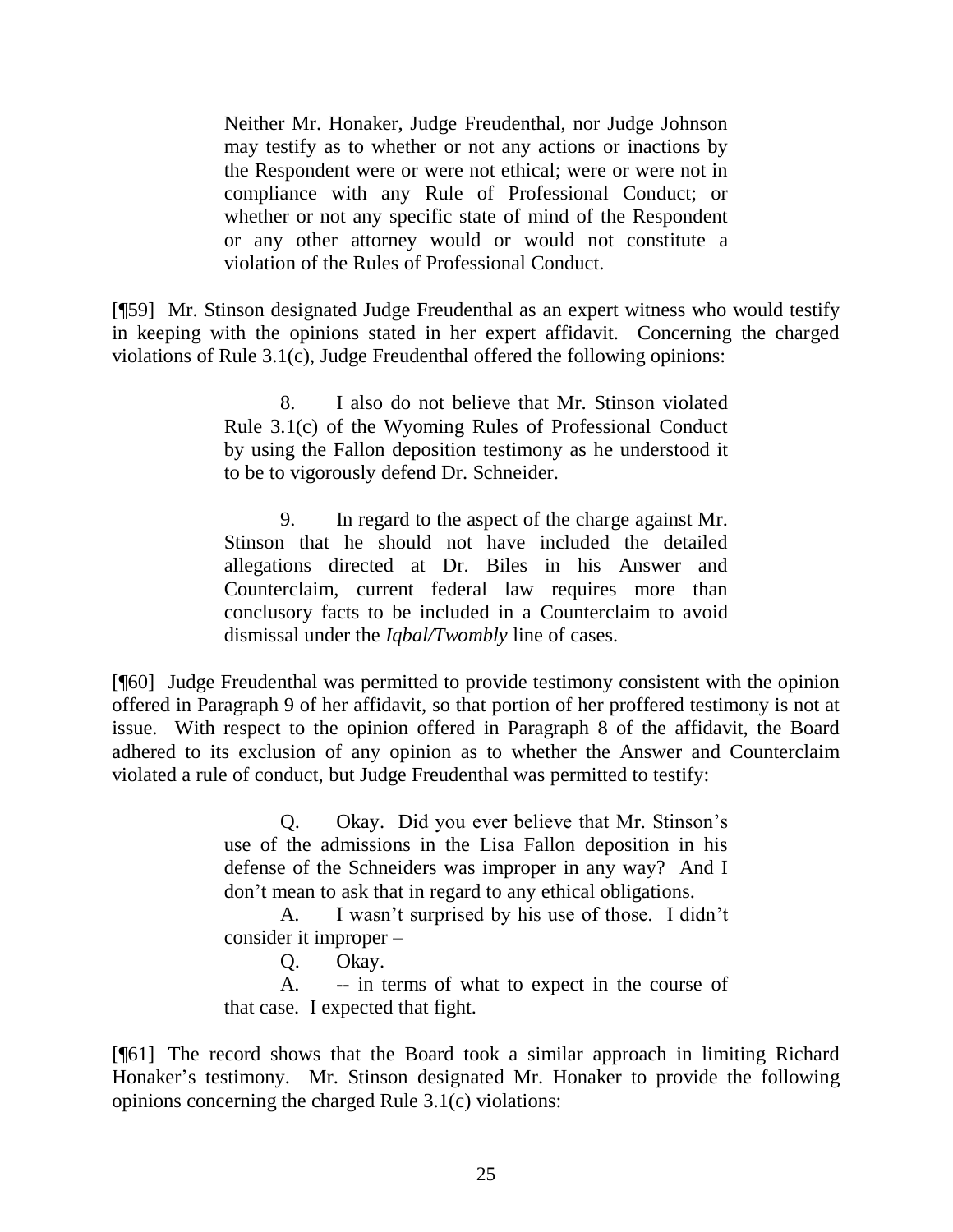b. Mr. Stinson did not violate Rule 3.1(c) of the *Wyoming Rules of Professional Conduct* by relying upon the Fallon deposition testimony to defend Dr. Schneider and to assert a counterclaim on Dr. Schneider's behalf in *Biles v. Schneider*, United States District Court, District of Wyoming, Civil No. 11-CV-366-F.

\* \* \*

(10) Nothing changed in the case for Mr. Bonner and Mr. Stinson between late November 2011 and the afternoon of April 23, 2012, when Mr. Bonner and Mr. Stinson received documents (not the "laundry room documents") from Plaintiff's counsel that proved to them, for the first time, that their client had lied to them and in fact had attempted to manipulate the legal process through a fraudulent delay of the Fallon deposition. At that point they made the decision to withdraw from any further representation of Dr. Schneider.

(11) Because the Rules did not require Mr. Bonner and Mr. Stinson to withdraw earlier than April 23, 2012, they owed their client, Dr. Schneider, prior to that date, an ethical duty to represent him competently and effectively, abiding by his decisions concerning the objectives of representation. It would have violated that ethical duty, and, in addition, likely would have constituted legal malpractice, for Mr. Bonner and Mr. Stinson to ignore the single piece of sworn testimony that existed – the deposition of Lisa Fallon – and to fail to use that sworn testimony to their client's advantage.

(12) Mr. Bonner and Mr. Stinson were acting as advocates for a client within the adversary system. "As an advocate, a lawyer zealously asserts the client's position under the rules of the adversary system." (*Wyoming Rules of Professional Conduct*, Preamble: a Lawyer's Responsibilities, [2]). The adversary system only works when each party has independent counsel and is well represented, and an independent, fair, and impartial tribunal decides the issues of fact and law. As advocates for their client, it was not Mr. Bonner's or Mr. Stinson's role to weigh the evidence and to adjudicate whether or not Ms. Fallon had committed perjury in her deposition or whether Dr. Schneider, despite his protestations to the contrary, had suborned such perjury. The final result of these cases – settlement of both cases well before trial settings – bears out that the adversary system worked well, with each participant representing his or her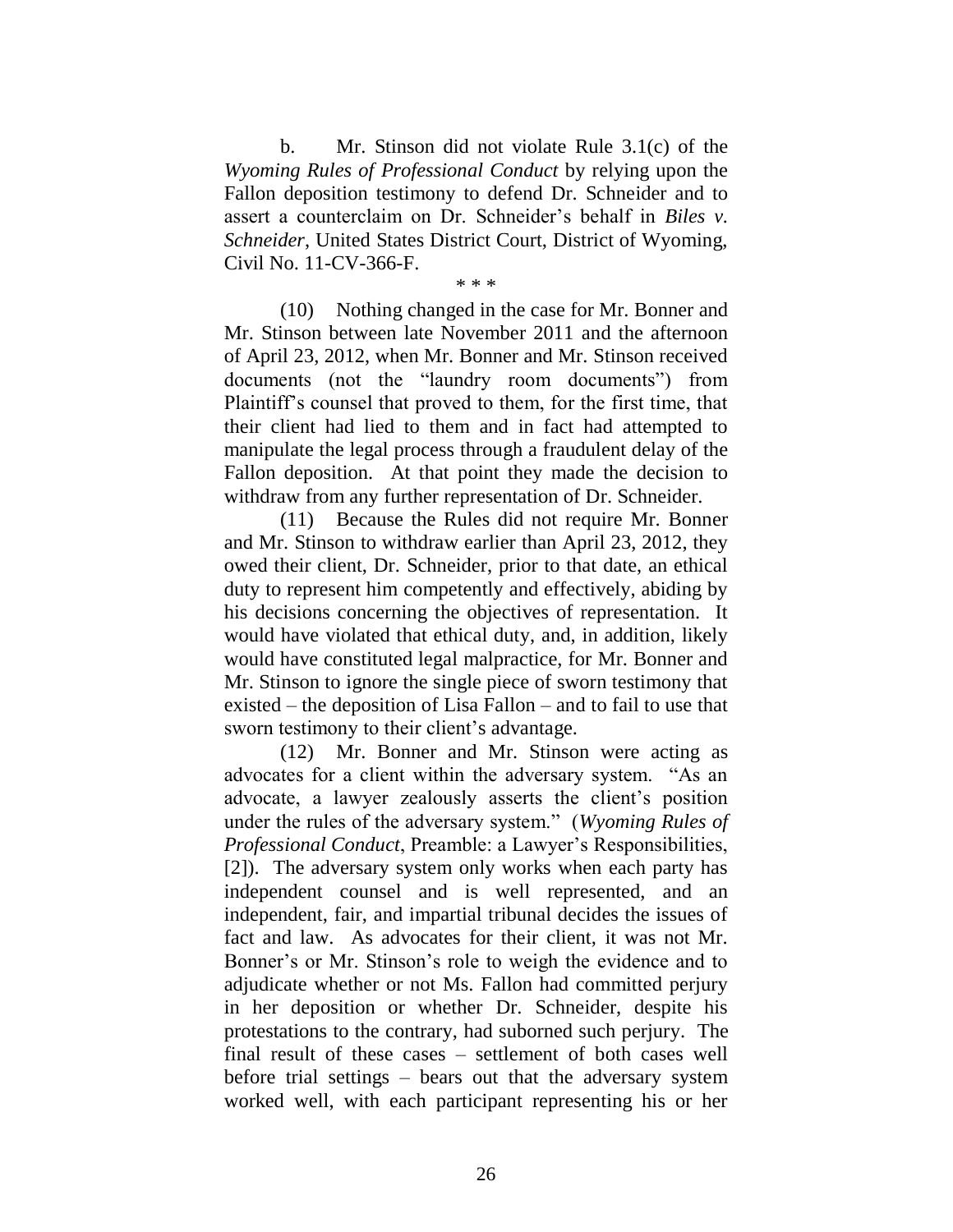client effectively, and that justice was done. Mr. Bonner and Mr. Stinson played their roles appropriately, with careful and prudent deliberation, and nothing they did resulted in any fraud upon the judicial system or miscarriage of justice. Rather than being prejudiced, it appears likely that the Plaintiff benefitted from the way the process played itself out. As more facts gradually came to light, the Plaintiff's cases became stronger, and voluntary settlements occurred.

(13) With regard to the aspect of the charge against Mr. Stinson that he should not have included such detailed allegations in his Answer and Counterclaim, the Bar admits that Mr. Stinson had a factual basis for those allegations. The Bar alleges that such detail was not necessary and was done only for "purposes of harassment and embarrassment" (Formal Charge, ¶ 77). Current federal law, however, requires detailed pleadings to avoid dismissal. See *Bell Atlantic Corp. v. Twombly*, 550 U.S. 544 (2007) and *Ashcroft v. Iqbal*, 556 U.S. 662, 129 S.Ct. 1937 (2009). Wyoming's state courts are moving in the same direction. See, for example, Rule 3 of the *Wyoming Rules of Civil Procedure for Circuit Courts*. The Answer and Counterclaim complied with current federal standards of pleading, demonstrating Mr. Stinson's competence under Rule 1.1, *Wyoming Rules of Professional Conduct*, to represent a client in the United States District Court.

[¶62] The hearing transcript shows that Mr. Honaker was permitted to and did testify to all of the above-designated opinions, subject only to the limitation that he not testify as to whether Mr. Stinson violated Rule 3.1(c). In particular, Mr. Honaker was permitted to testify: that an attorney "must presume the client's being honest until proven otherwise;" that there was nothing inappropriate in the manner that Mr. Stinson pled the Answer and Counterclaim; that "the pleading was, with specificity, required by the legal precedent;" and that the detail in the pleading was "a positive thing" because it put the plaintiff on notice as to where the defendant would be coming from. Mr. Honaker was also permitted to testify:

> Q. Was Laurence Stinson in any way obligated to determine the reliabilities of the Fallon testimony before using it in his client's defense?

> A. Well, he had a responsibility as a lawyer, if he knew it was false – you know, a lawyer cannot present false evidence to a court. That would be a terrible thing to do. So unless he knew it was false, it was something that he owed a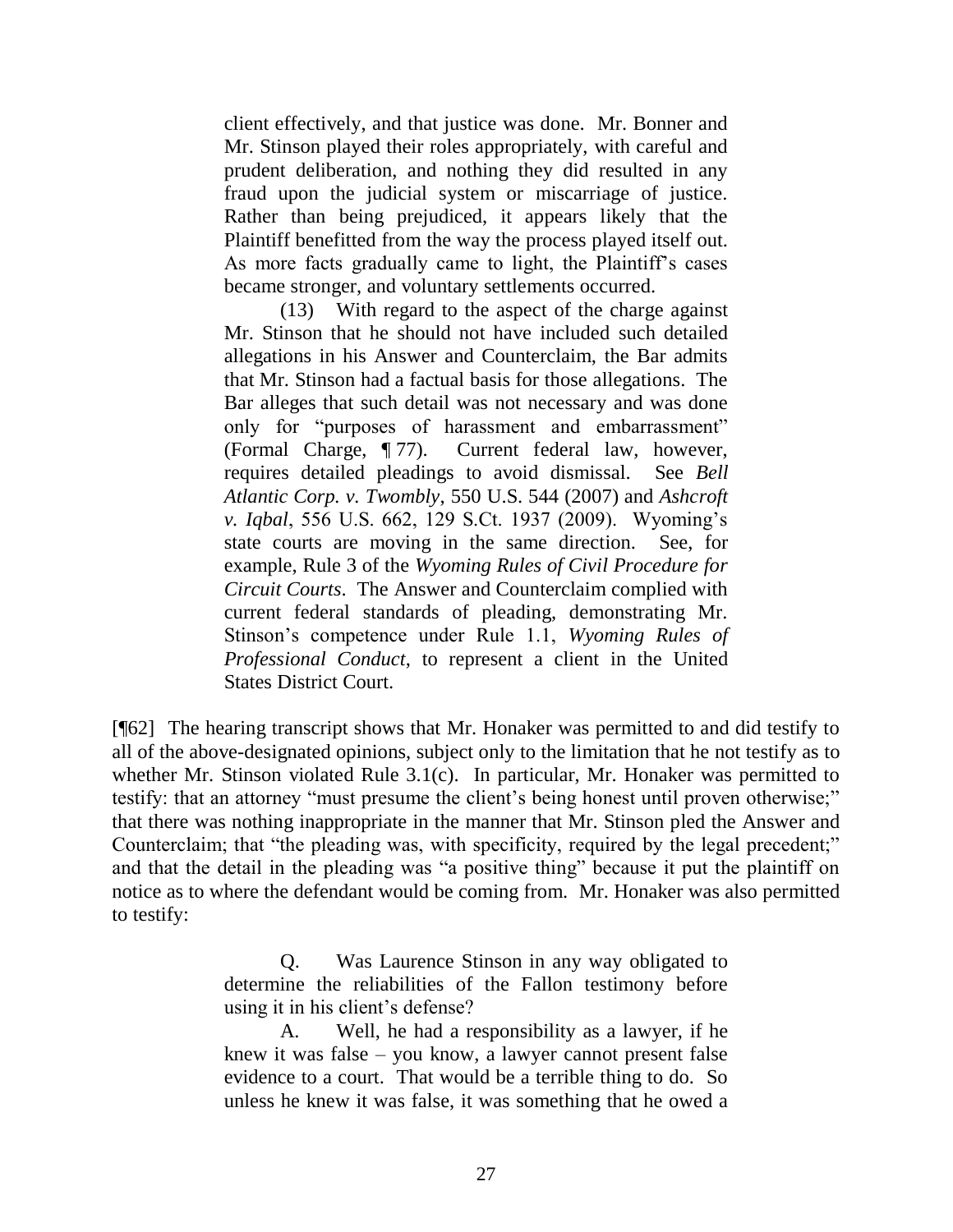responsibility to his client to present. It was evidence that – apparently it was favorable to his client. I think that if he reasonably believed that it was false, it still would have been proper to present it.

Q. Do you believe that he would have been obligated to use it only if he knew it was true?

A. No, to the contrary. I think a lawyer is obligated to use evidence that's favorable to their client unless they know it's false.

[¶63] Essentially, Mr. Stinson was permitted to present the designated opinion testimony of Judge Freudenthal and Mr. Honaker almost in its entirety, with the only limitation being that neither witness was permitted provide an opinion on the ultimate question of whether Mr. Stinson violated Rule 3.1(c). We find no abuse of discretion in the Board's ruling.

[¶64] This Court has held that a trier of fact does not abuse its discretion when it excludes expert testimony on a question of law. *Ruby Drilling Co., Inc. v. Duncan Oil Co., Inc.*, 2002 WY 85, ¶ 22, 47 P.3d 964, 971 (Wyo. 2002) ("Contract construction is a question of law and solely within the court's province."). In *Ruby Drilling*, we explained the distinction between expert testimony that may be excluded as encroaching on a question of law and that which should not be excluded:

> Ruby relies on *[Samson Resources Company v. Quarles](http://www.westlaw.com/Link/Document/FullText?findType=Y&serNum=1990015518&pubNum=661&fi=co_pp_sp_661_977&originationContext=document&vr=3.0&rs=cblt1.0&transitionType=DocumentItem&contextData=(sc.UserEnteredCitation)#co_pp_sp_661_977)  Drilling Company*[, 783 P.2d 974, 977 \(Okla.Ct.App.1989\).](http://www.westlaw.com/Link/Document/FullText?findType=Y&serNum=1990015518&pubNum=661&fi=co_pp_sp_661_977&originationContext=document&vr=3.0&rs=cblt1.0&transitionType=DocumentItem&contextData=(sc.UserEnteredCitation)#co_pp_sp_661_977) The *Samson Resources* case involved a drilling contract with an explicit modification clause governing conditions which would trigger a change from a footage to a day work contract. The *Samson Resources* trial court excluded expert testimony on the industry custom and usage regarding notice of such a change intended to apprise the contracting parties of a modification of the contract from footage to day work. The *Samson Resources* appellate court found the industry evidence was relevant to proper construction of the contract. We agree with this result and point out the trial court in the appeal before us permitted testimony regarding industry custom and usage. However, the *Samson Resources* case does not support Ruby's position that its expert should have been permitted to testify as to the proper contract construction or which party he believed was obligated to ensure inclusion of specific clauses in the contract. Here, the trial court was absolutely correct and fully within its broad discretion when it precluded the attempt to have Ruby's expert witness construe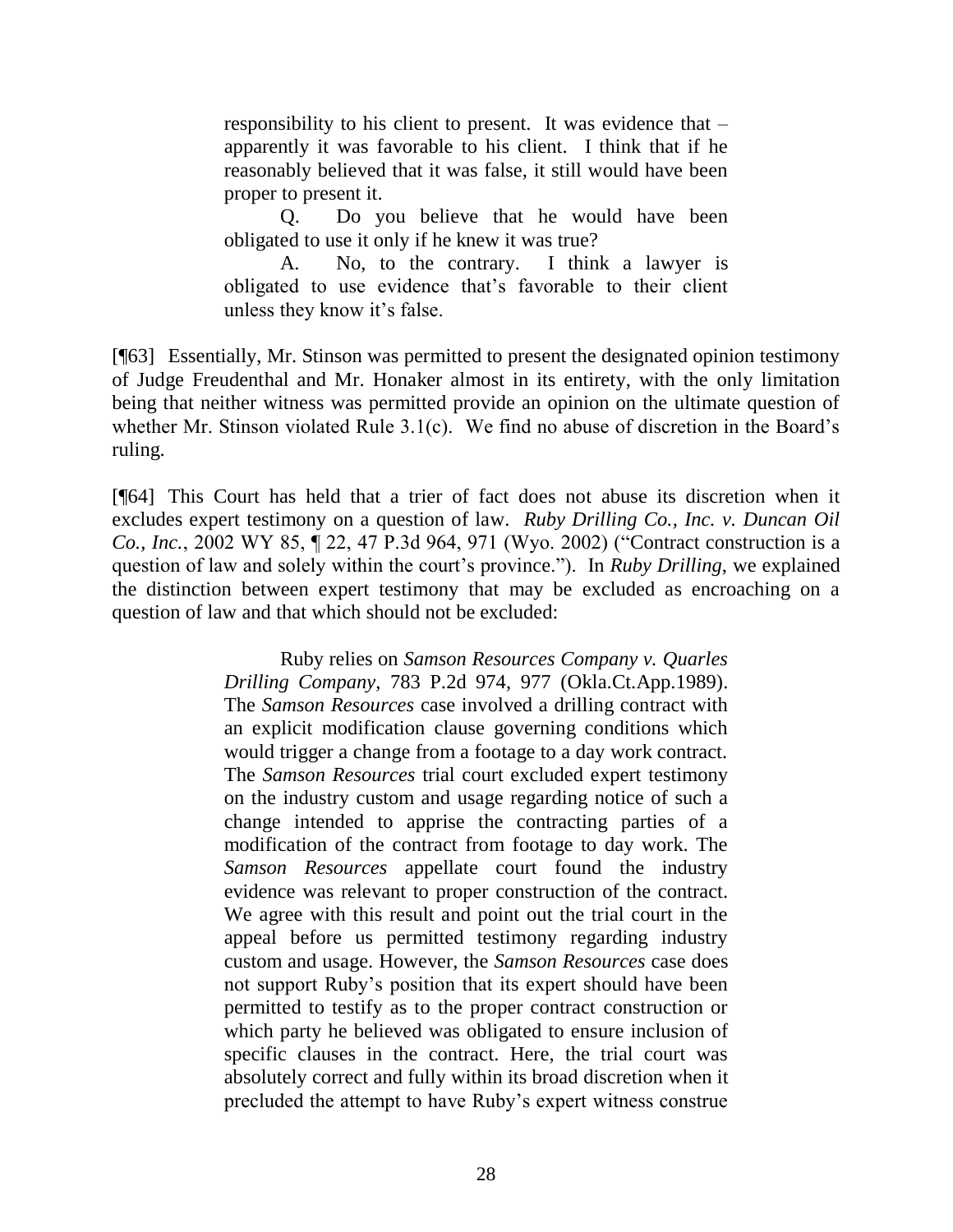the contract. Contract construction is a question of law and solely within the court's province.

*Ruby Drilling*, ¶ 22, 47 P.3d at 971.

[¶65] The Board's ruling on Mr. Stinson's proffered expert testimony tracked this approach. The Board allowed expert testimony on considerations that Mr. Stinson argued justified the manner in which he pled the allegations in the Answer and Counterclaim, including the legal requirements governing federal pleadings and a lawyer's obligations to a client. This testimony, by addressing the context of the pleadings, was directed at assisting the trier of fact in understanding the evidence or determining a fact in issue—the reasons Mr. Stinson pled the Answer and Counterclaim as he did. The expert opinions on whether Mr. Stinson violated Rule 3.1(c), on the other hand, are not opinions that assist the trier of fact in understanding the evidence or determining a fact in issue. They instead offer a legal conclusion, which is the province of the Board and this Court.

[ $[$ 66] Answering the question of whether Mr. Stinson's conduct violated Rule 3.1(c) is properly left to the Board and ultimately this Court. As we discussed earlier, Rule 3.1(c) is not a rule of professional conduct that requires definition or clarification by expert testimony because the rule sets forth an objective standard that the Board and this Court are able to apply to the facts in evidence. Importantly, our decision whether there has been a violation of the Rules of Professional Conduct must be based on the entire evidentiary record. *See Richard*,  $[2,$  P.3d  $\ldots$ , n.1 (emphasizing that this Court's decision is based on "an independent review of the entire record"); *Davidson*, ¶ 8, 205 P.3d at 1012 (this Court's "determination must be made upon the evidence that was presented to the Board at the hearing"). This highlights the deficiency in an expert opinion on the ultimate conclusion of law. In most cases, and certainly in this case, the expert opinions are based not on the entire evidentiary record before the Board but rather on a narrow subset of the evidence.<sup>3</sup> While opinions concerning factors that must be considered in preparing competent pleadings may assist the trier of fact, in this case, a

<sup>&</sup>lt;sup>3</sup> That the expert opinions offered in this matter were based on less than the entire record on which this Court must base its ultimate conclusions was clear from the expert testimony. For example, Judge Freudenthal testified that she ruled only on the particular motions that were brought before her and that she was not asked to do any further examination of other matters. Mr. Honaker testified to reviewing a broader base of documents, many described in only general terms, such as "e-mails produced by [Ms. Fallon's attorney]," and "e-mails produced by Mr. Stinson." It was nonetheless clear from his testimony that the documents reviewed did not include the entire record that was before the Board or this Court. For example, the press release issued by Dr. Schneider's public relations firm was neither identified as a document that Mr. Honaker reviewed nor discussed in his analysis of Mr. Stinson's pleadings. Finally, the experts were not present for the hearing testimony of any of the witnesses, including Mr. Stinson's testimony, and that testimony therefore was not factored into their opinions regarding whether Mr. Stinson violated a rule of professional conduct.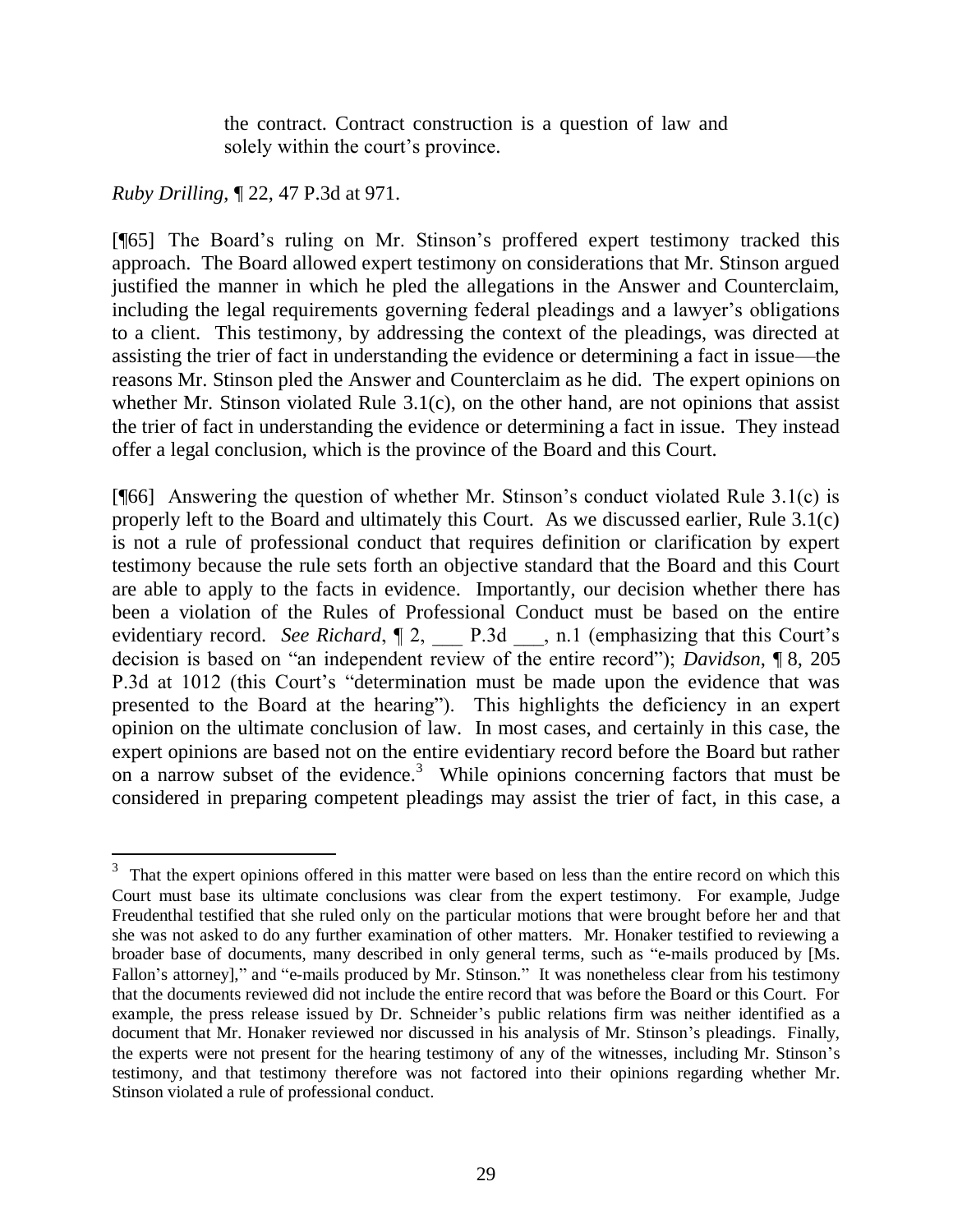legal conclusion based on less than the entire evidentiary record is not helpful. The Board thus did not abuse its discretion in limiting the expert testimony.

## **C. Determination of Appropriate Sanction**

[¶67] In determining the appropriate sanction for an attorney's rule violation, this Court is guided by the American Bar Association's Standards for Imposing Lawyer Discipline (ABA Standards). *See Richard*, ¶ 70 \_\_\_ P.3d \_\_\_; *Casper*, ¶ 25, 318 P.3d at 797-801. The Board identified the following applicable standards in its Report and Recommendation for Public Reprimand:

> 3. ABA **Standard 3.0** lists four factors to be considered in imposing a sanction after a finding of lawyer misconduct:

> > (a) the duty violated;

(b) the lawyer's mental state;

(c) the potential or actual injury caused by the lawyer's misconduct; and

(d) the existence of aggravating or mitigating factors.

# **The First Factor: The Duty Violated**

4. Violations of Rule 3.1(c) fall within the **Standard 6.2, "Abuse of the Legal Process."** 

Absent aggravating or mitigating circumstances, upon application of the factors set out in Standard 3.0, the following sanctions are generally appropriate in cases involving failure to expedite litigation or bring a meritorious claim, or failure to obey any obligation under the rules of the tribunal except for an open refusal based on an assertion that no valid obligation exists:

6.21 Disbarment is generally appropriate when a lawyer knowingly violates a court order or a rule with the intent to obtain a benefit for the lawyer or another, and causes serious or potentially serious injury to a party or causes serious or potentially serious interference with a legal proceeding.

6.22 Suspension is generally appropriate when a lawyer knows that he or she is violating a court order or rule, and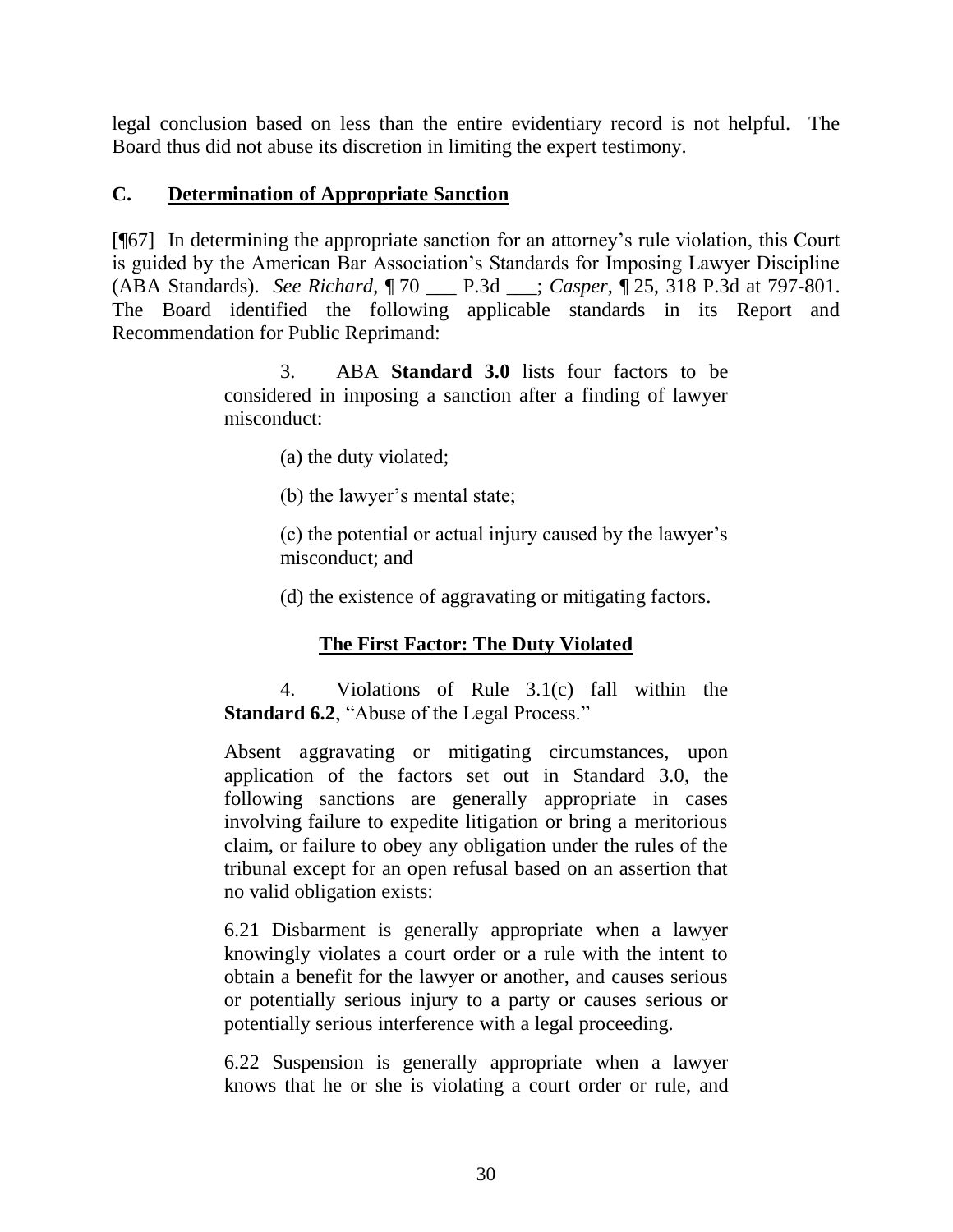causes injury or potential injury to a client or a party, or causes interference or potential interference with a legal proceeding.

6.23 Reprimand  $[$ i.e., "public censure" under Section  $4(a)(iii)$ of Wyoming's Disciplinary Code] is generally appropriate when a lawyer negligently fails to comply with a court order or rule, and causes injury or potential injury to a client or other party, or causes interference or potential interference with a legal proceeding.

6.24 Admonition [i.e., "private reprimand" under Section 4(b) of Wyoming's Disciplinary Code] is generally appropriate when a lawyer engages in an isolated instance of negligence in complying with a court order or rule, and causes little or no actual or potential injury to a party, or causes little or no actual or potential interference with a legal proceeding.

## **The Second Factor: The Lawyer's Mental State**

5. The preamble to the ABA Standards includes the following discussion regarding mental state:

The mental states used in this model are defined as follows. The most culpable mental state is that of intent, when the lawyer acts with the conscious objective or purpose to accomplish a particular result. The next most culpable mental state is that of knowledge, when the lawyer acts with conscious awareness of the nature or attendant circumstances of his or her conduct both without the conscious objective or purpose to accomplish a particular result. The least culpable mental state is negligence, when a lawyer fails to be aware of a substantial risk that circumstances exist or that a result will follow, which failure is a deviation of a care that a reasonable lawyer would exercise in the situation.

#### \* \* \*

## **The Third Factor: The Potential Or Actual Injury Caused By The Lawyer's Misconduct**

7. Under the ABA Standards, "injury" is defined as "harm to a client, the public, the legal system, or the profession which results from a lawyer's misconduct. The level of injury can range from 'serious' injury to 'little or no' injury; a reference to 'injury' alone indicates any level of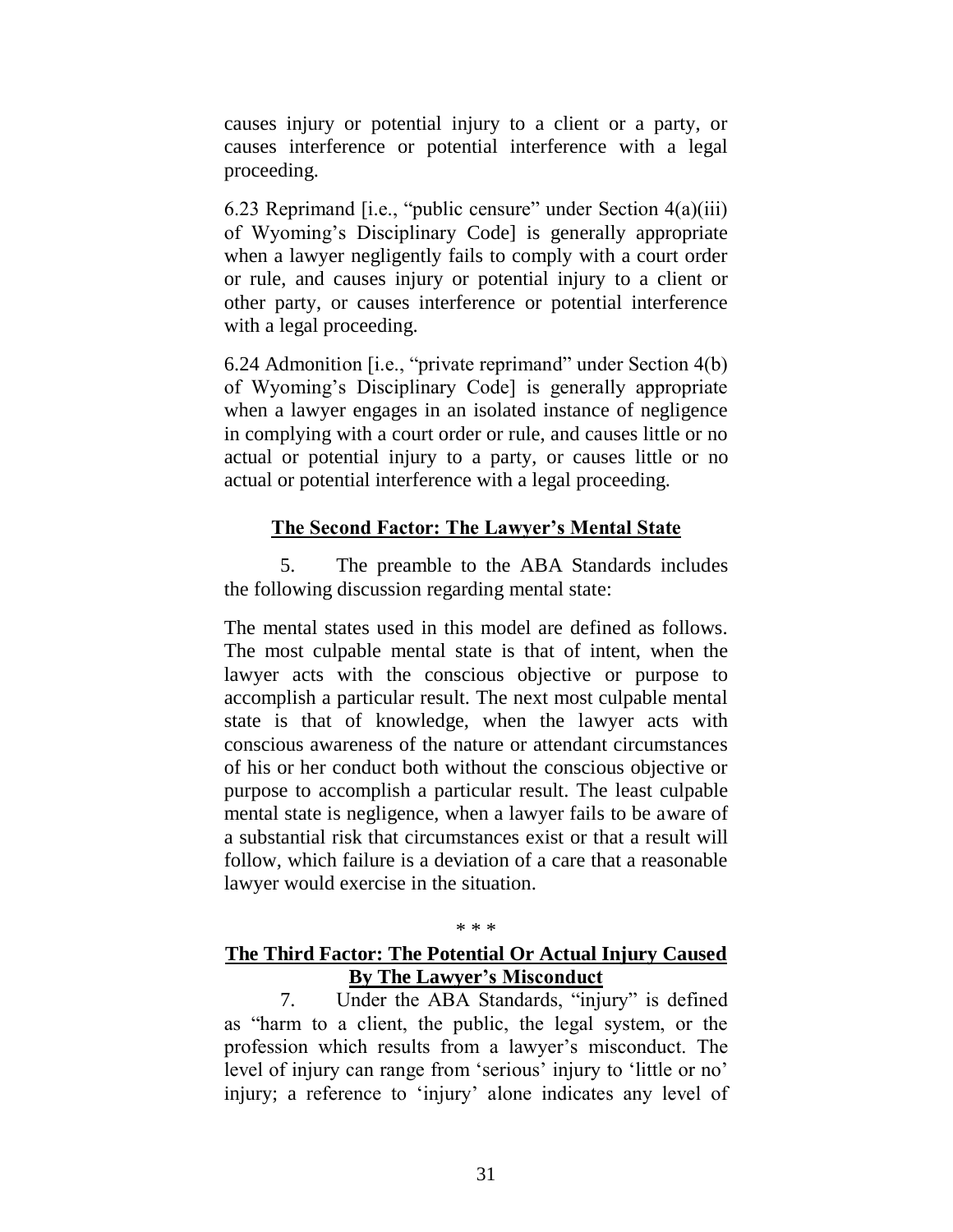injury greater than 'little or no' injury." "Potential injury" is defined as "harm to a client, the public, the legal system or the profession that is reasonably foreseeable at the time of the lawyer's misconduct, and which, but for some intervening factor or event, would probably have resulted from the lawyer's misconduct."

#### \* \* \*

## **The Fourth Factor: The Existence Of Aggravating Or Mitigating Factors**

ABA **Standard 9.0,** entitled "Aggravation and Mitigation," provides as follows:

9.1 Generally

After misconduct has been established, aggravating and mitigating circumstances may be considered in deciding what sanction to impose.

9.2 Aggravation

9.21 Definition*.* Aggravation or aggravating circumstances are any considerations or factors that may justify an increase in the degree of discipline to be imposed.

9.22 Factors which may be considered in aggravation*.* Aggravating factors include:

- (a) prior disciplinary offenses;
- (b) dishonest or selfish motive;
- (c) a pattern of misconduct;

(d) multiple offenses;

(e) bad faith obstruction of the disciplinary proceeding by intentionally failing to comply with rules or orders of the disciplinary agency;

(f) submission of false evidence, false statements, or other deceptive practices during the disciplinary process;

(g) refusal to acknowledge wrongful nature of conduct;

(h) vulnerability of the victim;

(i) substantial experience in the practice of law;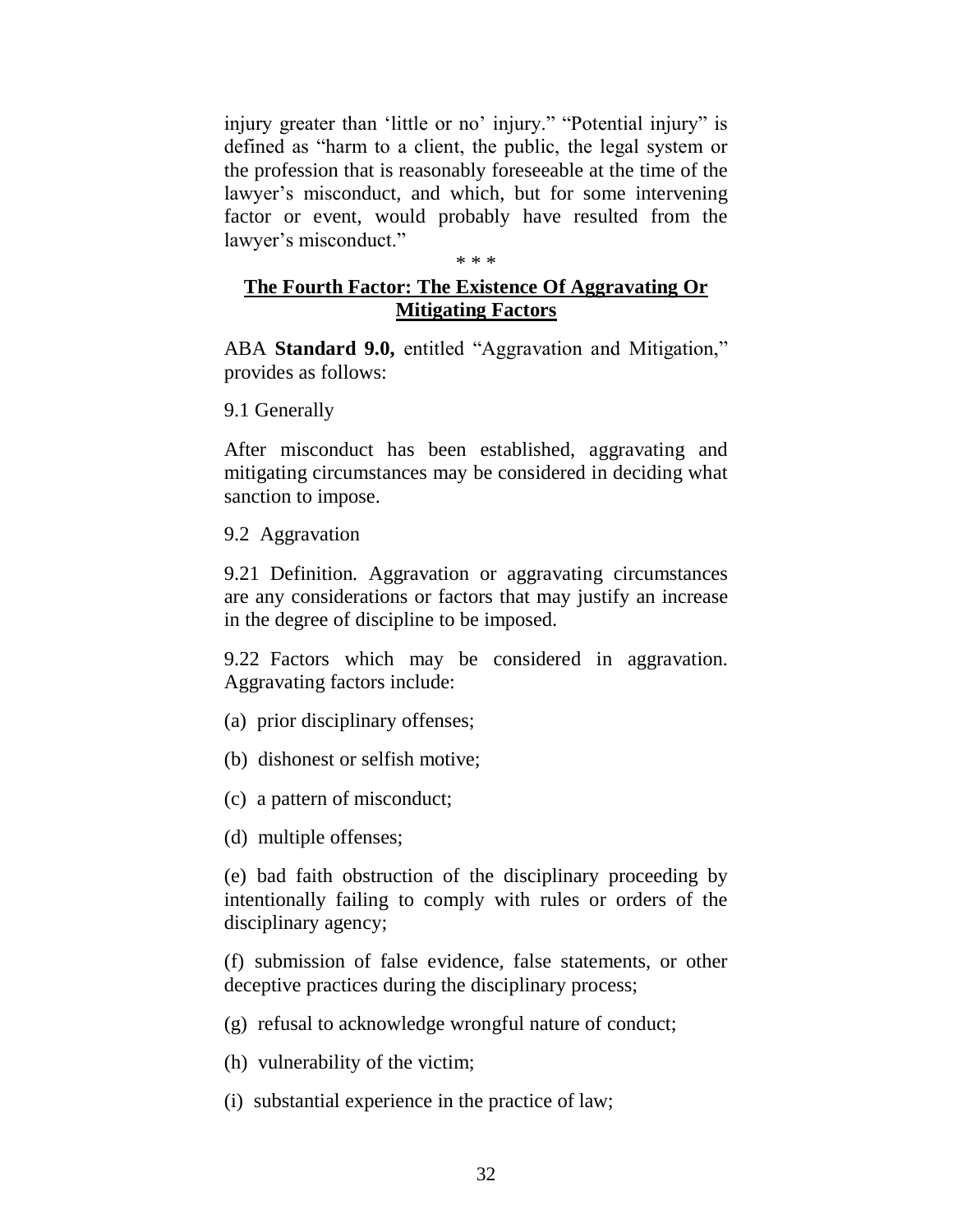(j) indifference in making restitution; and

(k) illegal conduct, including that involving the use of controlled substances.

9.3 Mitigation

9.31 Definition*.* Mitigation or mitigating circumstances are any considerations or factors that may justify a reduction in the degree of discipline to be imposed.

9.32 Factors which may be considered in mitigation*.*

Mitigating factors include:

(a) absence of a prior disciplinary record;

(b) absence of a dishonest or selfish motive;

(c) personal or emotional problems;

(d) timely good faith effort to make restitution or to rectify consequences of misconduct;

(e) full and free disclosure of disciplinary board or cooperative attitude toward proceedings;

(f) inexperience in the practice of law;

(g) character or reputation;

(h) physical disability;

(i) mental disability or chemical dependency including alcoholism or drug abuse when:

(1) there is medical evidence that the respondent is affected by a chemical dependency or mental disability;

(2) the chemical dependency or mental disability caused the misconduct;

(3) the respondent's recovery from the chemical dependency or mental disability is demonstrated by a meaningful and sustained period of successful rehabilitation; and

(4) the recovery arrested the misconduct and recurrence of that misconduct is unlikely.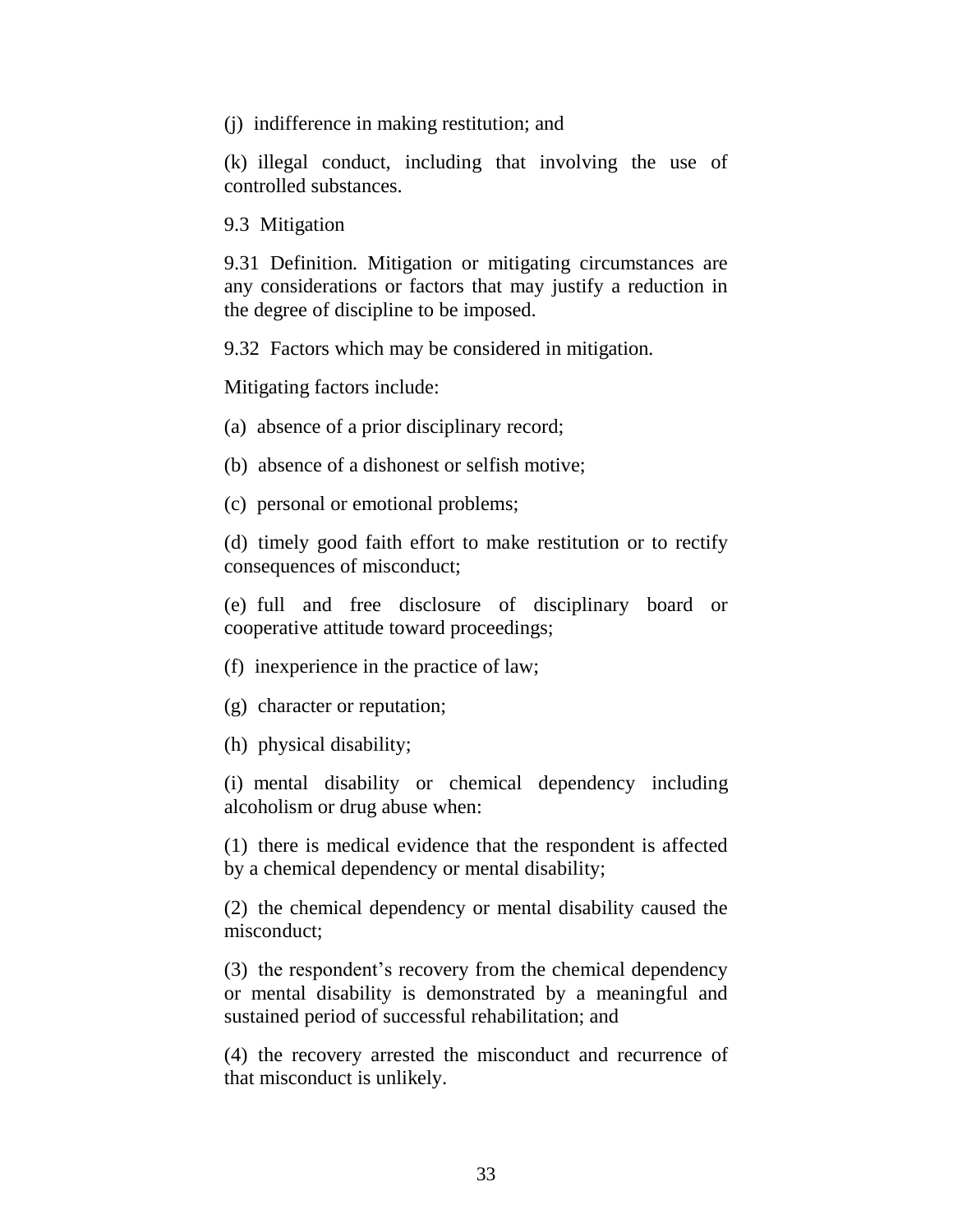- (j) delay in disciplinary proceedings;
- (k) imposition of other penalties or sanctions;
- (l) remorse; and
- (m) remoteness of prior offenses.

9.4 Factors Which Are Neither Aggravating nor Mitigating.

The following factors should not be considered as either aggravating or mitigating:

(a) forced or compelled restitution;

(b) agreeing to the client's demand for certain improper behavior or result;

(c) withdrawal of complaint against the lawyer;

(d) resignation prior to completion of disciplinary proceedings;

- (e) complainant's recommendation as to sanction; and
- (f) failure of injured client to complain.

[¶68] The Board recommended that this Court issue a public censure as the appropriate discipline in response to Mr. Stinson's rule violations. Mr. Stinson contends that if the Court does find a rule violation, then a private reprimand is the proper level discipline. The Bar counters that the Court should consider imposing a disciplinary suspension instead of the recommended public censure. Based on our consideration of the four factors set forth above, we agree with the Board's recommended sanction and conclude that a public censure is the appropriate level of discipline.

[¶69] In considering the first two factors, the duty violated and the lawyer's mental state, our goal is to determine whether Mr. Stinson's rule violation was committed negligently or knowingly. If the violation was committed knowingly, that weighs in favor of a suspension, whereas a negligent violation would weigh in favor of a public censure or private reprimand. Mr. Stinson testified as to his mental state regarding the Answer and Counterclaim and the press release that immediately followed the filing:

> Q. Weren't you concerned, when you filed your answer and counterclaim and your client used this press release, that the purpose of the answer and counterclaims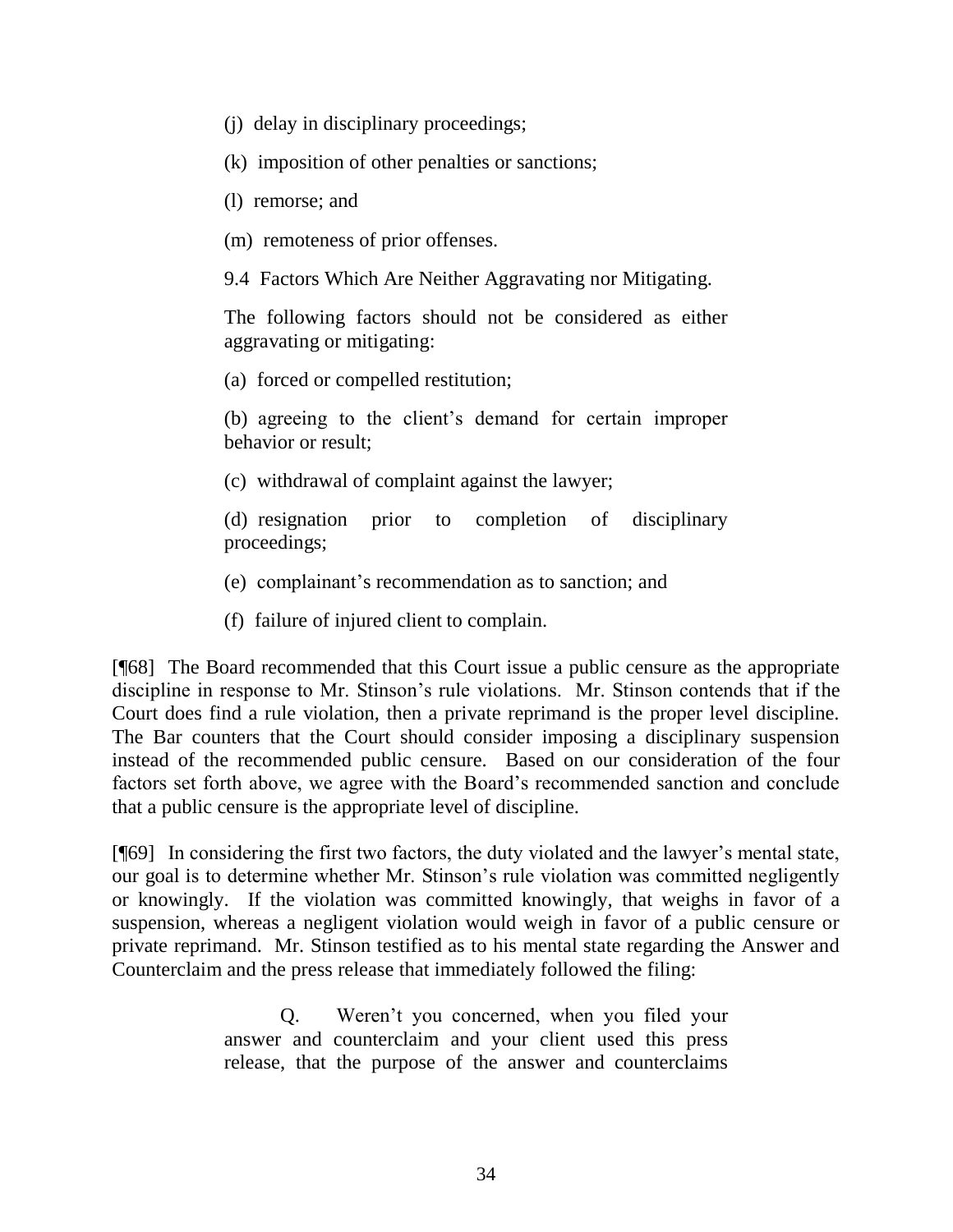were just to smear Dr. Biles in every way possible, and to do that in the media?

A. I was concerned that Dr. Schneider had thought some things were going on with Dr. Biles we weren't able to verify, so we didn't file counterclaims on those. With regard to the other information, I thought we had good investigative sources for that. And as Becky mentioned in her openings, we did all those investigations. Did I think my client was angry at Dr. Biles, yes. And I thought Dr. Biles was angry at my client.

Q. Did you think he was using you and your law enforcement license to put things in the court files so he could issue press releases to defame Dr. Biles further?

A. Now or then?

Q. When these articles came out.

A. No, I didn't think that then. I was too busy doing other things. Now I think it, and I wish he wouldn't have issued press releases. I don't like it when clients do things like that.

[¶70] During the sanctions portion of the hearing before the Board, Mr. Stinson further explained:

> Q. (BY BOARD MEMBER ARNEY) \* \* \* Do you feel that the kind of personality Dr. Schneider was, if not overwhelmed, that you were pushed, maybe, beyond your good senses? Did you feel – and that happens to all of us, I realize. But did you feel pressure from him, maybe, to do things that, upon reflection, you wouldn't do again?

> A. Oh, yeah. And you know the funny thing is, Mr. Arney, is [Dr. Biles' attorney] Dan Fleck was kind of trying to tell everybody this, but we were – we had such our – you know, our adversary hats on. And litigation with The Spence Firm is tough. You've done that, and it seemed like a game. We thought we were being tricked. He kept saying like, man, you guys got to look at this, and we on our side were like what's this guy talking about? And I did feel that way.

> > \* \* \*

I felt conned by Dr. Schneider, but I also felt like I let myself be conned.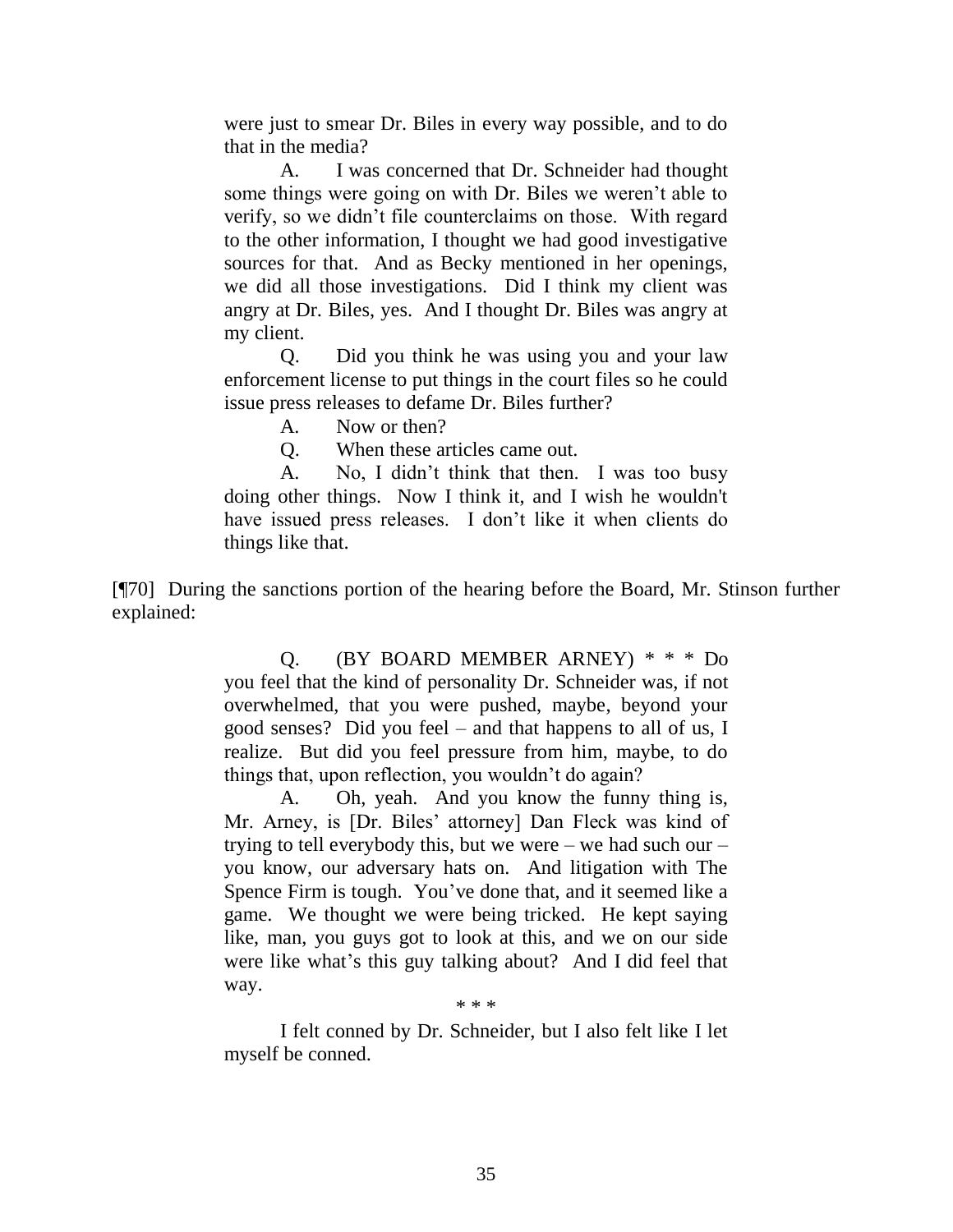[¶71] While Mr. Stinson arguably should have known that the allegations in the Answer and Counterclaim were not grounded in a good faith factual basis and that they were being made for an improper purpose, we accept his explanation that he did not knowingly violate Rule 3.1(c) and was instead improperly influenced by his client. For this reason, we reject the Bar's suggestion that a suspension is the appropriate level of discipline, and we turn to the final two factors to determine whether they weigh in favor of a public censure or private reprimand.

[¶72] The third factor is the potential or actual injury caused by the misconduct. Mr. Stinson acknowledged in his testimony that the filing of the Answer and Counterclaim received widespread coverage in newsprint:

> Q. This press release went out on February 22nd, the next day after your filing of the answer and counterclaim?

A. Yes.

\* \* \*

Q. It goes to the Cody Enterprise, which some people don't read. It goes to –

A. I'm going to go with most of Cody, but . . .

Q. -- the Billings Gazette.

The Powell Tribune got their hands on it. You know that because they wrote an article, right?

A. Well, I think Cody wrote – I think everybody wrote an article. I mean, at some point Casper Star-Tribune wrote an article, everything said in court was being reprinted.

Q. Yeah.

A. The Cody Enterprise, they're always a day behind everybody else, and the Gazette. There were articles flying. I mean, it was number one news story for a while in Cody.

[¶73] Counsel for Dr. Biles testified concerning the impact that the Answer and Counterclaim and its publication had on Dr. Biles:

> Q. What impact did this strategic approach of the counterclaims have on your client?

> A. Well, it devastated him. He was – he was horribly embarrassed that he had a DUI to begin with. It was a low point for him, obviously. Then to have it brought to light was something he expected, because it was in the public. But everything that came as a result of what they did to him was certainly a horrific thing that he had happen in his life. But then to have, when he trying to vindicate himself by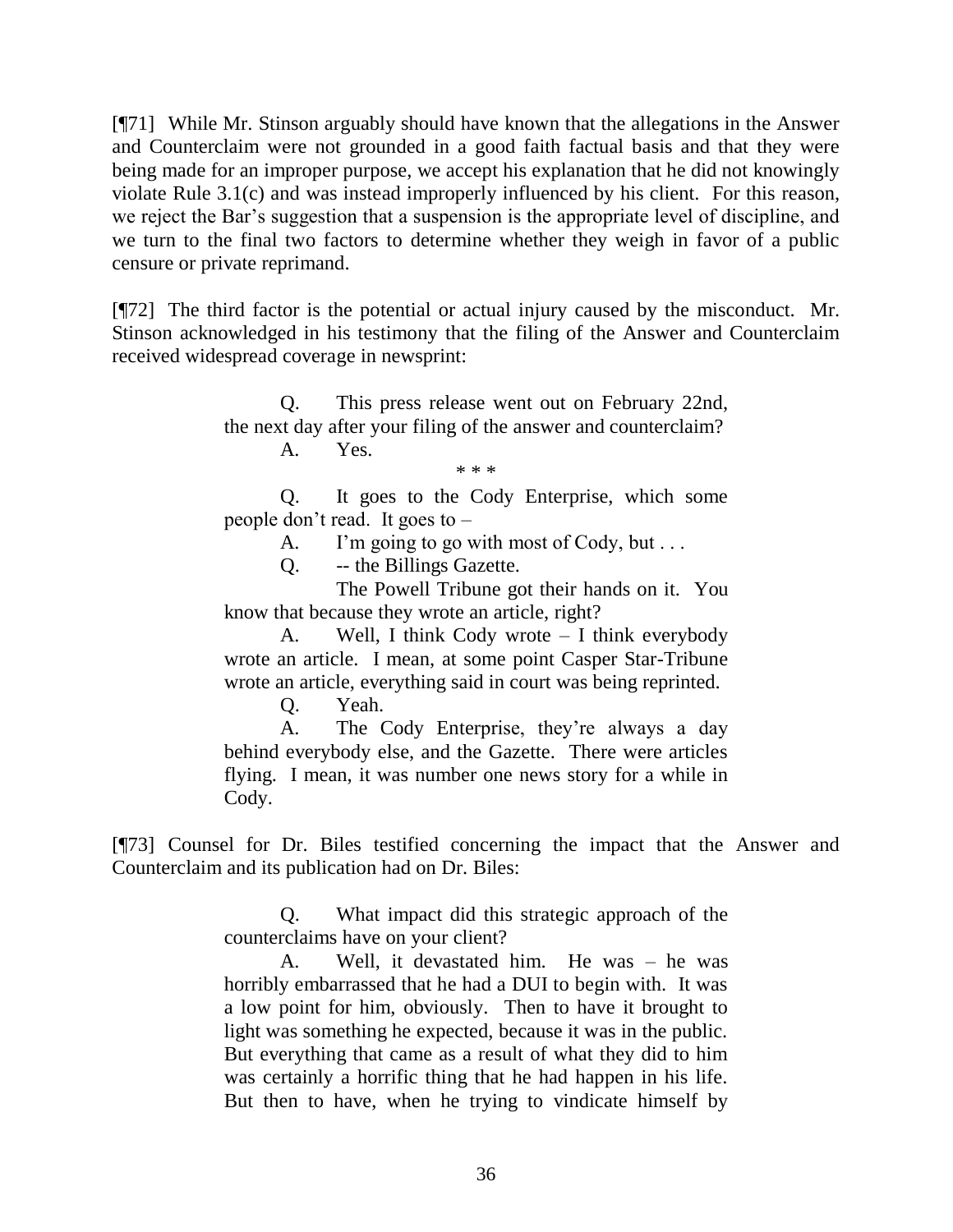filing the defamation lawsuit and by exercising his rights to access the courts, then to be castigated again for simply filing that lawsuit, being called a drunk in press, saying that he has problems, saying that he needs help, those are all things that were, you know, a further insult to him, at the very time when he was trying to – rectify things.

[¶74] The Answer and Counterclaim was intended, at least by Mr. Stinson's client, to be used as a source for a press release and further dissemination of the allegations against Dr. Biles. This improper use, which Mr. Stinson made possible, caused harm to Dr. Biles, and this harm weighs in favor of a public censure.

[¶75] The final factor we must consider is the existence of mitigating or aggravating circumstances. The Board found two mitigating factors, and from our review of the record we agree with the finding:

> 10. The Board finds the following mitigating factors: (1) absence of a prior disciplinary record and (2) good reputation as a competent attorney. Respondent called as witnesses at the hearing before the Board Judge Alan Johnson and Judge Nancy Freudenthal, the two federal judges who presided over the Federal Case [Biles v. Fallon] and the Second Federal Case [Biles v. Schneider]. It was evident to the Board from their willingness to appear and from their testimony that both judges considered Respondent to be a competent attorney of good reputation.

[¶76] The Board also found two aggravating factors: 1) Mr. Stinson's substantial experience, eighteen years, in the practice of law; and 2) his refusal to acknowledge the wrongful nature of his conduct. Mr. Stinson contests the second aggravating factor identified by the Board, contending that the only evidence the Board could be relying on for this finding is Mr. Stinson's insistence on a hearing on the Formal Charge. We disagree.

[¶77] During the sanctions portion of the hearing before the Board, Mr. Stinson appeared to acknowledge the wrongful nature of his conduct, but then moments later, he retracted that acknowledgement and maintained that his manner of pleading the Answer and Counterclaim was proper. When asked by his counsel to discuss with the Board what he believed to be mitigating factors, Mr. Stinson testified, in part:

> A.  $* * * I$  did not think you were going to find – find me culpable on the  $3.3(b)$ , but I did think so on the  $3.1(c)$ . And I thought so because as this proceeding has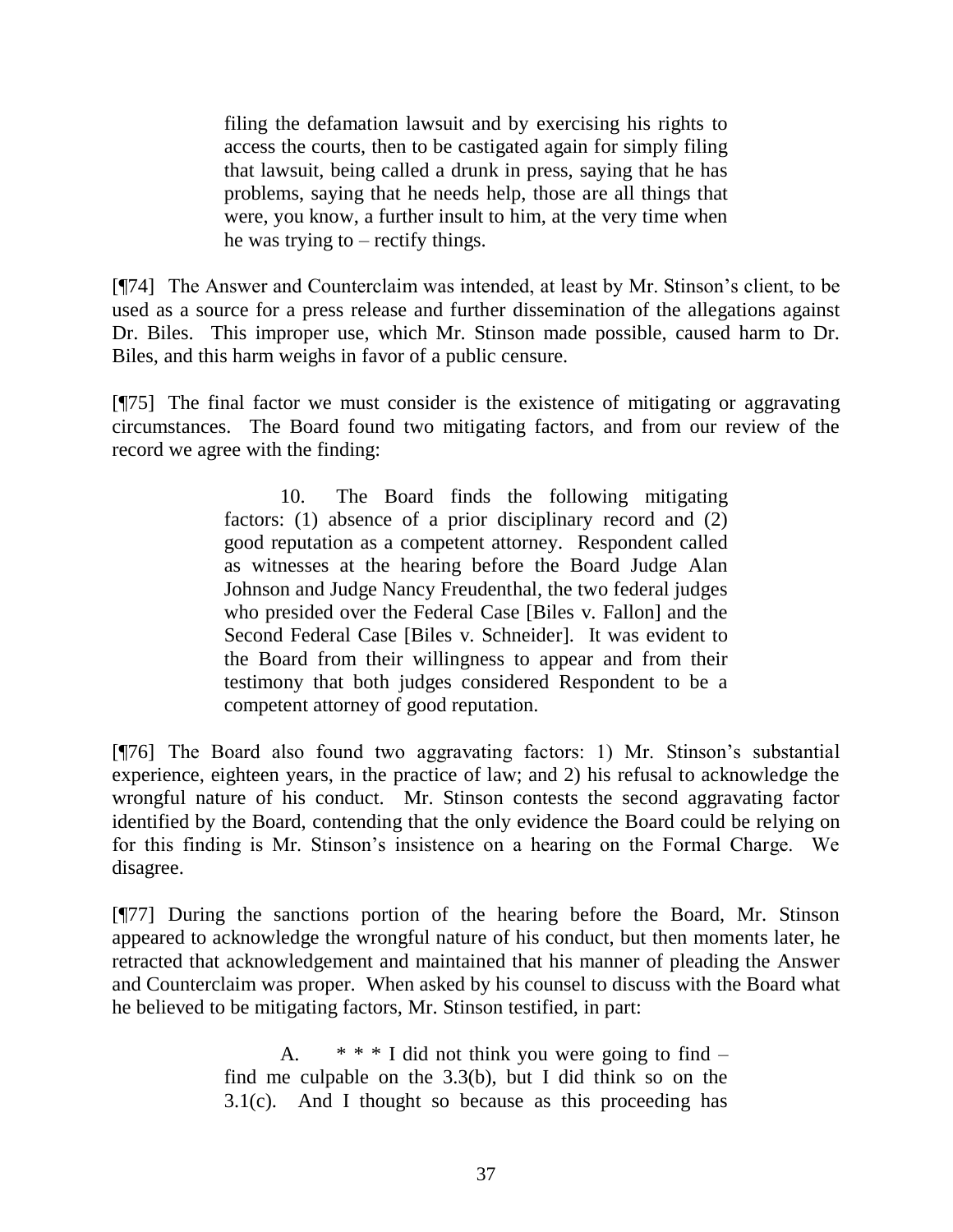progressed – and I regret that. I didn't like it. And if I had to go back and do it again, that wouldn't be the pleading that I drafted. And I have learned a lot from it. So I acknowledge that, and that's kind of what I thought was going to come back.

There's obviously a lot of things in this particular circumstance I wouldn't have – would do differently, but one of them is better written communication with my own client. So I acknowledge that's a problem. And I didn't like that pleading. And that's not going to be the way it happens in the future. \* \* \*

\* \* \*

Q. (BY VICE CHAIRMAN BLUEMEL): So you've said here that, yeah, there's some things in the pleading that I'm not pleased with and I wouldn't do it again.

A. Yes.

Q. What does that – what are you not pleased with?

A. So I don't – I think you could have found either way on it, okay? I mean, I think  $I - you know, I$  met legal pleading standards to do it. But when I look back on this case with hindsight, I don't like how that pleading was – it played like [Special Bar Counsel] was saying it played. I mean, that wasn't the intent of it. But when you look at it, it was like, wow, these allegations look like these two high school kids fighting over it. And I think I could have found some other way to do that. I'm not sure how, but I think I could have found some other way.

Q. When did you realize it?

A. Kind of had that whole prophecy as it was going on here and we were talking about it and Dan Fleck was talking about it. I'm not trying to be duplicitous with you. I think you could have found I did just fine. I think I met legal proceeding standards. I think I had factual grounds to do it, but just realize I'd do it differently.

[¶78] Having considered all four factors—the duty violated, Mr. Stinson's mental state, the harm caused by the violation, and the aggravating and mitigating circumstances—we agree with the Board that the appropriate sanction for the violation is a public reprimand.

## **D. Recommended Order Assessing Costs**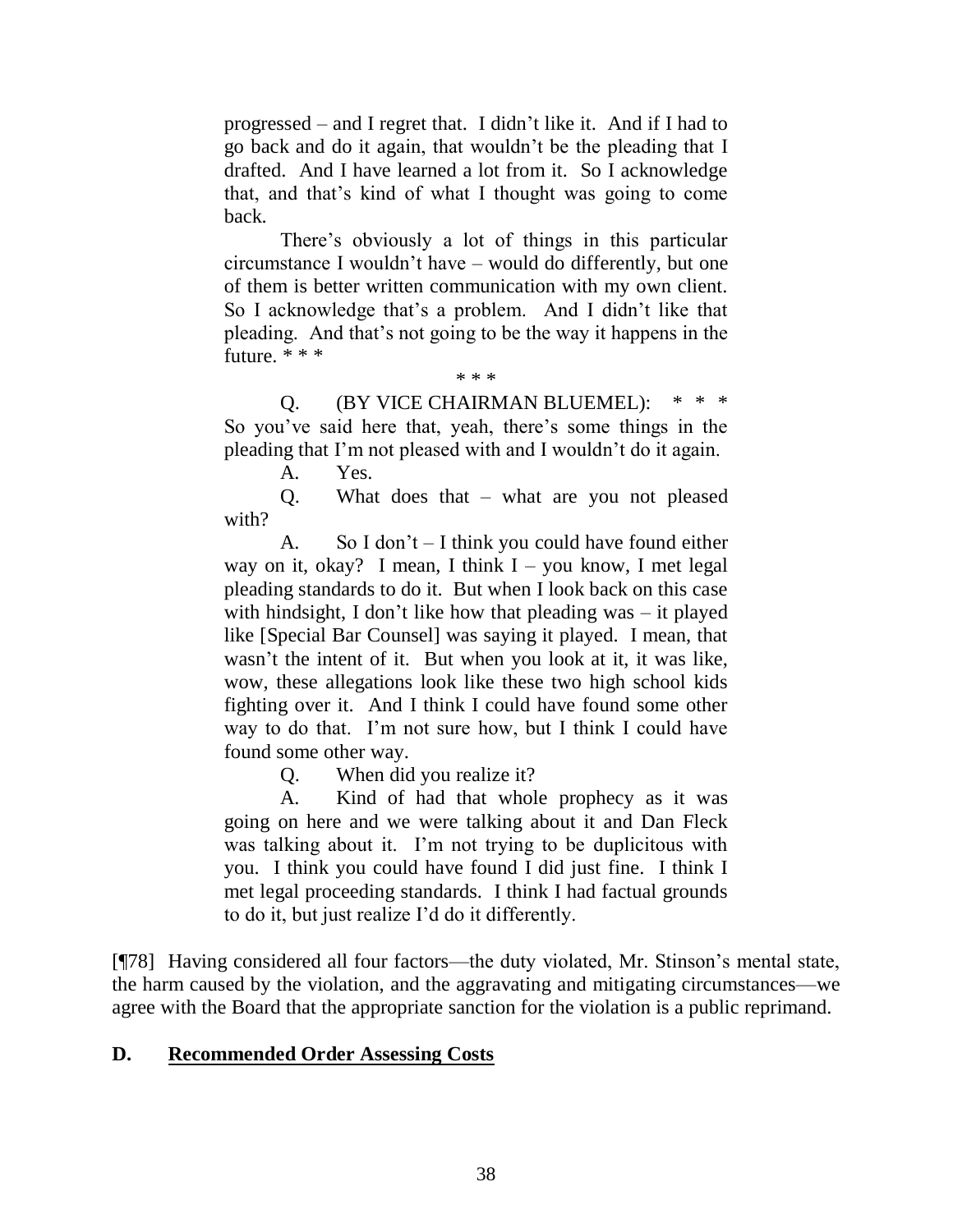[¶79] As part of its recommendation, the Board recommended that the Court enter an order reimbursing the Bar for costs incurred in this matter in the amount of \$15,613.76, as supported by the Bar's Affidavit of Costs and Expenses. Mr. Stinson objects to the assessment of costs on the grounds that 1) the recommendation did not allow him an opportunity to respond to the Bar's affidavit of costs; 2) the recommendation failed to separate costs between the Rule 3.3 and Rule 3.1 charges; and 3) the recommendation failed to consider whether the Bar's costs were reasonable. We reject Mr. Stinson's objection and accept the Board's recommendation.

## *1. Opportunity to Respond to Affidavit of Costs*

[¶80] This Court has ruled that before costs may be assessed against an attorney in a disciplinary proceeding, that attorney must be given notice of the Bar's intention to seek those costs.

> Fundamental fairness demands that sufficient notice of charges and their consequences must be provided to enable the Respondent to make meaningful choices with the respect to the need for, and the manner of, his defense without being subjected to any element of surprise. *[Morgan v. United](http://www.westlaw.com/Link/Document/FullText?findType=Y&serNum=1938121386&pubNum=708&originationContext=document&vr=3.0&rs=cblt1.0&transitionType=DocumentItem&contextData=(sc.UserEnteredCitation))  States*[, 304 U.S. 1, 58 S.Ct. 773, 82 L.Ed. 1129 \(1938\);](http://www.westlaw.com/Link/Document/FullText?findType=Y&serNum=1938121386&pubNum=708&originationContext=document&vr=3.0&rs=cblt1.0&transitionType=DocumentItem&contextData=(sc.UserEnteredCitation)) *[White](http://www.westlaw.com/Link/Document/FullText?findType=Y&serNum=1982133075&pubNum=661&originationContext=document&vr=3.0&rs=cblt1.0&transitionType=DocumentItem&contextData=(sc.UserEnteredCitation))*, [648 P.2d 528.](http://www.westlaw.com/Link/Document/FullText?findType=Y&serNum=1982133075&pubNum=661&originationContext=document&vr=3.0&rs=cblt1.0&transitionType=DocumentItem&contextData=(sc.UserEnteredCitation))

*Meyer v. Norman*, 780 P.2d 283, 290 (Wyo. 1989).

[¶81] The Formal Charge the Bar filed against Mr. Stinson provided him with the notice required by *Meyer*. The Formal Charge included a request in the prayer for relief that Mr. Stinson be required to reimburse the Bar for all costs and expenses of prosecuting the matter and for the disciplinary proceeding. The prayer for relief was then followed by this notice regarding the costs:

> NOTICE IS HEREBY GIVEN that the Wyoming State Bar intends to seek recovery from Respondent of all current and future costs of the disciplinary proceeding and investigation hereof. Such costs include all costs of discovery, copying and postage, fees for subpoenas, process, witnesses, and mileage, and all costs of hearing, including court reporting fees, preparing a full transcript of the hearing, and travel, lodging, meals for Bar Counsel, Board members and witnesses.

[¶82] Furthermore, the final decision on all disciplinary matters, including the recommended sanction and cost assessments, rests with this Court. Disciplinary Code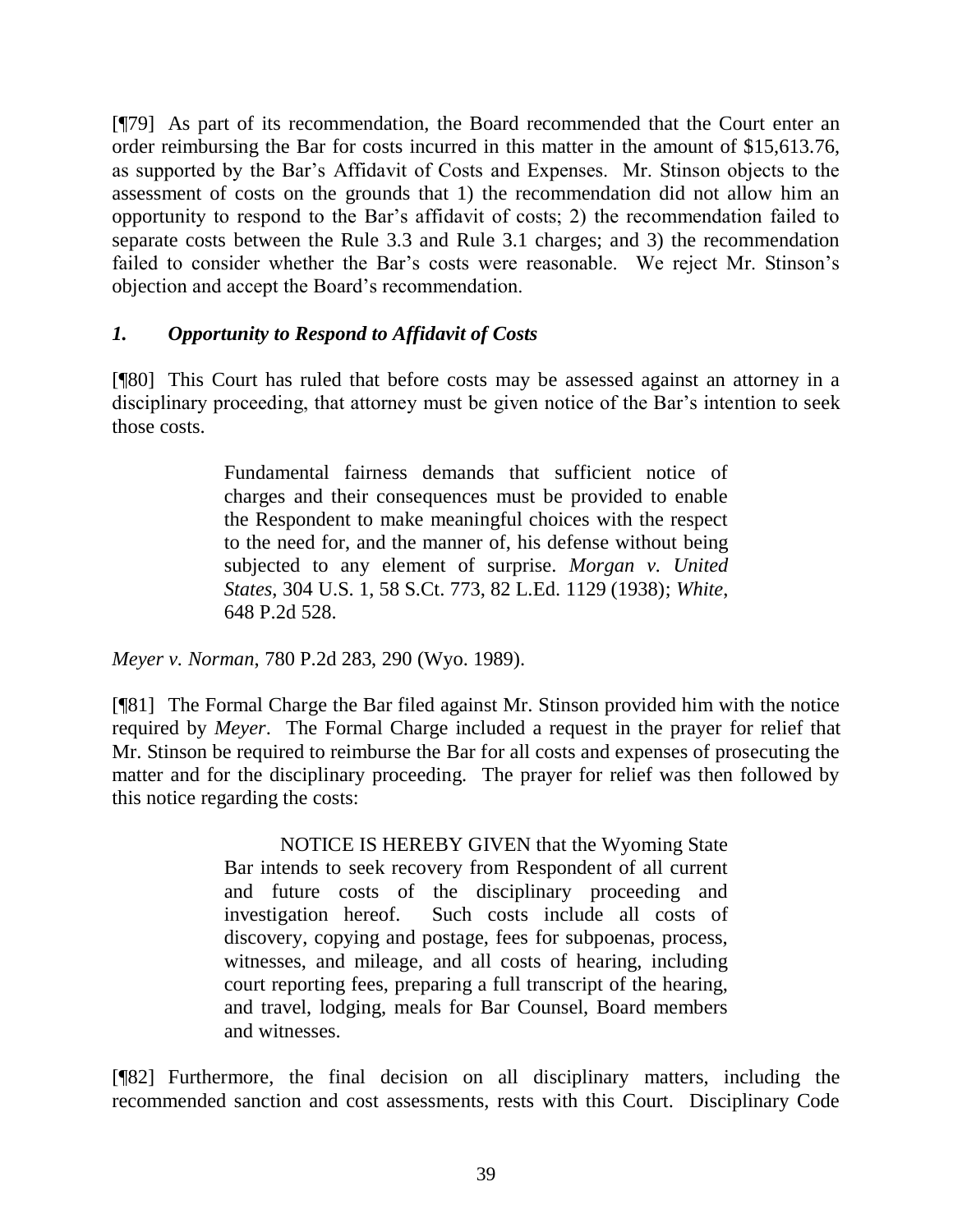§ 26(c) ("The BPR may recommend to the Court the assessment of those costs and fees and, if the Court imposes discipline, the Court may assess all or any part of the certified costs and fees against respondent."). The Board recommended the assessment of costs, and Mr. Stinson has had the opportunity to object to the costs in his submissions to this Court. We thus reject Mr. Stinson's contention that he has not been provided an adequate opportunity to be heard on the assessment of costs.

# *2. Apportionment of Costs*

[¶83] Mr. Stinson next argues that the recommended cost assessment should be rejected because the Board did not apportion the costs between the Rule 3.1(c) charge proven and the Rule 3.3 charge that the Board found had not been proved by clear and convincing evidence. We disagree.

[¶84] The Bar charged two rule violations. Both violations arose out of the same course of events, and resolution of both charges required an understanding of what Mr. Stinson knew concerning his client's actions and when he knew it. That being the case, there is no practical way to apportion the costs. We therefore find no basis to require an apportionment as a condition to assessing costs and we reject Mr. Stinson's request to impose such a requirement.

# *3. Reasonableness of Costs*

[¶85] Mr. Stinson contends that the recommended costs should be rejected as unreasonable because the itemized costs are not costs permitted under Rule 501(a) of the Uniform Rules for District Courts. He further argues that the costs of room and board for the Board members should not be awarded in any case because such an award of costs "is a punitive measure that most assuredly has a chilling effect on respondents who wish to challenge the charges brought against them." We again reject both of these objections.

[¶86] First, the Uniform Rules for District Courts do not apply to disciplinary proceedings before the Board. Section 11(n) of the Disciplinary Code lists the provisions of the Wyoming Rules of Civil Procedure that apply in a disciplinary proceeding. That list does not include U.R.D.C. 501(a), and that rule is not otherwise referenced or incorporated in any section of the Disciplinary Code. Mr. Stinson's reliance on Rule 501(a) is therefore misplaced.

[¶87] We are likewise not persuaded by Mr. Stinson's argument concerning the chilling effect of an award of costs for the Board members' lodging and meal expenses incurred for the hearing. We acknowledge that the potential for an award of costs may have a chilling effect on a charged attorney's decision whether to contest the charges. We do not know, however, that the lodging and meal expenses necessarily have a greater chilling effect than any of the other costs, and the Disciplinary Code plainly allows for